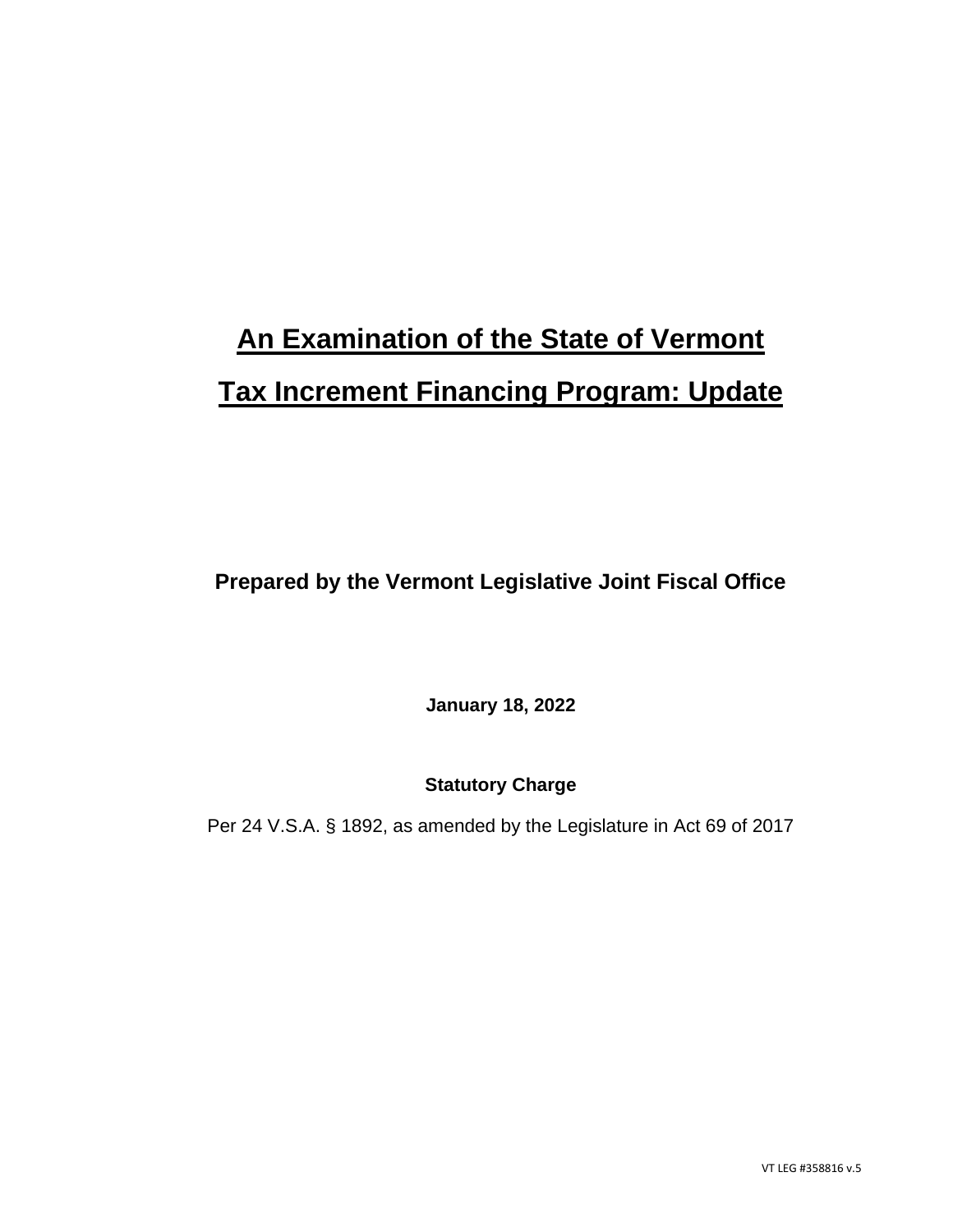# **Table of Contents**

| Ш.                                                                      |                                                                                                                                                                                                                                   |
|-------------------------------------------------------------------------|-----------------------------------------------------------------------------------------------------------------------------------------------------------------------------------------------------------------------------------|
| IV.                                                                     |                                                                                                                                                                                                                                   |
|                                                                         |                                                                                                                                                                                                                                   |
|                                                                         |                                                                                                                                                                                                                                   |
| c. Opportunities for providing direct financial resources for municipal |                                                                                                                                                                                                                                   |
|                                                                         | d. Evaluation of Geographic Diversity of TIF infrastructure construction 34<br>a. VEPC's Role as an Approval, Monitoring, and Regulatory Agency 44<br>b. The administrative process for handling issues within the TIF program 46 |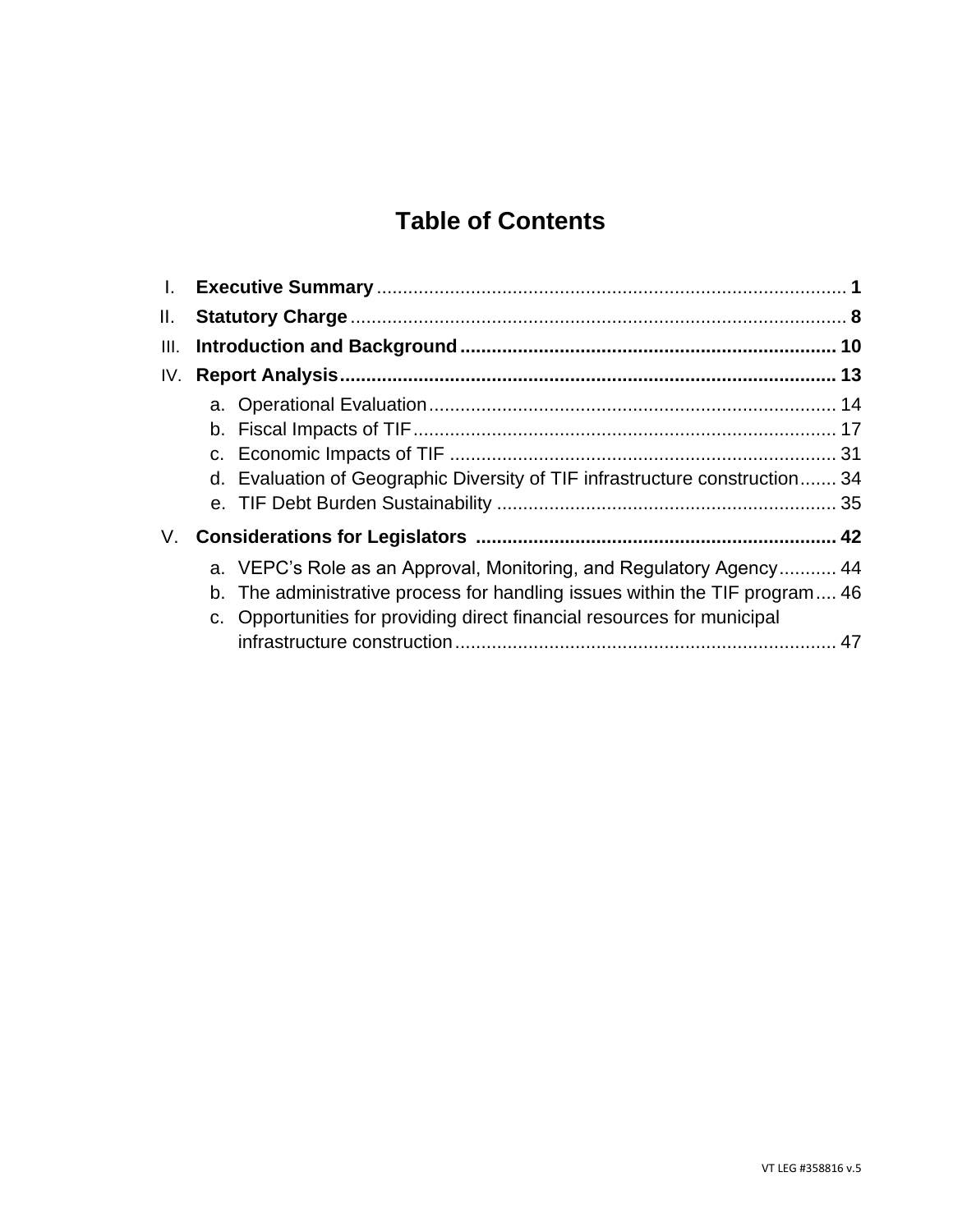# **Executive Summary**

Tax increment financing (TIF) is an economic development financing tool that has been used in Vermont since the late 1990s. TIF, a property-tax based incentive, provides infrastructure funding to select municipalities in the hopes of spurring future private development (See Box, "What is tax increment financing?"). Vermont's program operates at the municipal level but is approved, monitored, and regulated by the Legislature and the Vermont Economic Progress Council (VEPC). Currently there are 10 active TIF districts in Vermont. Two districts have also been created and retired since the mid-1990s. Four additional TIF districts are eligible to be created in statute.

24 V.S.A. §1892 required JFO to produce a report in 2018 examining the TIF program from an operational, as well as fiscal and economic impacts perspective. That same section of statue requires JFO to examine the conclusions made in that initial report and update its findings every four years. The update also requires a review of the sustainability of TIF district debt burdens and the maximum debt TIF districts can bear in the long-term. The following report fulfills these statutory requirements.

As with the last report, JFO examined the program across four main parameters: operational performance, fiscal impacts, economic impacts, and geographic diversity. In accordance with the statute, JFO also analyzed the debt burdens of municipalities and examined TIF relative to other tools. A summary of these findings are as follows:

#### **Vermont's TIF statute continues to limit the downsides and excesses of TIF, but administratively, challenges remain in dealing with the unpredictability of TIF.**

- From a statutory perspective, Vermont's TIF statute continues to compare favorably to other states. It lays out clear public goals for the program and ensures TIF districts conform to them. Statute also limits the downside uncertainty associated with TIF by only committing State and municipal property tax dollars.
- From an operational perspective, JFO believes the current structure for TIF administration is appropriate. Relative to other states, VEPC and its staff provide significantly more information, transparency, and oversight on the Vermont's TIF program. This system has been successful in helping municipalities administer TIF, as evidenced by lack of serious malpractice in TIF that have plagued other states and a track record of clean audits for most TIF districts. Even though JFO puts forth ways to improve this system, it is not clear to JFO that moving VEPC's TIF administrative functions to another state body would result in better state outcomes.
- The independent audits performed by the Office of the State Auditor are a strength in the system. These audits ensure that towns are adhering to statute and VEPC TIF rules and encourage them to maintain detailed records for their TIF districts. The audits also build state capacity for the program. Vermont appears to be the only state that requires state-level performance audits of each of its TIF districts on a regular basis.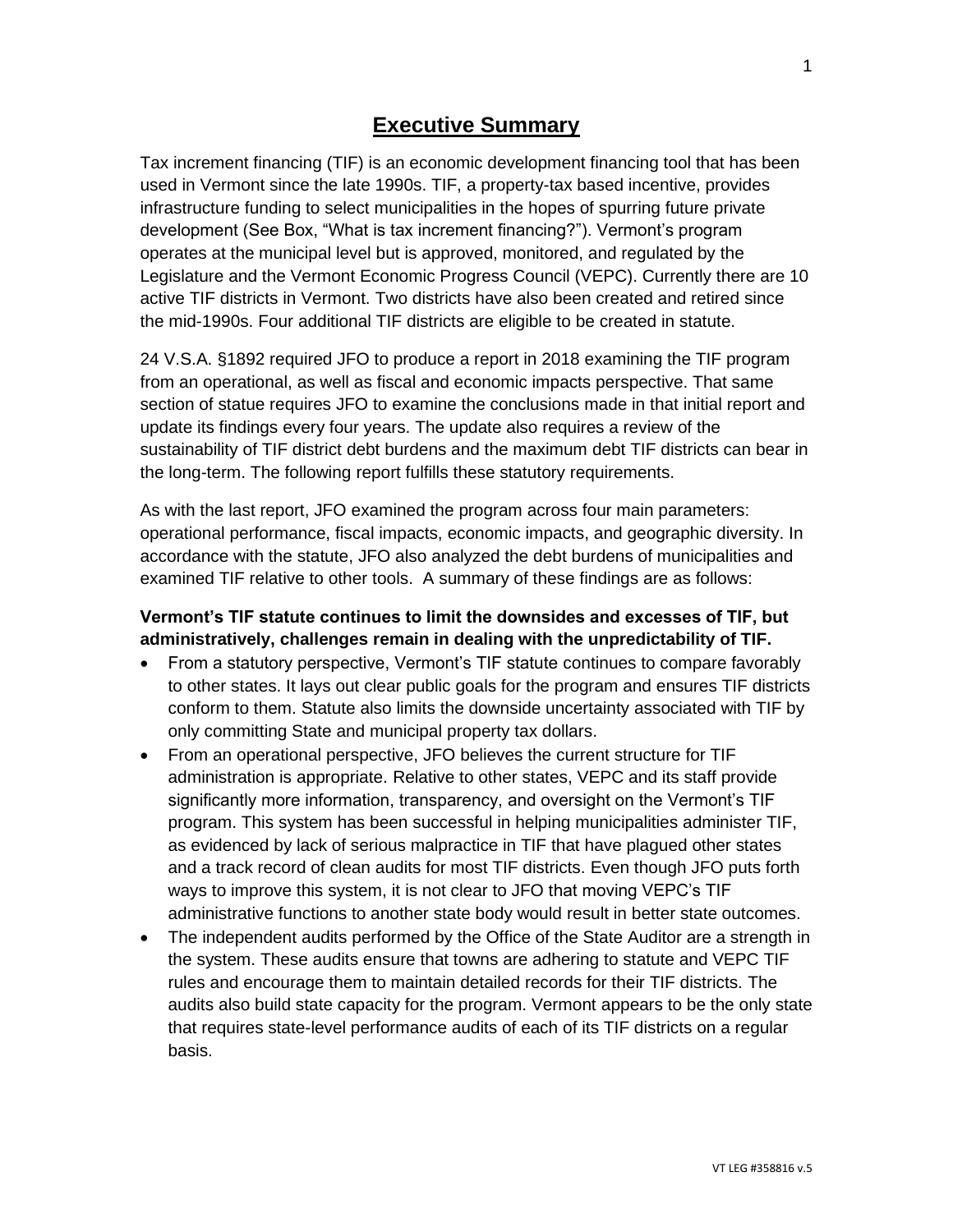**JFO estimates TIF will cost the Education Fund between \$5.5 and \$7.5 million plus \$3 to 5 million to municipalities annually relative to a counterfactual where TIF districts grow at their historical average.** 

- JFO estimates that TIF will cost the Education Fund approximately \$5.5 million in 2022, growing to roughly \$6 to \$7 million per year by the mid-2020s. Because of Vermont's statewide system for funding education, this means that the average homestead property tax rate will be roughly a penny higher to fund development in TIF towns.
- JFO further estimates that municipal general funds will incur an additional \$3 to \$4 million in costs through the 2020s, growing to above \$5 million in 2030.
- JFO also concludes the core theoretical assumption upon which tax increment calculations are based is flawed and unsupported by the data and economic theory. In reviewing property value growth of parcels within existing TIF districts over a pre-TIF time horizon, JFO found that no district experienced zero or negative property value growth.
- JFO's model attempts to provide legislators with a theoretical understanding of costs by comparing the fiscal impacts relative to a counterfactual where TIF districts grow as they had been prior to their creation. For the purposes of estimating the tax expenditure to the Education Fund, JFO recommends that the consensus estimates generated for the Emergency Board, which range from \$6 to \$8 million per year in the short term, should continue to be used.

#### **The overall economic impacts of TIF on the state are mixed.**

- Updates to the academic literature find that on balance, TIF has not been successful in driving economic growth in other states. While each state's TIF programs are different, there is compelling evidence to believe this literature is generally applicable to Vermont's program.
- JFO concludes that the main economic benefit of the TIF program may be that it is driving development to denser, downtown areas. Such development is recognized as a desired public policy objective in Vermont, leading to higher qualities of life, transportation and environmental benefits, cheaper provision of public services, and tourism benefits.
- It is inaccurate for towns or VEPC to attribute all growth in property values, jobs, wages, or any other economic variable solely to TIF if there are substantial non-TIF subsidies flowing into a district. In some districts, non-TIF funds accounted for more than 50% of total dollars used for infrastructure improvements.
- If economic growth impacts are evaluated relative to what was projected in their applications, TIF districts have not delivered the promised impacts. Total property value growth as of end-2020 was approximately \$275.6 million below what was forecast in TIF applications.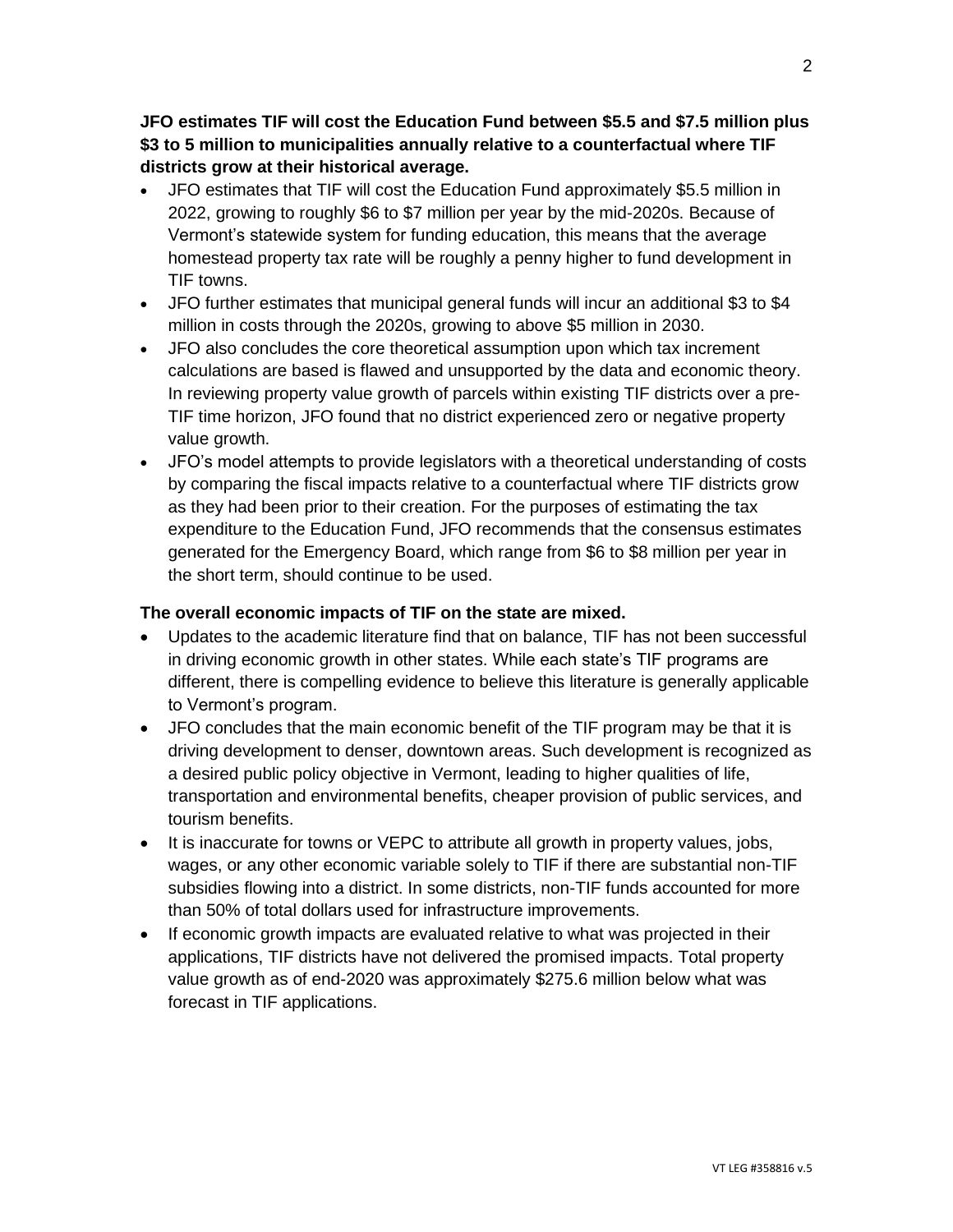#### **The characteristics of TIF will likely prevent the existing TIF program from being widely used in economically distressed or rural parts of the state.**

- Research generally has shown that TIF districts are more likely to be created in areas with underlying level of economic growth, rather than generating new economic growth in distressed areas. Vermont's TIF program appears to show these characteristics since five of the ten active districts are in Chittenden County and no new TIF has been created since 2018. In fact, almost 80% of the Education Fund tax dollars flowing to TIF districts in 2022 are projected to flow to districts in Chittenden County. This raises equity concerns as lower income areas of the state are effectively subsidizing higher income ones.
- The scale of improvements and the staff capacity needed for TIF might preclude smaller and more rural towns from using the program. Stakeholders JFO spoke to expressed concern that the scale of planning needed for the current TIF program makes it untenable for smaller communities, beyond the actual complexities of the tool itself.

#### **The current amount and approach to debt in TIF districts is conservative, but some districts are in riskier positions than others.**

- As in the last report JFO was unable to make a firm conclusion about whether the level of debt incurred for TIF districts was sustainable overall. This is because the question of debt sustainability is largely based upon the circumstances of each TIFparticipating municipality.
- JFO believes the Legislature will likely need to intervene to provide support to some districts in the future. Delays, rising construction costs, and the effects of the pandemic on private development could make the TIF financing plans for some districts untenable.

In light of these findings and conclusions, JFO identified 3 broad, salient areas that merit deeper legislative consideration. Rather than focusing on issues about whether TIF is creating economic impacts or fiscal costs, these considerations are more practicable, and Legislature could act upon them if it so desired:

#### *VEPC's Role as an Approval, Monitoring, and Regulatory Agency*

**Statute could be improved by requiring a formal analysis of statewide economic and fiscal impacts.** As in the last report, JFO continues to recommend the use of a cost-benefit model, similar to the Vermont Economic Growth Incentive (VEGI) or the new Capital Investment Grant Program, to guide a determination of statewide economic benefits to a given application. Analysis of economic impacts in current TIF district applications appears to be largely pro forma in nature.

#### **Statute or TIF rule could be improved to require certain conditions for feasibility studies.** JFO's review of VEPC feasibility analyses showed an inconsistent approach on the level of conservative assumptions applied to applications, substantial change request, and phased filings. The Legislature or VEPC might consider adopting some baseline assumptions or requirements for feasibility studies, such as using flat tax rates,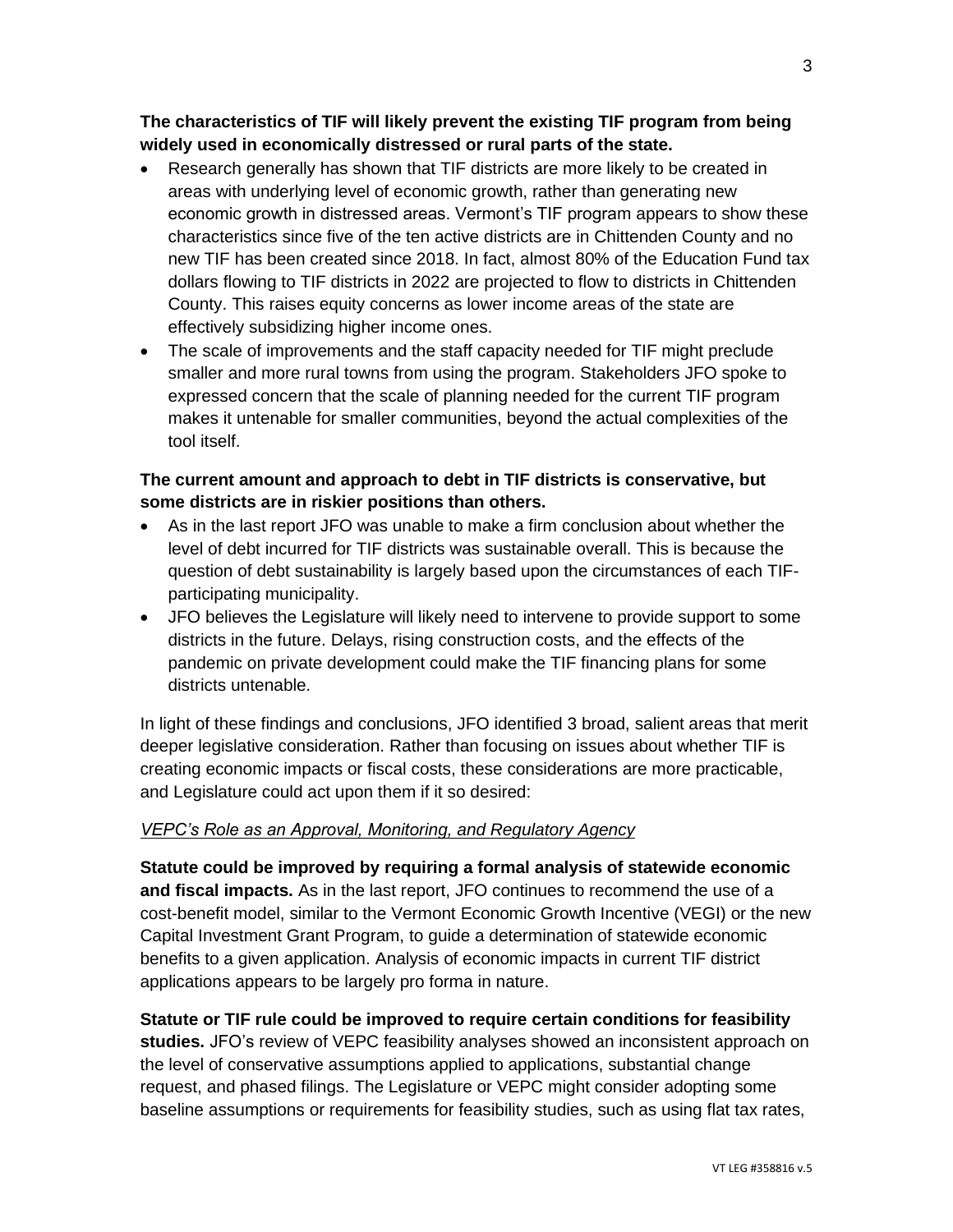or requiring scenario analyses using different assumptions to stress-test district financing plans.

**Statute or TIF rule could be improved to require a more rigorous evaluation of whether municipalities need to use TIF for these infrastructure improvements.**  VEPC has done this in the past with more precarious financing plans, retaining an independent consultant to analyze a town's debt burden, tax rate, budget, and service provision relative to other towns. This could be made a requirement across all applicants. Alternatively, towns considering TIF might first be required to put a debt issue vote to their voters to determine their towns capacity or desire to bear additional tax burden. Current analysis of need in applications is largely based upon town statements.

**The Legislature may want to consider requiring VEPC to provide more detailed updates on district developments.** Information that would be useful on an annual basis could include whether district tax increments are flowing according to their latest financing plans, whether there were any delays in infrastructure or private development that may impact tax increment, and/or any additional information that would impact the financial viability of a TIF district.

**The Legislature or VEPC could consider requiring districts to create contingency plans if town tax increments do not materialize as planned.** A contingency plan would require towns to exhaust all avenues for remedying the situation before approaching the Legislature. Also, if a town needed to utilize its contingency plan, it would provide the Legislature notice of a potential issue in the state's TIF districts.

#### *The administrative process for handling issues within the TIF program.*

**The unpredictability and complexity of TIF makes administering the program challenging since statute cannot address all ambiguous issues.** The Legislature could consider creating a more formal process for determining what requires legislative action, and what can be administratively determined by VEPC. If granting more administrative ruling power to VEPC is undesirable, it might also consider if anything can be done to make such an arrangement more workable. For instance, would requiring more legislative seats on VEPC make it more representative of the Legislature's intent on TIF issues?

#### *Opportunities for providing direct financial resources for municipal infrastructure construction.*

**Legislators should ask whether TIF's complexity and administrative burden to the State and towns are clearly more beneficial than some other means of providing the same level of funding for downtowns.** In other words, is there something intrinsically beneficial about TIF*, beyond the money that it provides to towns*, that would make it more effective than another tool? In consultations with stakeholders, it was not clear to JFO that TIF had any major specific benefits for downtown infrastructure funding beyond the fact that it was a steady source of funding for 20 years.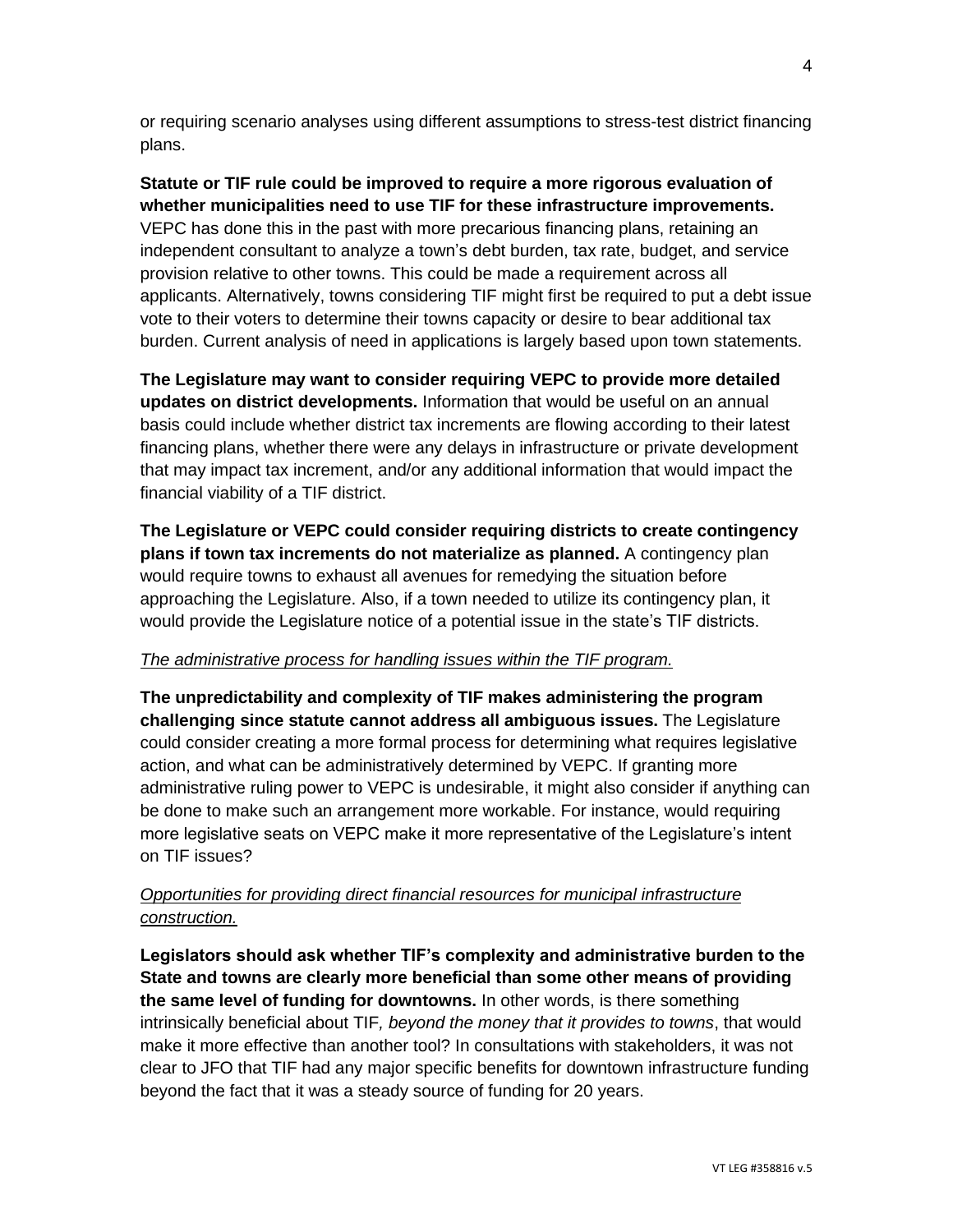**In light of large State surpluses in revenue and Federal largesse, strong consideration should be given to other economic development tools that could finance infrastructure improvements in towns.** These once-in-a-generation resources could be used to achieve infrastructure development in downtowns. Notwithstanding the pros and cons of other tools, direct support from the State would save municipalities considerable money in financing costs. For example, the Montpelier district plans on borrowing \$15.8 million to fund infrastructure but will incur an additional \$10.6 million in financing costs. These other tools must be weighed against the advantages of using TIF, which include assured long-term funding to municipalities, and the benefits that accrue from tying long-term development planning to a financing tool such as TIF.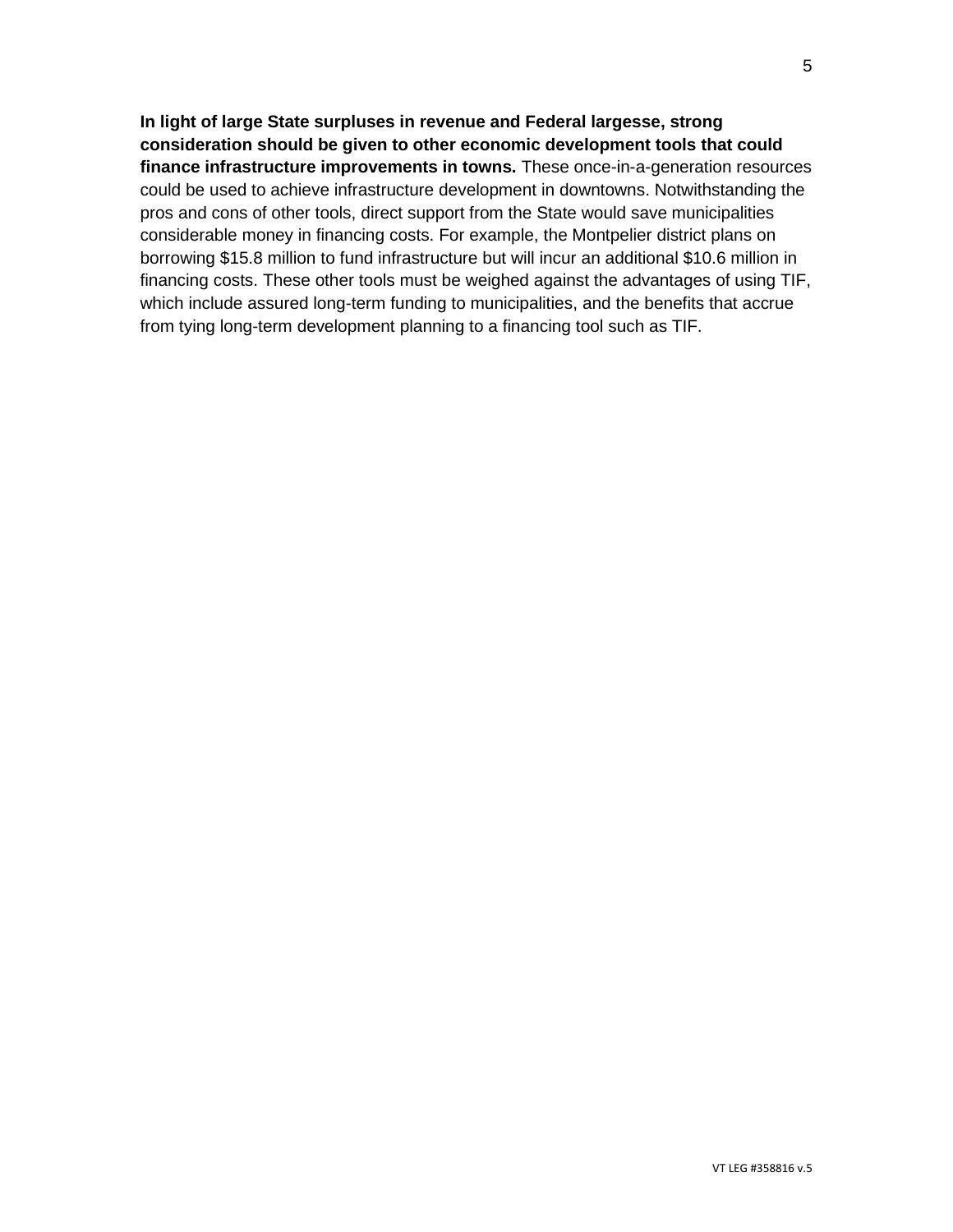#### **What is tax increment financing (TIF)?**

Tax increment financing (TIF) was originally developed as an economic development tool to stimulate real estate revitalization in blighted neighborhoods, where little if any new investment was considered likely. It has since been adopted by both municipalities and states to spur economic development in targeted geographic areas. TIF originated in California in the early 1950s but proliferated nationwide during the 1980s and 1990s following the scaling back of federal funding for economic development. Currently, every state except Arizona allows some form of tax increment financing, albeit in substantially different forms.

At its core, TIF is an economic development tool that allows for an entity to finance new construction by diverting a portion of the growth in future property tax revenues. The TIF process generally goes as follows:

- A municipality seeks to improve a geographic area, such as a downtown or plot of land that has seen little or no growth over an extended period, by investing in new infrastructure (e.g., parking garages, new sidewalks, streetlights, septic systems, etc.). These infrastructure improvements, in theory, will stimulate private investment that would not otherwise have occurred in the designated TIF area. The combination of both public and private investment is expected to increase property values, generating property tax revenue. The municipality subsequently designates this area a "TIF district."
- The municipality builds the promised infrastructure with borrowed funds. To repay these debts, the municipality agrees to split future property tax revenues from the TIF district. The municipality agrees to keep the property taxes that existed prior to any development. This is called the "base revenue" or "original taxable value." Some portion of any property taxes that result from increased property values is dedicated to repaying infrastructure debt. These additional property taxes are called "tax increments."
- The municipality defines what portion of the tax increment goes to pay debt. In some states, cities and states are entitled to use 100% of the tax increment, while in others, such as Vermont as of 2021, a TIF district can retain only 70% of the tax increment.
- Once the retention period ends, this split in revenues ceases and the municipality and state receive the full amount of tax revenue.



Vermont granted municipalities the right to create TIF districts in 1985, although the program has undergone substantial changes over the past three decades. Vermont's 10 TIF districts were created at various points in time and are thus subject to different statutory requirements. Vermont's statewide property tax means that a TIF district is entitled to two tax increments: the tax increment from the State education property tax and the tax increment from the municipal property tax. Because the Education Fund is a system where all property taxpayers share the burden of school spending, if there is a diversion of property tax growth to fund development, this must be made up by taxpayers in non-TIF areas of the state.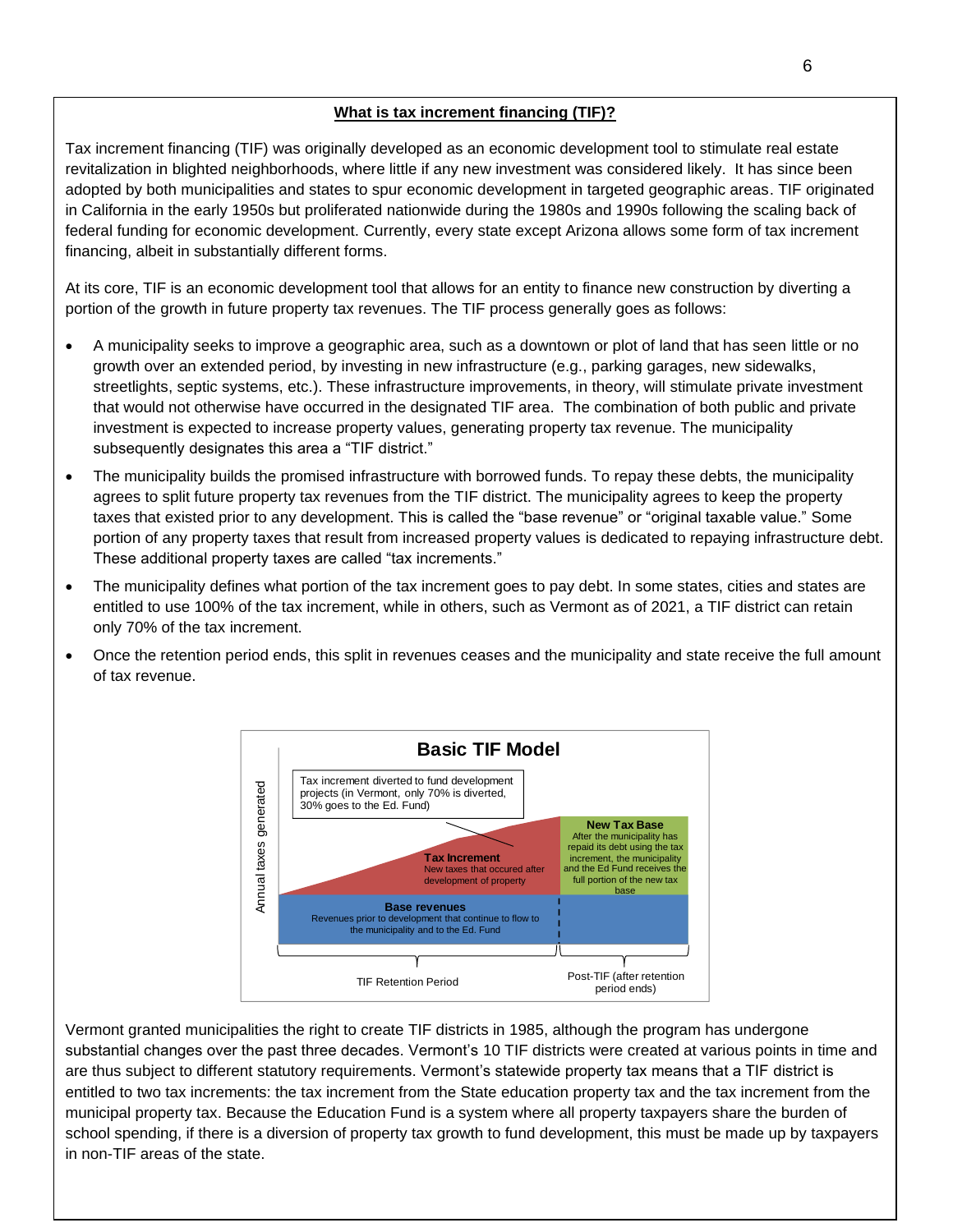| <b>Table 1: TIF Districts In Vermont</b> |                     |                            |                          |                                                                                                                                         |                                                                                                                        |                  |
|------------------------------------------|---------------------|----------------------------|--------------------------|-----------------------------------------------------------------------------------------------------------------------------------------|------------------------------------------------------------------------------------------------------------------------|------------------|
|                                          |                     | <b>Increment Retention</b> | <b>Original Property</b> |                                                                                                                                         |                                                                                                                        | Debt Incurred as |
|                                          | <b>Year Created</b> | Period                     | <b>Value at Creation</b> | <b>Education Fund Increment Split</b>                                                                                                   | <b>Municipal General Fund Increment Split</b>                                                                          | of June 30, 2020 |
|                                          |                     |                            |                          | <b>Active TIF Districts</b>                                                                                                             |                                                                                                                        |                  |
| <b>Burlington Waterfront</b>             | 1996                | 1996-2035 <sup>a</sup>     | \$42,412,900             | Original: 100% to TIF, 0% to Ed. Fund<br>Beginning 2015: 75% to TIF, 25% to Ed. Fund<br>For Burlington Town Center parcels: 100% to TIF | 100% to TIF, 0% to municipal general fund                                                                              | \$32,509,873     |
| Winooski                                 | 2000                | 2004-2024                  | \$25,065,900             | Original: 95% to TIF, 5% to Ed. Fund<br>Beginning 2008: 98% to TIF, 2% to Ed. Fund                                                      | 100% to TIF, 0% to municipal general fund                                                                              | \$29,998,000     |
| <b>Milton Town Core</b>                  | 2008                | 2011-2031                  | \$124,186,560            | 75% to TIF, 25% to Ed. Fund                                                                                                             | 75% to TIF, 25% to municipal general fund                                                                              | \$9,652,600      |
| <b>Hartford</b>                          | 2011                | 2014-2034                  | \$31.799.200             | 75% to TIF, 25% to Ed. Fund                                                                                                             | 75% to TIF, 25% to municipal general fund                                                                              | \$3,026,000      |
| <b>Burlington Downtown</b>               | 2011                | 2016-2036                  | \$170,006,600            | 75% to TIF, 25% to Ed. Fund                                                                                                             | 100% to TIF, 0% to municipal general fund                                                                              | \$5,420,000      |
| St. Albans                               | 2012                | 2013-2033                  | \$123,049,450            | 75% to TIF, 25% to Ed. Fund                                                                                                             | 100% to TIF, 0% to municipal general fund                                                                              | \$19,500,000     |
| <b>Barre</b>                             | 2012                | 2015-2035                  | \$51.046.870             | 75% to TIF, 25% to Ed. Fund                                                                                                             | 75% to TIF, 25% to municipal general fund                                                                              | \$2,200,000      |
| <b>South Burlington</b>                  | 2012                | 2017-2037                  | \$35,387,700             | 75% to TIF, 25% to Ed. Fund                                                                                                             | 75% to TIF, 25% to municipal general fund                                                                              | \$5,000,000      |
| <b>Bennington</b>                        | 2017                | 20 Years from First Debt   | \$41,883,500             | 70% to TIF, 30% to Ed. Fund                                                                                                             | 100% to TIF, 0% to municipal general fund                                                                              | \$0              |
| <b>Montpelier</b>                        | 2018                | 20 Years from First Debt   | \$59,354,009             | 70% to TIF, 30% to Ed. Fund                                                                                                             | 100% to TIF, 0% to municipal general fund                                                                              | \$0              |
| <b>Retired TIF Districts</b>             |                     |                            |                          |                                                                                                                                         |                                                                                                                        |                  |
| <b>Milton North and South</b>            | 1998                | 1998-2019b                 | \$26,911,151             | Original: 100% to TIF, 0% to Ed. Fund<br>Beginning 2010: 75% to TIF, 25% to Ed. Fund                                                    | Original: 100% to TIF, 0% to municipal general<br>fund<br>Beginning 2010: 75% to TIF, 25% to municipal<br>general fund | \$9,295,300      |
| <b>Newport</b>                           | 1998                | 1997-2015                  | \$48,500                 | 100% to TIF, 0% to Ed. Fund                                                                                                             | 100% to TIF, 0% to municipal general fund                                                                              | \$300,000        |

aThe Waterfront district has a retention period of 1999 to 2025. However, Act 134 of 2016 extended the increment retention period to 2035 for only the Burlington Town Center parcels ᵇ In 2006, the Legislature enacted special provisions allowing the Milton North and South TIF Districts to be extended for an additional ten years

Source: 2021 Annual Report produced by VEPC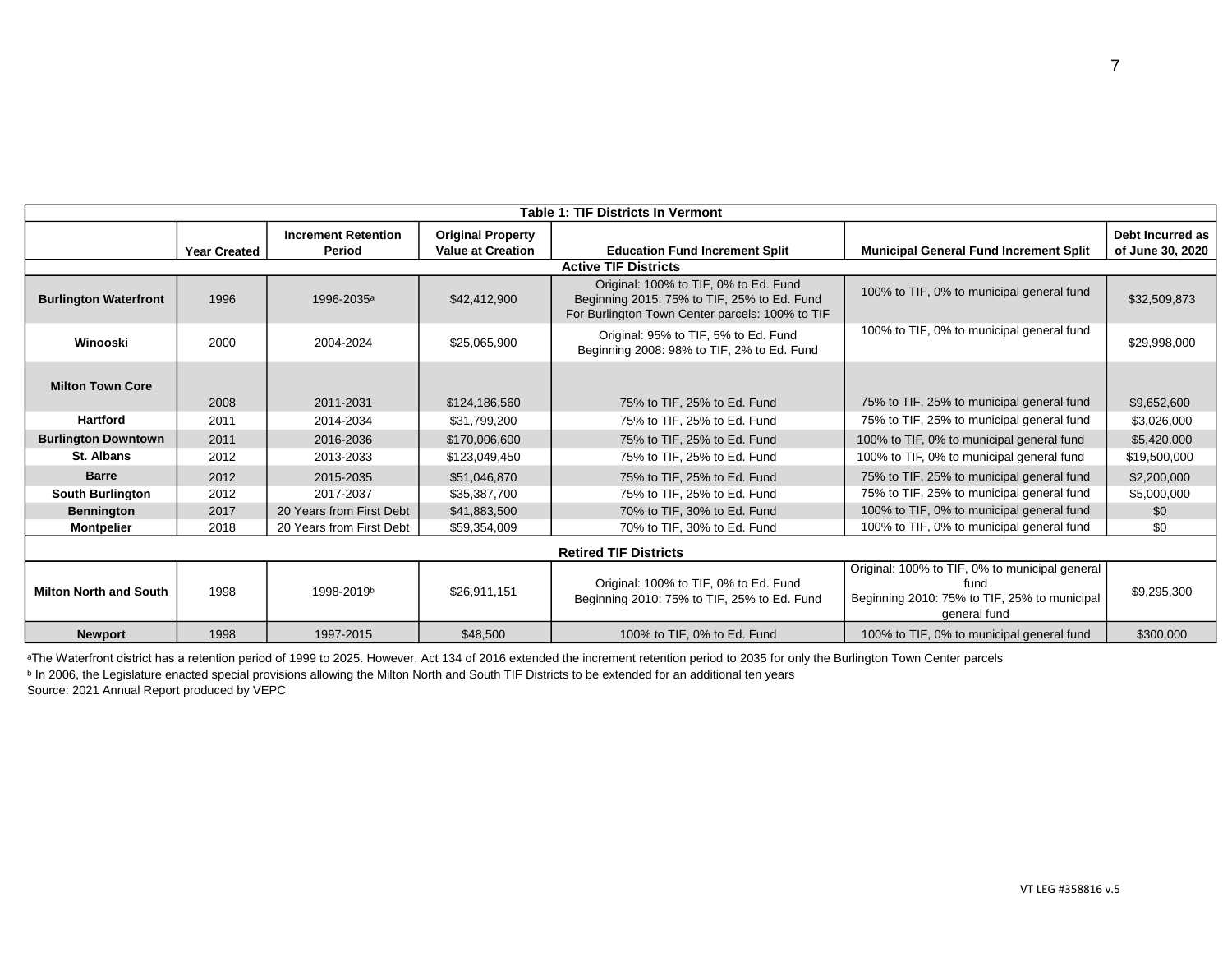# **Statutory Charge**

Per 24 V.S.A. § 1892, as amended by the Legislature in Act 69 of 2017:

(e) On or before January 15, 2018, the Joint Fiscal Office, with the assistance of the consulting Legislative Economist, the Department of Taxes, the State Auditor, and the Agency of Commerce and Community Development in consultation with the Vermont Economic Progress Council, shall examine and report to the General Assembly on the use of both tax increment financing districts and other policy options for State assistance to municipalities for funding infrastructure in support of economic development and the capacity of Vermont to utilize TIF districts moving forward.

(f) The report shall include:

(1) a recommendation for a sustainable statewide capacity level for TIFs or comparable economic development tools and relevant permitting criteria;

(2) the positive and negative impacts on the State's fiscal health of TIFs and other tools, including the General Fund and Education Fund;

(3) the economic development impacts on the State of TIFs and other tools, both positive and negative;

(4) the mechanics for ensuring geographic diversity of TIFs or other tools throughout the State; and

(5) the parameters of TIFs and other tools in other states.

(g) Beginning in 2019 and annually thereafter, on or before January 15 of each year, the Joint Fiscal Office, with the assistance of the consulting Legislative Economist, the Department of Taxes, and the Agency of Commerce and Community Development in consultation with the Vermont Economic Progress Council, shall examine the recommendations and conclusions of the tax increment financing capacity study and report created pursuant to subsection (e) of this section, and shall submit to the Emergency Board and to the House Committees on Commerce and Economic Development and on Ways and Means and the Senate Committees on Economic Development, Housing and General Affairs and on Finance an updated summary report that includes:

(1) an assessment of any material changes from the initial report concerning TIFs and other tools and an assessment of the health and sustainability of the tax increment financing system in Vermont;

(2) short-term and long-term projections on the positive and negative fiscal impacts of the TIF districts or other tools, as applicable, that are currently active or authorized in the State;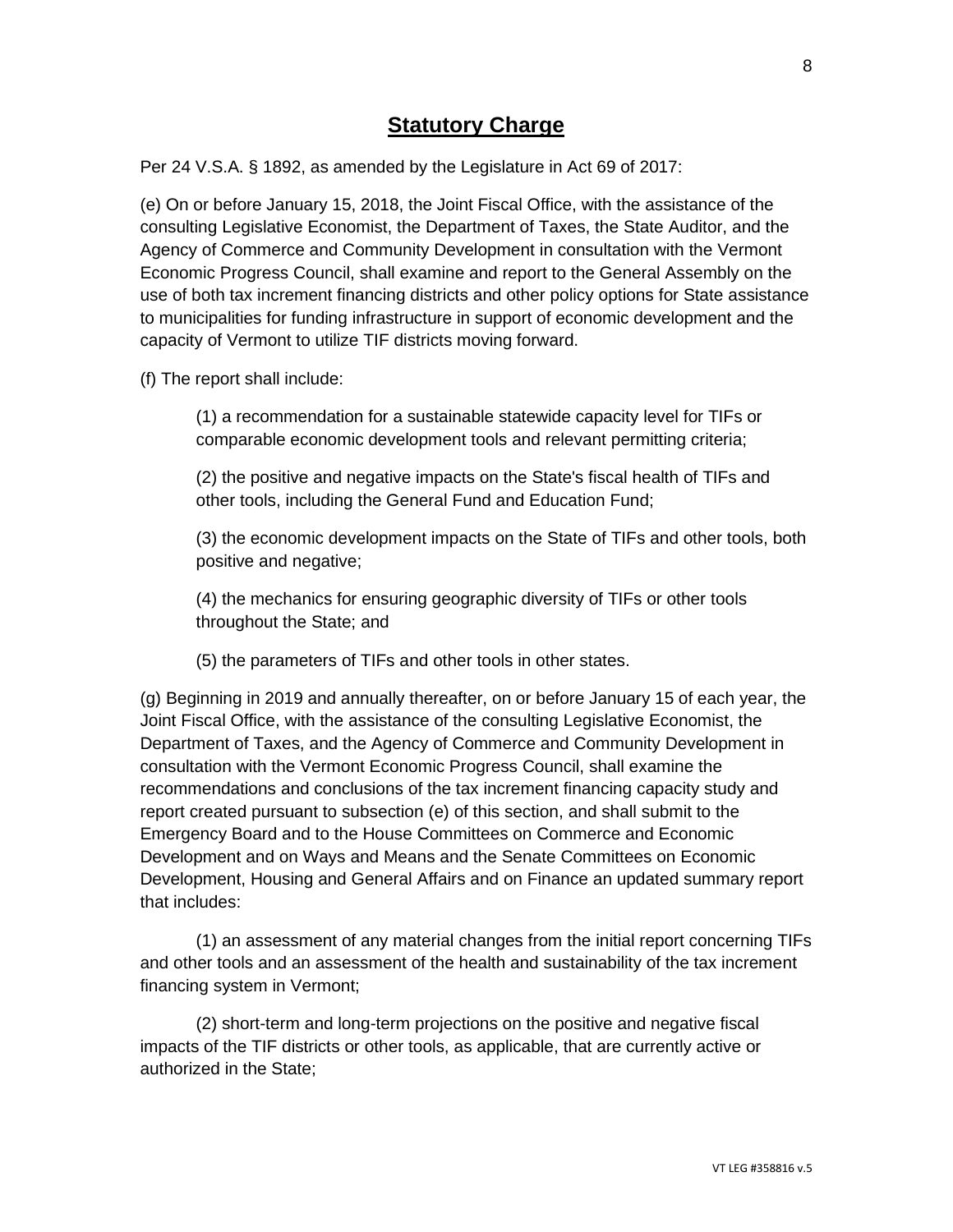(3) a review of the size and affordability of the net indebtedness for TIF districts and an estimate of the maximum amount of new long-term net debt that prudently may be authorized for TIF districts

#### **On January 15, 2018, the Joint Fiscal Office presented the initial report. It can be found on the [Joint Fiscal Office's website.](https://ljfo.vermont.gov/assets/docs/reports/79f1f110da/Final-TIF-Report-January-24-2018.pdf)**

In addition to the 2018 report, Act 69 of 2017 also required the following:

(g) Beginning in 2021 and every four years thereafter, on or before January 15, the Joint Fiscal Office, with the assistance of the consulting Legislative Economist, the Department of Taxes, and the Agency of Commerce and Community Development in consultation with the Vermont Economic Progress Council, shall examine the recommendations and conclusions of the tax increment financing capacity study and report created pursuant to subsection (e) of this section, and shall submit to the Emergency Board and to the House Committees on Commerce and Economic Development and on Ways and Means and the Senate Committees on Economic Development, Housing and General Affairs and on Finance an updated summary report that includes:

(1) an assessment of any material changes from the initial report concerning TIFs and other tools and an assessment of the health and sustainability of the tax increment financing system in Vermont;

(2) short-term and long-term projections on the positive and negative fiscal impacts of the TIF districts or other tools, as applicable, that are currently active or authorized in the State;

(3) a review of the size and affordability of the net indebtedness for TIF districts and an estimate of the maximum amount of new long-term net debt that prudently may be authorized for TIF districts or other tools in the next fiscal year. or other tools in the next fiscal year.

**This report fulfills the requirement of subsection (g) above.** The report was delayed by one calendar year due to staffing constraints in the wake of the COVID-19 pandemic in 2020.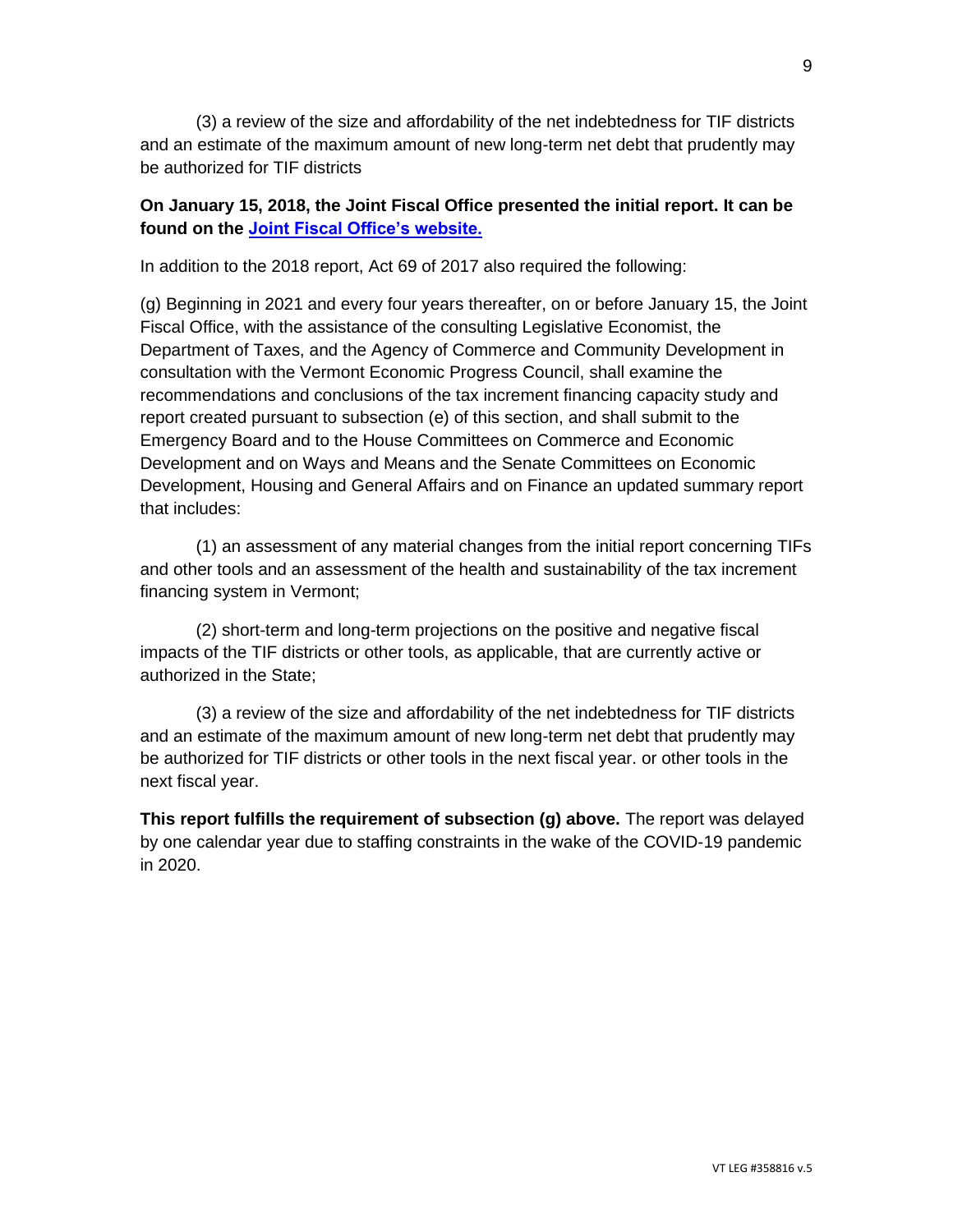Tax increment financing (TIF) is an economic development tool that allows municipalities and states to fund development or infrastructure. In many municipalities around the country that face slow economic growth or aging infrastructure (or both), TIF offers a way to finance these improvements. Supporters of TIF argue that making these improvements will drive private investment to the area.

TIF is not a new program; California pioneered the first TIF program in 1952. However, it was not until the 1980s and 1990s, following the scaling back of federal funding for economic development, that TIF proliferated substantially. Currently, every state except Arizona allows TIF, albeit in significantly different forms.

## **Description of Vermont's TIF Program and Legislative History**

Like most TIF programs around the country, Vermont's program allows municipalities to retain the growth in property tax revenues to fund economic development. Unlike other states, however, the state's Education property tax provides funding for districts in addition to municipal property tax growth. Because of this heavy state involvement, the Legislature has placed boundaries on several TIF parameters, including but not limited to:

- The types of projects that TIF dollars can be used to finance
- The areas of the state where districts are eligible
- The share of state and education tax increment that districts can retain
- The time period during which districts can retain education tax increments.

#### **Box 1: Definitions of TIF Terms**

**Taxable Value:** The assessed value of property that is subject to state, municipal, or other taxes.

**Original Taxable Value:** The base taxable value of the property before the establishment of a TIF district.

**Increment:** The difference between a property's current value and original taxable value.

**Tax increment (incremental revenue):** The difference between the property taxes due on the current taxable value and the property taxes due on the original taxable value.

**Improvements:** Installation, construction, reconstruction of infrastructure for a public purpose, including utilities, transportation improvements, site preparation and acquisition.

**Related costs:** Expenses incurred by municipality, exclusive of construction costs, related to creation and administration of TIF district.

**Retention period:** The period of time a municipality is entitled to capture a portion of the total tax increment to finance infrastructure improvements.

Vermont's TIF program has undergone several statutory changes since its creation. Because Vermont's ten active districts were created at different points in time, they are subject to different rules and approval criteria.

TIF was created in Vermont under 24 V.S.A, subchapter 5. This legislation permitted municipalities to establish TIF districts and set up basic parameters for their formation. Four TIF districts were established under the rules set by this legislation: Burlington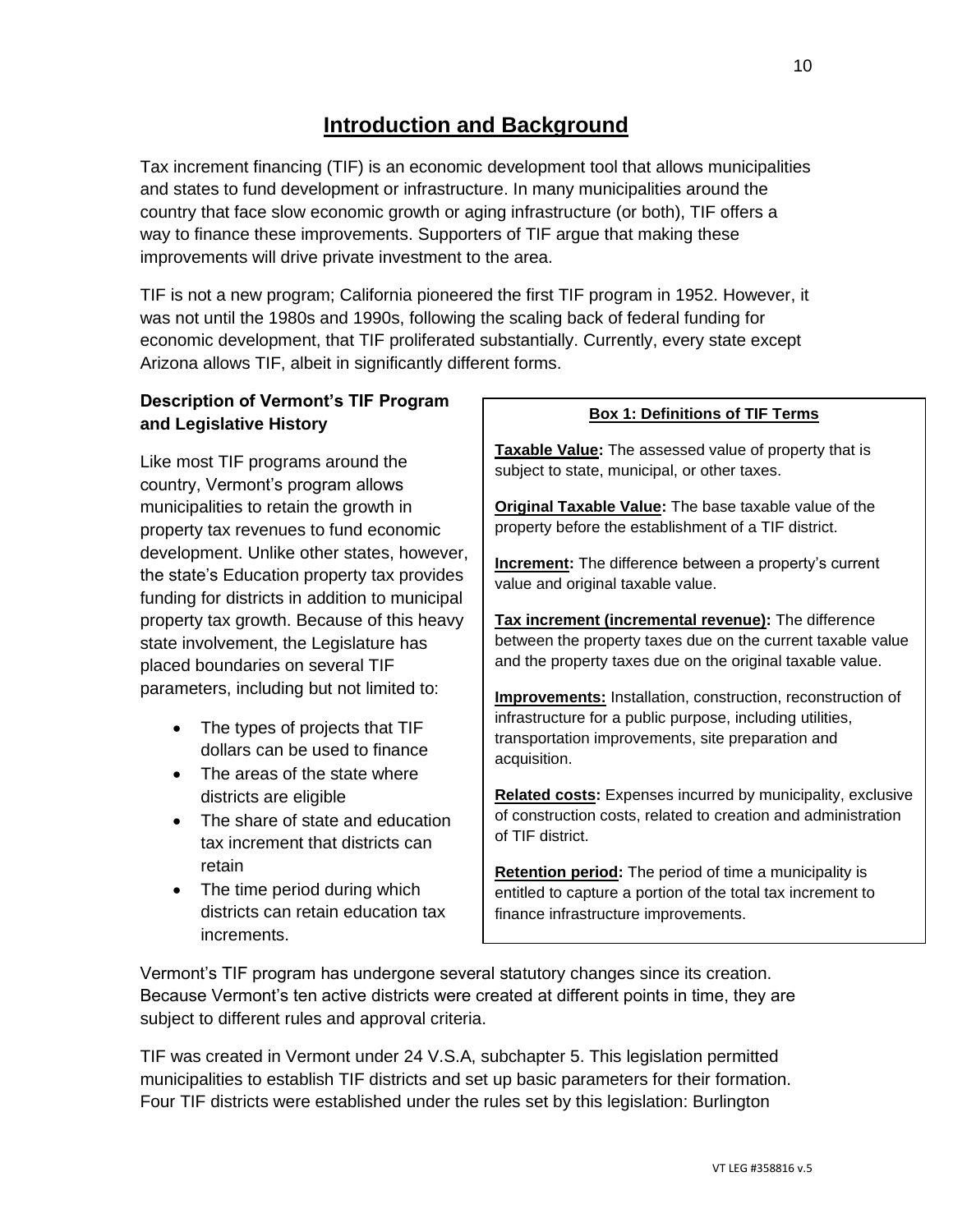Waterfront, Milton's Husky and Catamount district (now combined to form the Milton North-South TIF district, which is now inactive), Winooski, and Newport (now inactive). Since no formal State program existed for these districts at their formation, the project criteria and tax increment split were decided on a district-by-district basis.

In 1998, the Vermont Economic Progress Council (VEPC) was delegated the authority to review and approve new TIF districts. Currently, VEPC is charged with approving and administering the TIF program in Vermont. After Act 60 of 1997 created a statewide education property tax, TIF districts became eligible to retain two revenue sources: the statewide education property tax increment and the municipal property tax increment. Since statewide revenues were being used, a statewide body (VEPC) was charged with reviewing, approving, and overseeing TIF districts.

Act 60 greatly increased State involvement in the program by providing an additional revenue source for municipalities. Recognizing this, the legislature passed **Act 184 of 2006** which, in addition to capping TIF districts at 10, laid out new approval criteria for VEPC:

- Limits on the split of tax increment: For the statewide education property tax increments, a municipality could retain only 75% of the tax increment for TIF debt, remitting 25% of it to the State. The municipal property tax increment was also set at 75/25; 75% of the tax increment would be kept to pay down TIF debt, while 25% went to municipal general funds.
- New approval criteria: VEPC was required to review whether the development would have happened without the tax incentive ("but-for" evaluation). It was also now responsible for reviewing town projections for property growth, tax increments, and tax increment splits.
- New location criteria: A new TIF district would now only be approved if it was in one of the following areas: a high density or compact area, an approved downtown or growth center, or an economically distressed area.
- New project criteria:<sup>1</sup> A new TIF district must include at least three of the following five criteria:
	- o The development must require substantial public investment beyond normal municipal operating or bonded debt expenditures
	- o The development includes new affordable housing for residents in the municipality
	- $\circ$  The development includes the remediation of a brownfield site
	- $\circ$  The development includes at least one entirely new business or the expansion of an existing business within the district
	- o The development will increase transportation by improving traffic flow or creating new public transit systems

<sup>1</sup> Henceforth in this report, "project criteria" will refer to the rules governing what types of development are eligible for TIF. "Location criteria" will refer to the areas of the state that are eligible to use TIF.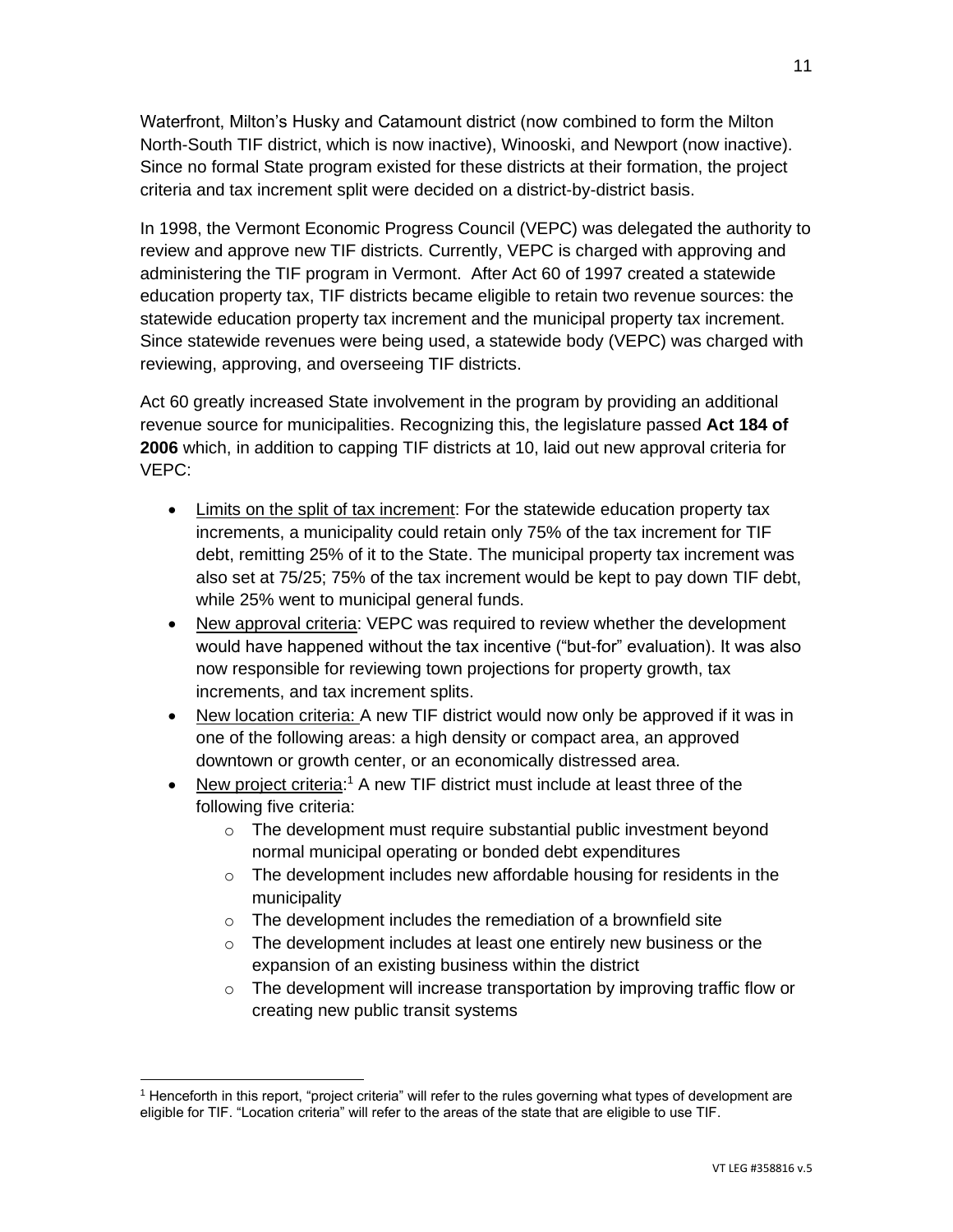• TIF district lifespan: Any new district was eligible to retain property tax increments for no more than 20 years.

Five of Vermont's ten active TIF districts fall under these Act 184 of 2006 legislative criteria. They include Milton Town Core (2008), Burlington Downtown (2011), St. Albans (2012), Barre (2012), and South Burlington (2012).

The most recent major change to TIF legislation was **Act 69 of 2017** which created clearer but also stricter criteria for new districts. In addition to grandfathering the rules for existing districts, major updates included:

- New districts are now entitled to keep only 70% of the statewide education property tax increment, rather than the previous 75%.
- Municipalities are required to commit at least 85% of the municipal property tax increment for the funding of TIF district debt, effectively increasing the share municipalities bear for their own development.
- Requires the TIF district to meet two of the three aforementioned location criteria, rather than one.
- Provides clearer definitions for what constitutes an economically distressed area.

Act 69 capped the creation of new districts at six, which could be increased by Emergency Board approval. Only the Montpelier and Bennington TIF districts have been approved since Act 69's passage.

In summary, Vermont's TIF districts fall under three broad categories of legislation illustrated in Table 2 below:

| Table 2: Major Vermont TIF Legislation and Districts Falling Under Each Set of Rules |                            |                |  |  |  |
|--------------------------------------------------------------------------------------|----------------------------|----------------|--|--|--|
| <b>Pre-Act 60 TIF Districts</b>                                                      | Act 184 of 2006            | Act 69 of 2017 |  |  |  |
| Burlington Waterfront*                                                               | <b>Milton Town Core</b>    | Bennington     |  |  |  |
| Winooski                                                                             | Hartford                   | Montpelier     |  |  |  |
| Milton North/South (retired)                                                         | <b>Burlington Downtown</b> |                |  |  |  |
| Newport (retired)                                                                    | St. Albans                 |                |  |  |  |
|                                                                                      | <b>Barre City</b>          |                |  |  |  |
|                                                                                      | South Burlington           |                |  |  |  |

\*Not including the 3 parcels associated with the Burlington Town Center development

Since Act 69 and the 2018 report produced by JFO, the Legislature has passed minimal TIF legislation. Act 175 of 2020 and Act 73 of 2021 extended the debt incursion period for districts by two additional years except for cases where a district had already passed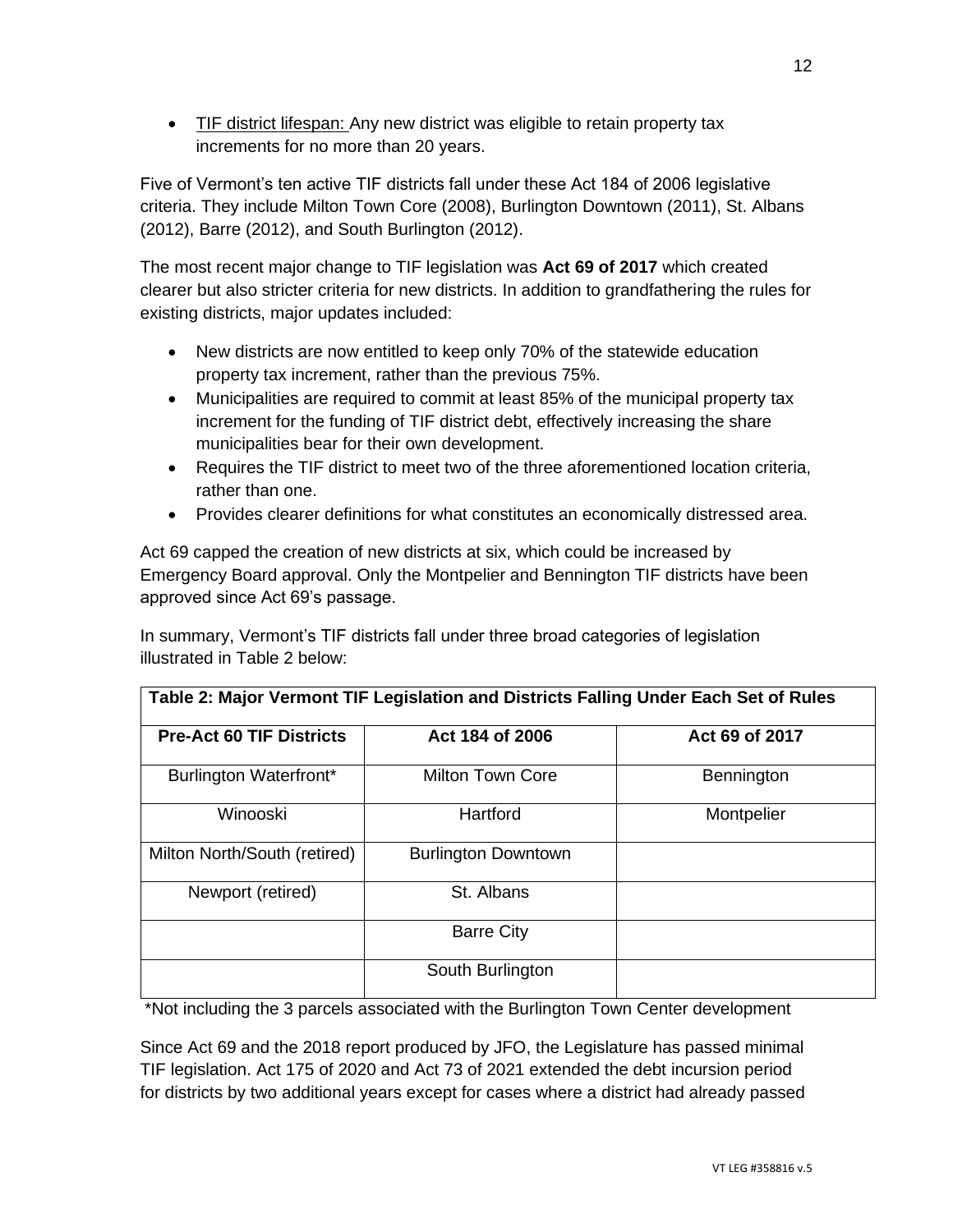its 10-year debt incursion period. Act 111 of 2020 extended the incursion period for Hartford to 2024 from 2021.

A complete list of statutory changes can be found in Appendix Table A1.

# **Report Analysis**

Act 69 of 2017 requires JFO to update the January 2018 TIF report. This update is to include:

- An assessment of any material changes in TIF districts in Vermont since the first report, including updates on the health and sustainability of TIF districts.
- An update to the fiscal impacts of TIF on the state and municipalities.
- A review of the size and affordability of indebtedness for TIF districts and an estimate of the maximum amount of long-term debt that is sustainable for TIF districts.

In this report, JFO will address the first two parameters above in the same structure as the last report; updating new data, addressing material changes in the program, and highlighting newfound issues discovered since the last report. These updates will be discussed across four evaluation areas:

A. Operational Evaluation: How well does Vermont define and administer its TIF program relative to other states and cities?

B. Fiscal Impacts: What are the positive or negative fiscal impacts of the TIF program on the State?

C. Economic Impacts: Has the TIF program created real economic benefit for the State?

D. Geographic Diversity: Does the current program promote geographic diversity of TIF districts in the State?

Following updates to these four areas, JFO will address the final requirement in Act 69 which is the review of the size and affordability of new debt for TIF districts. The report will close with considerations for legislators and a discussion of other tools that may achieve the same goals as TIF.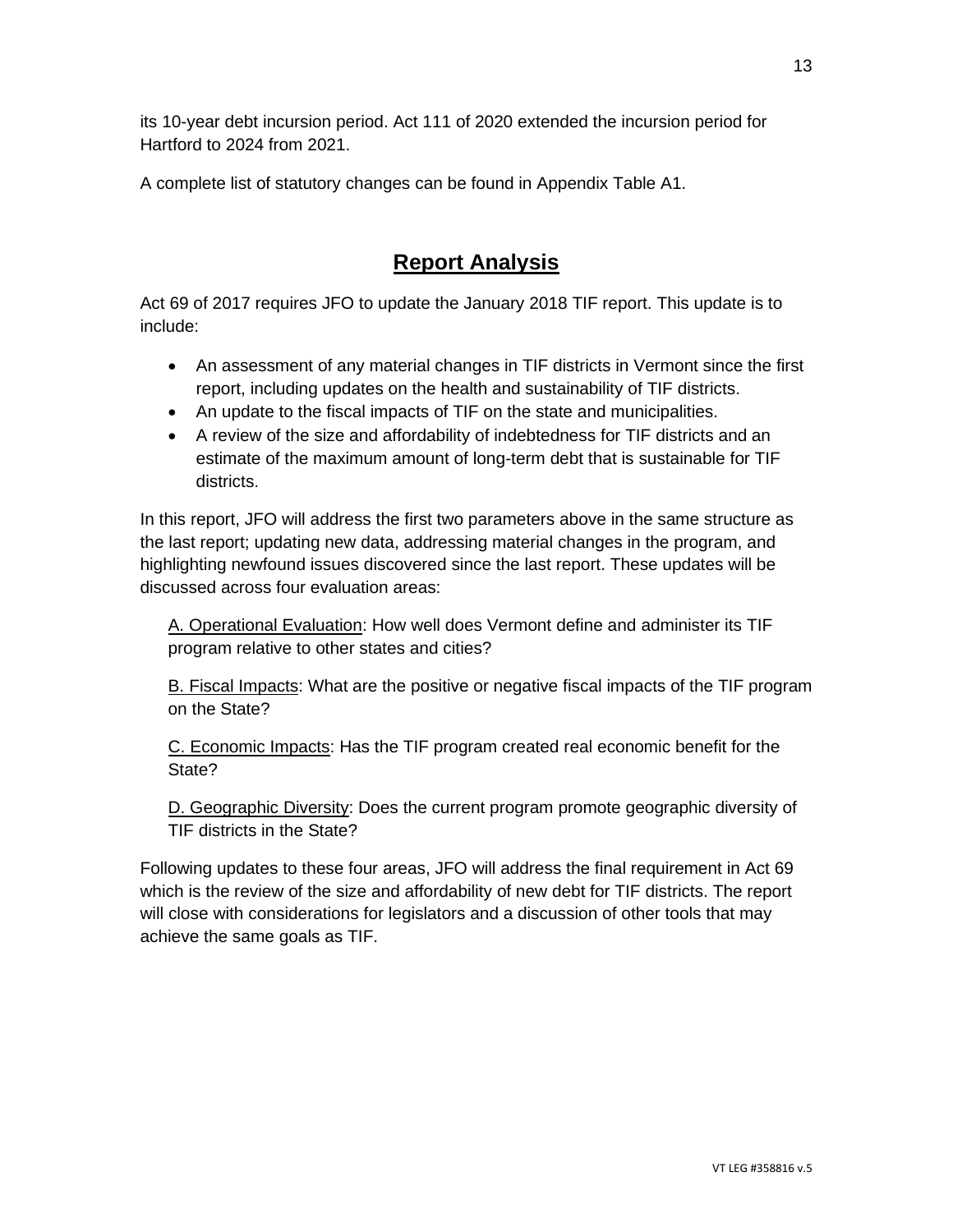# **A) Operational Evaluation: Vermont's TIF statute continues to limit the downsides and excesses of TIF, but administratively, challenges remain in dealing with the unpredictability of TIF.**

#### i. Statutory Evaluation

Since the last report, legislative changes in Vermont's statutory requirements for TIF have changed slightly, but not across the evaluative criteria used in the last report. As a reminder, those parameters were:

- The types of taxes eligible for TIF: While every TIF program allows for the retention of incremental tax revenues, states vary on the types of taxes (property, sales, income, other revenues) that are eligible for paying TIF debt.
- The portion of the tax increment eligible for TIF: When incremental tax revenues are generated, they are split: some percentage is used to pay TIF debt and some percentage flows to the municipality or state. States vary on this division of revenues.
- The types of projects eligible for TIF funds: Across the country, incremental tax revenues from a TIF district could be used to finance a variety of projects: infrastructure, new housing, retail buildings, and office complexes. States have different laws specifying the types of projects that are eligible for these funds.
- The length of time a TIF is entitled to retain tax increment: In most states, a TIF district is entitled to collect incremental tax revenues for only a certain period of time. Once that time period is over, all incremental tax revenue flows to the municipality and/or state.
- Voter approval and public hearings: When a potential TIF district's application is under review, states may hold public hearings on the plan. Moreover, some might require that voters approve the district or debt a municipality incurs for its TIF district.
- Feasibility tests or cost-benefit analyses: Before approving a new TIF district, a municipality or state may want some level of justification for using the incentive, either by examining whether it is likely to generate incremental tax revenues and/or by determining whether the project will bring new economic growth and public benefit.

After reviewing changes in other states, JFO concludes that Vermont's TIF statute still compares favorably with those in other states across all of these areas.

This is particularly true with respect to the types of taxes eligible for TIF, the length of time municipalities are eligible to retain tax increment, and the portion of tax increment eligible for TIF. For these three areas, the State's relationship with municipalities with TIF districts can be described as regulatory in nature. The State sets strong limits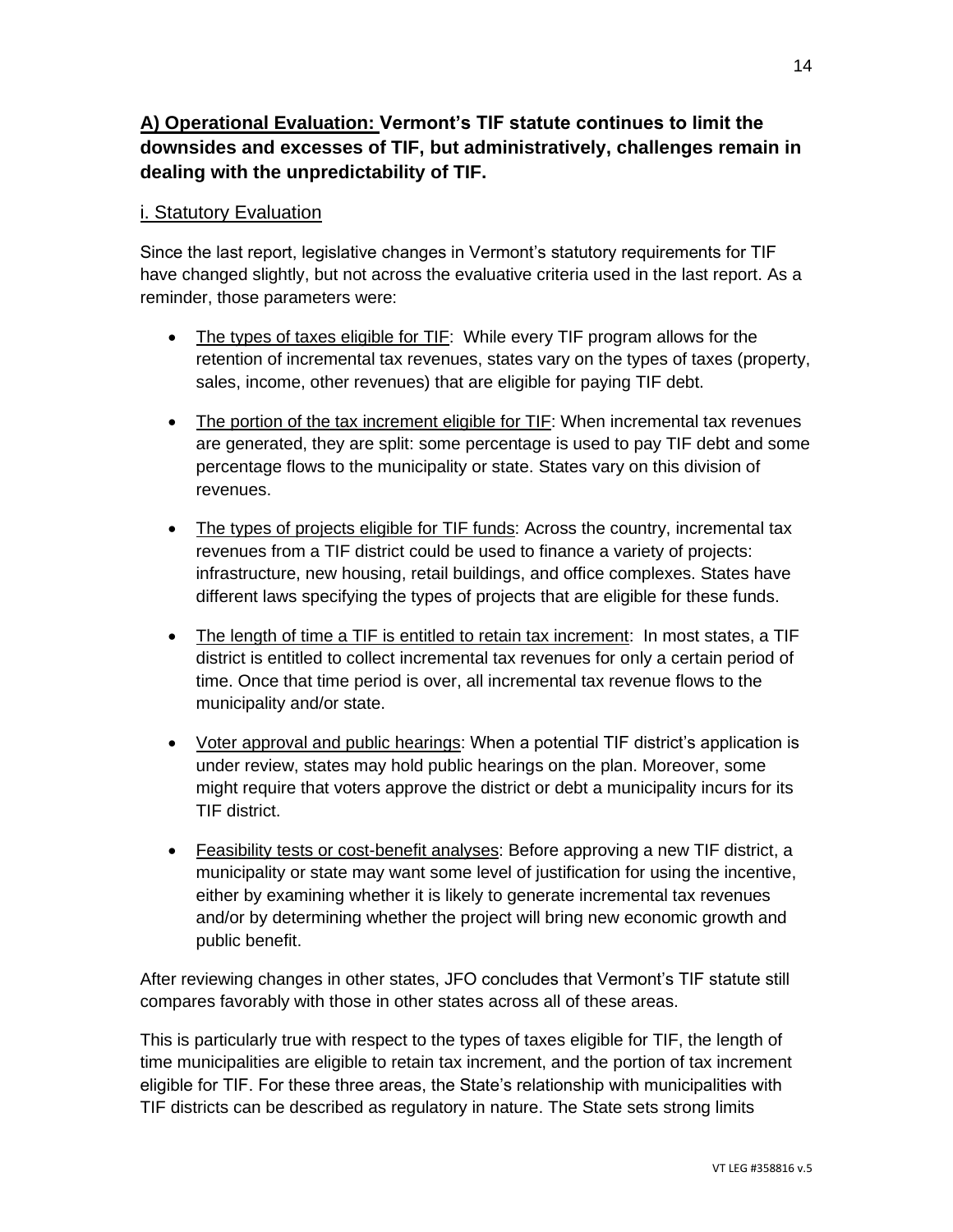around them and enforces them with no exceptions. In other states, the relationship is considerably more complementary. The state typically supplements the benefit provided to municipalities to a greater extent. In other words, other states with involvement in TIF tend to try to make the benefits to developers or municipalities more generous. For instance, in Vermont, the only state resource available for TIF is the sharing of education property tax increments. In other states, additional tax subsidies in the form of tax abatement, incremental sales and income tax revenues, and direct subsidy are often involved in TIF.

- In Kentucky, TIF districts are eligible to retain property, personal income, corporate income, and sales tax revenues. These revenues are also eligible for direct subsidy to the developer.<sup>2</sup>
- In Missouri, in addition to 100% retention of local property tax increments, the TIF district is eligible to retain 50% of incremental sales and utility taxes.<sup>3</sup>
- Kansas TIF districts can retain property tax, sales tax, and economic activity tax increments. They are also eligible to retain guest/lodging taxes and PILOT payments within the district.<sup>4</sup>

In JFO's consultations with municipalities and stakeholders for this report, some expressed concerns that the relatively limited scope of the state's financial commitment could be negatively constraining the potential of TIF. Limiting the amount of revenue available for TIF districts does constrain the amount and size of the projects achievable by municipalities and/or private developers. Given the uncertain nature of projecting future tax growth in the long term, Vermont's relatively modest commitment to TIF districts relative to other states limits the downsides of TIF. While other states may see larger projects being constructed with TIF because the state provides additional funding beyond property tax increments, they also risk significant fiscal pressure should the associated tax increments not achieve their projections.

#### ii. Administrative Evaluation

**In general, JFO believes the current structure of TIF administration is appropriate.**  Administering a TIF district in Vermont is largely the responsibility of the municipality: the town assesses all properties each year, taxes the properties, calculates tax increments, and services the debt of the TIF district. While many towns hire a consultant to help prepare their applications for TIF approval, none uses consultants to fully administer their programs.

In addition to VEPC's initial role in approving the districts, VEPC also assumes an ongoing monitoring role. Districts are required to submit annual reports to VEPC,

<sup>2</sup> KRS 65.7041-65.7083, 65.490-65.499 and KRS 65.680-65.699

<sup>&</sup>lt;sup>3</sup> Missouri Revised Statutes, Chapter 99, Sections 800 - 865

<sup>4</sup> Kansas Revised Statutes, Chapter 12, section 1170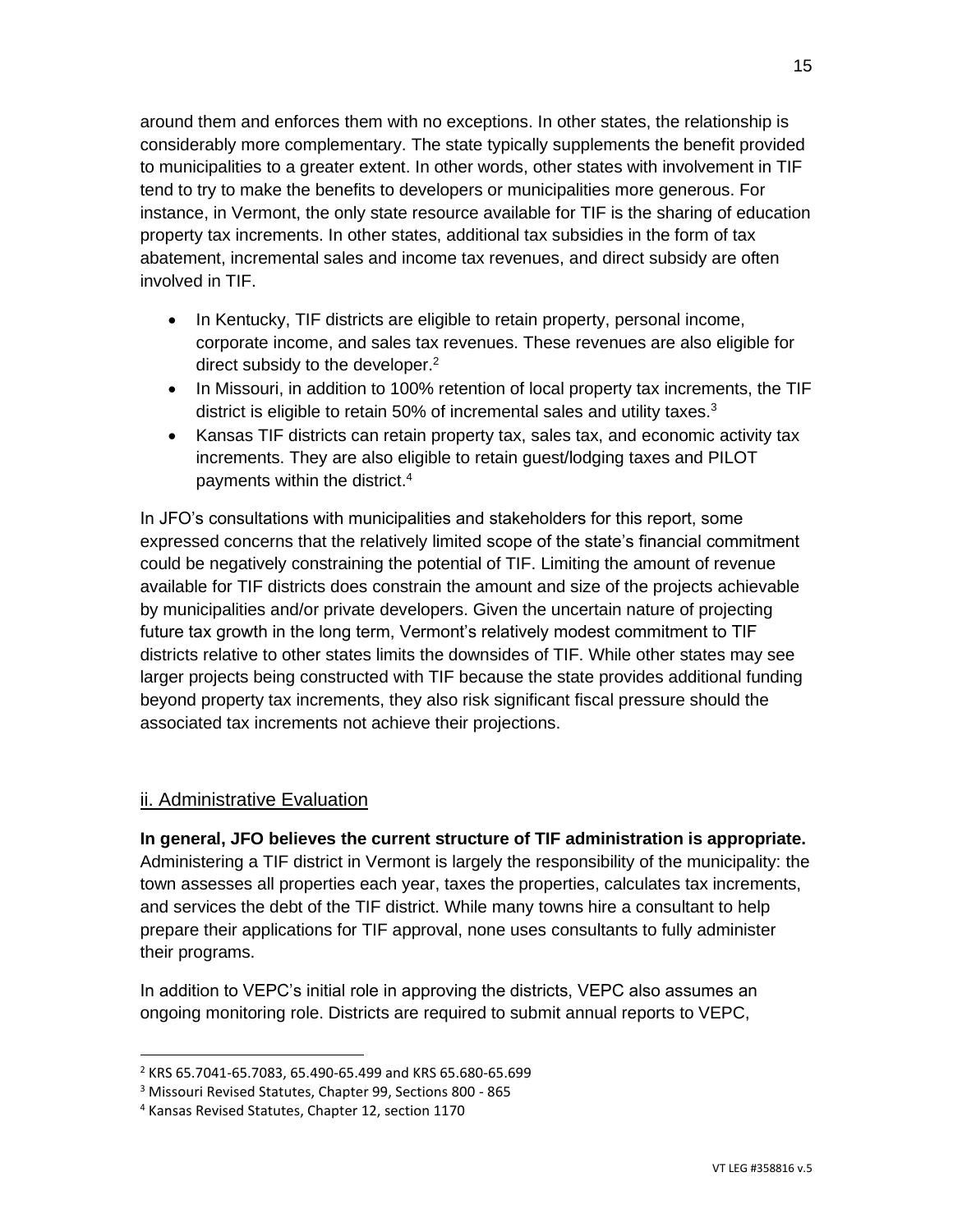including information on development progress, incremental revenues, jobs created, and other performance measures.

Relative to other states, VEPC and its staff provide significantly more information and transparency and oversight on the Vermont's TIF program. The Annual Reports contain updated information on all key parameters for each TIF district in Vermont, including debt voted, incurred, and outstanding; current taxable values and tax increments; and relevant timelines. In addition to this, all applications and TIF plans for each district are readily available on VEPC's website. Municipalities contacted by JFO for this report also expressed a high level of satisfaction with VEPC's monitoring role.

Generally, VEPC's current system of monitoring has been successful in helping municipalities administer TIF, a complicated economic development tool. In recent years, the majority of State Auditor audits of TIF districts have found limited or minor issues, as evidenced by the clean audits for the Milton Town Core, Barre, and Winooski TIF districts.

It is not clear to JFO that moving VEPC's TIF administrative functions to another state body would guarantee better outcomes. Two suggestions made to JFO during consultations included:

- Creating a new independent body outside of the Agency of Commerce and Community Development, with equal number of appointed positions for the Legislature and the Governor.
- Returning TIF approval and substantial change requests back to the Legislature.

Either of these suggestions might address any given concern in the current system but would likely generate further issues. For instance, if the Legislature were charged with approving TIF districts, it might ensure better evaluation of statewide benefits, but it would be far less nimble to confront issues within TIF districts. It is also unclear who would perform the monitoring function that VEPC is currently providing.

As further sections in this report will detail, JFO does have concerns about the VEPC's evaluation of but-for claims, feasibility, or economic impacts and makes recommendations for improvement. Despite these concerns, JFO still concludes that rather than replacing the current administrative structure, JFO believes improvements can be made within the existing statutory structure.

**The auditing of TIF districts by the State Auditor is a strength in the system.** 32 V.S.A. § 5404a requires the State Auditor of Accounts to provide performance audits of the TIF districts. This level of accountability is unique in the United States: based upon a survey of other states, Vermont is the only state that requires state-level performance audits of each of its TIF districts on a regular basis.

The primary benefit of these audits is that they ensure that towns are correctly adhering to statute and VEPC TIF rule. The audits also provide the indirect benefit of forcing towns to maintain accurate and complete records. The benefits of this system are clear: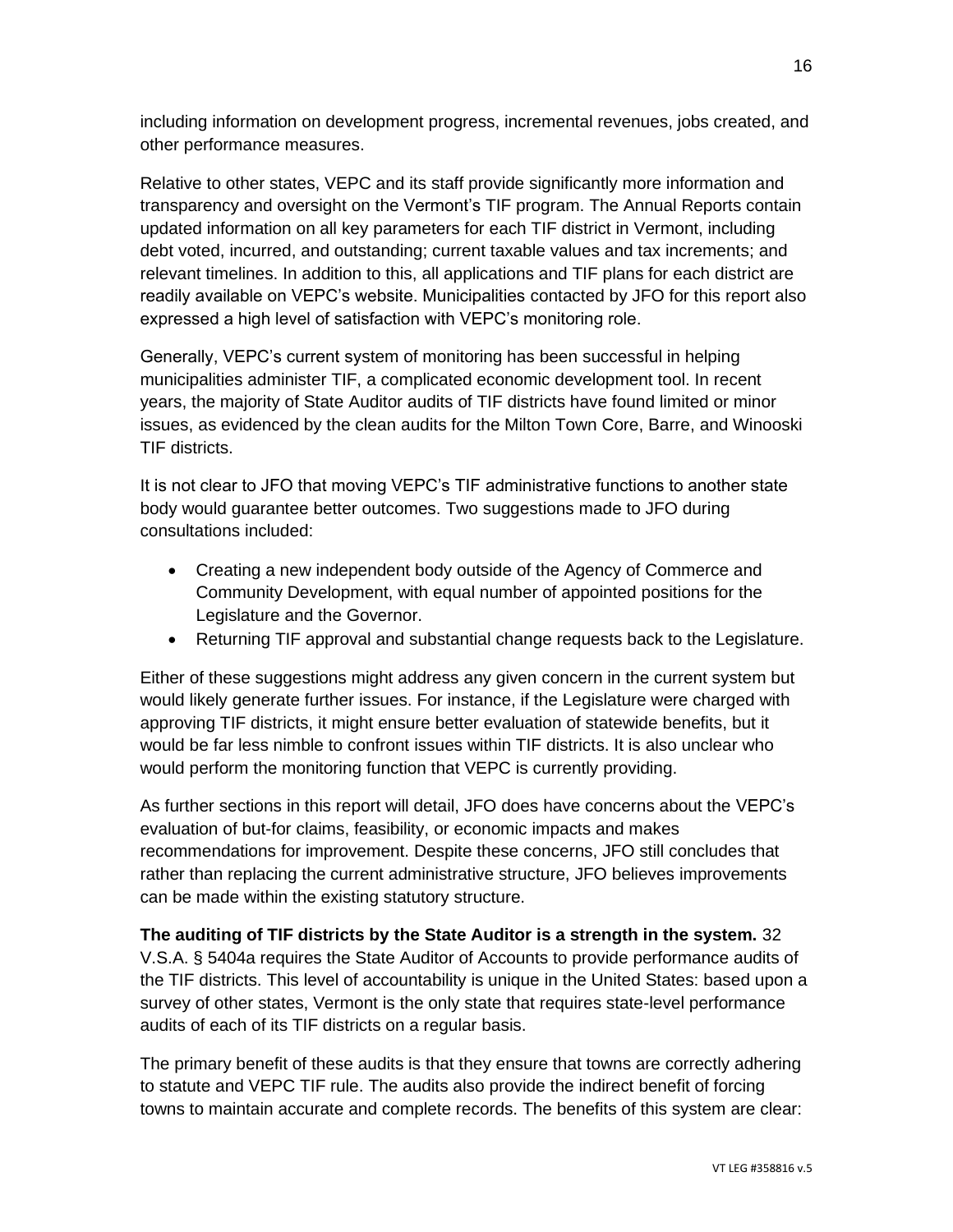in 2012 and 2013, these audits found numerous issues within districts. Some of those districts were audited a second time in 2019 and 2020 and very few issues were found.

A major benefit of the state audits is that it builds state capacity of TIF outside of VEPC and the participating municipalities. As noted, TIF districts in the state operate under different rules and timelines. Understanding the program as a whole often requires very micro-level knowledge, such as knowing the major private developments within each district. As is the case with all State programs, having multiple individuals and groups with an in-depth understanding of the program leads to more constructive policy deliberations if or when changes are being considered.

In consultations with stakeholders, JFO heard suggestions about allowing VEPC or towns to hire independent auditors to perform performance audits, with one common concern being the cost of State Auditor audits. While it is in theory possible outside auditors could provide a level of detail that the State Auditor's office does, JFO does not believe it would be as effective as the current system:

- At the very least, the indirect benefits of State TIF capacity would not be achieved, namely, TIF expertise across more than one government entity.
- It raises potential questions of conflicts of interest if towns themselves can choose who audits them.
- In the event of ambiguous issues within TIF districts, outside audit firms would not have access to legal interpretations of the Attorney General's office.

As to the issue of costs, State audits are considered a related cost, and therefore, an eligible use of tax increment. As the state body charged with regulating the TIF program, if VEPC concludes the costs of the audits are excessive, the appropriate remedy would appear to be through legislation.

**B) Fiscal Impacts: Using a counterfactual model that attempts to estimate what might have occurred in the absence of TIF, JFO concludes that over the next five years, TIF will cost the Education Fund between \$5.5 and \$7.5 million plus \$3 to 5 million to municipalities each year.**

Determining the fiscal impact of TIF hinges upon the strength of the but-for condition.

The but-for condition states that no comparable development would happen in the proposed TIF district area without the incentive. If examining fiscal impacts at the State level, then the but-for condition states that no comparable development would have occurred anywhere else in the State. If this but-for condition is correct, then TIF would never be a fiscal cost to the State or the municipality under current statute.

Currently, in Vermont's TIF program (and all other programs nationwide), incremental tax revenues are calculated from the assumption that the base value of the properties in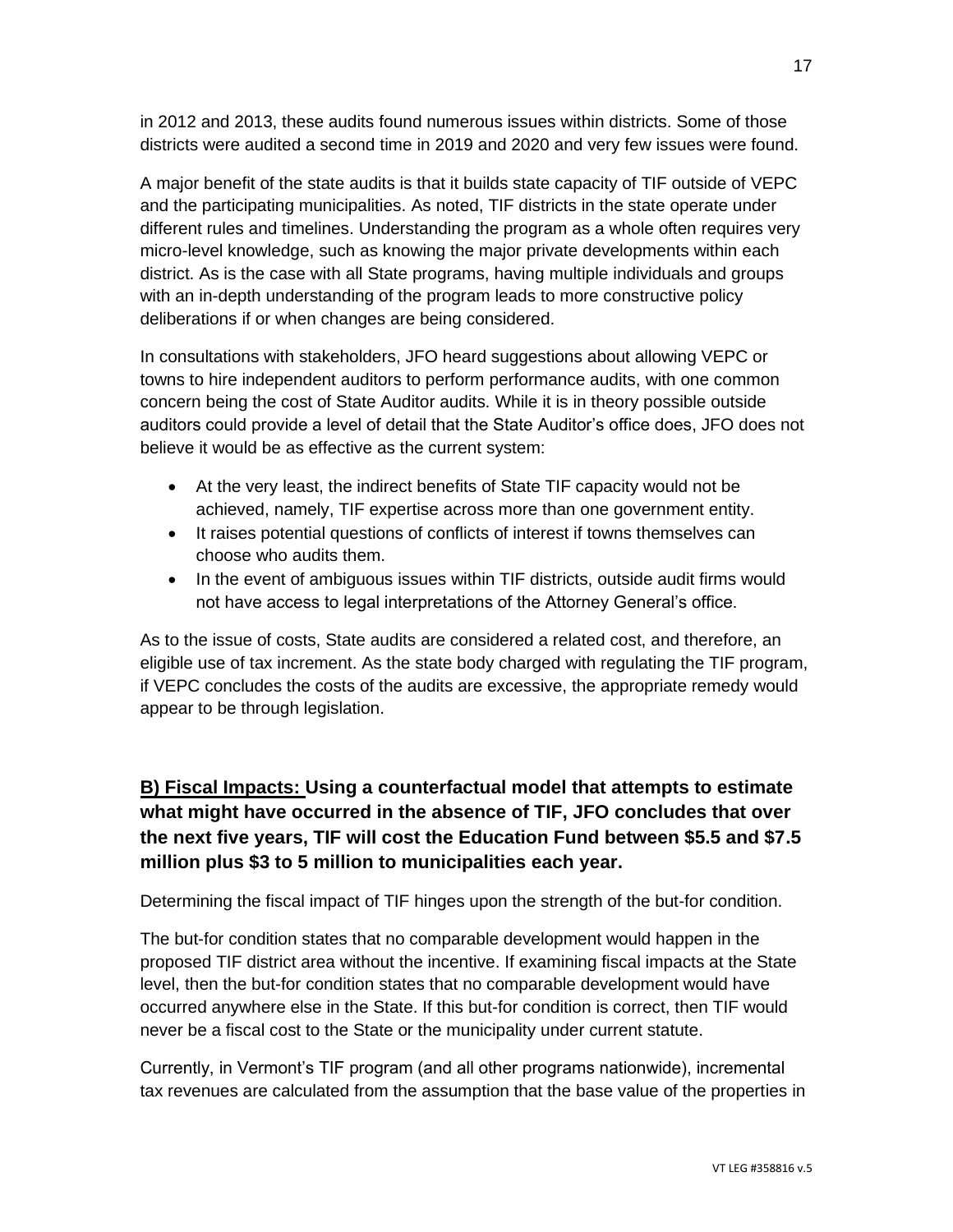the TIF district would not grow at all (0% year-over-year), but for the use of TIF.<sup>5</sup> To calculate incremental revenues, a municipality takes the difference between the value of property in a given year (current taxable value) and the value of the property when the TIF was established (base value). The base value in this calculation does not experience any growth over the course of the TIF lifespan. As the value of the property grows, the size of the incremental tax revenue grows. Figure 1 illustrates this calculation.



**Figure 1: Current calculation of incremental tax revenue**

Similar to the last report, JFO estimates fiscal costs by employing a model that asks the question: "what might have occurred absent the use of TIF?" and compares the revenue generated for the Education Fund and municipal governments under different assumptions.

It is important to note that these estimates differ from the official maximum impact on the Education Fund from TIF that JFO presents for the Emergency Board per 32 V.S.A. § 305b. For the purposes of estimating the cost of the tax expenditure from TIF, JFO continues to recommend those estimates be used. JFO's model for this report is an attempt to demonstrate the fiscal impacts under varying assumptions of what might have occurred absent the use of TIF.

#### i. Explanation of the JFO Fiscal Impact Model

All Vermont (and nationwide TIF district) applications rely on the premise that the baseline property value growth of the parcels in the district would be flat for 20 years if not for the use of TIF. JFO's model, instead of keeping the base value of the property flat into the future, assumes some level of baseline growth; that some growth would have occurred absent the use of TIF. The model compares the Education and Municipal tax revenues from this hypothetical scenario to the revenues accrued to the Education Fund and Municipal General Funds under TIF.

<sup>5</sup> See 24 V.S.A. § 1896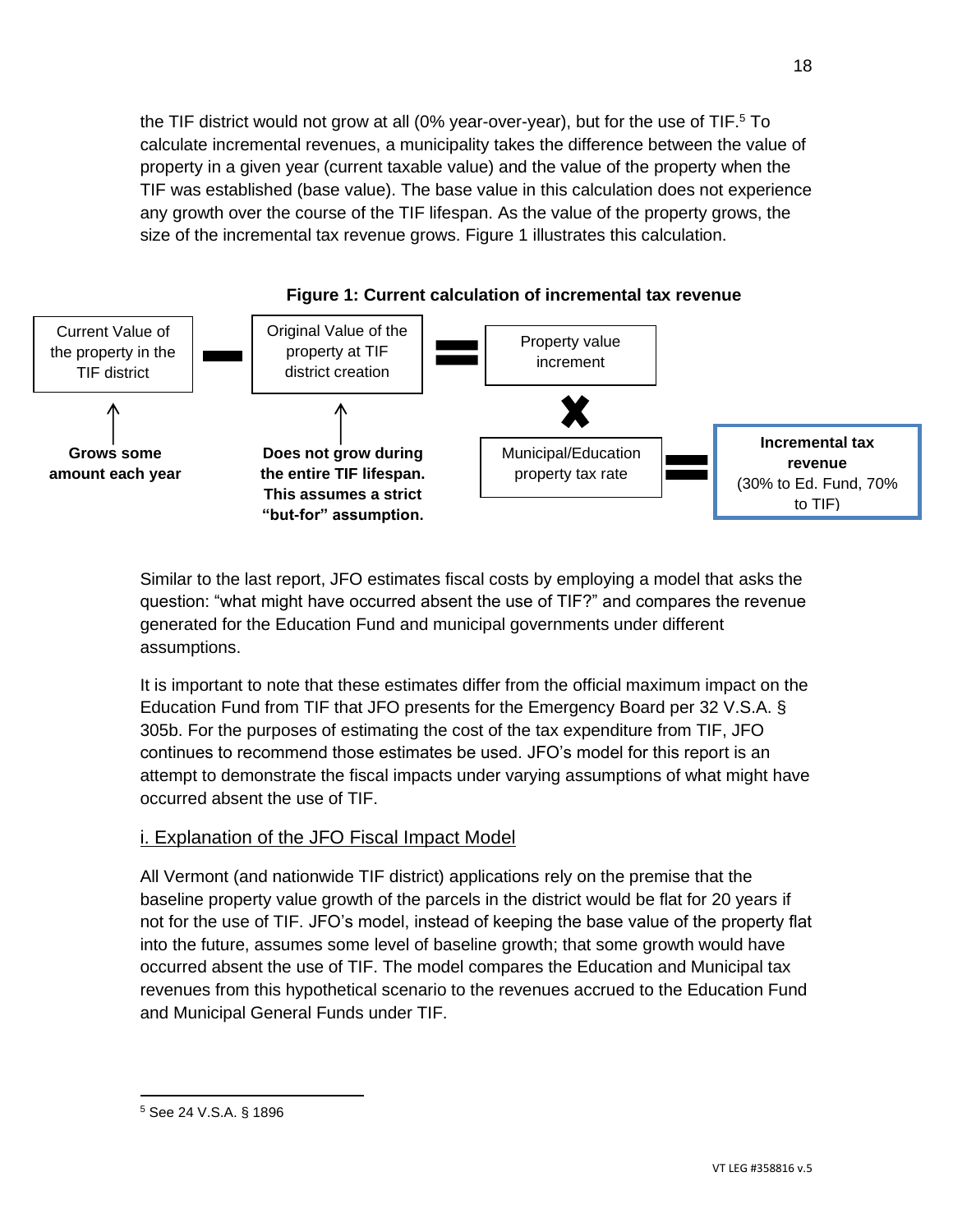In effect, the model creates two scenarios and compares the revenues accruing to the Education and Municipal Fund:

- Baseline scenario: No TIF is used. The value of the parcels in the district will grow (or decrease) at some assumed growth rate for the next twenty years. 100% property tax revenue is sent to the Education or Municipal General Funds.
- TIF scenario: TIF is used, possibly generating greater grand list growth than would be expected without TIF. However, only 25-30% of the new revenues generated will accrue to the Education Fund, and only 15%-0% of new municipal tax revenues will accrue to their respective general funds for the next twenty years. The remaining share is used to finance TIF debt.

If the baseline, no-TIF scenario provides greater revenues to the Education Fund than using TIF, then using TIF is a cost. If TIF provides greater revenues, the difference in the tax revenues to the Education Fund under a TIF and the baseline scenario is the fiscal benefit of using TIF. Figure 2 illustrates this calculation:



**Figure 2: Comparing Baseline vs. TIF Scenarios**

Under the baseline scenario, with no TIF, the orange portion is the amount of new tax revenue going to the Education Fund from maintaining historical average growth. In the TIF scenario, the light red portion represents the return to the Education Fund; however, it is only 30% of the total tax increment (the dark and light red combined). If the orange portion is larger than the light red portion, it is a hypothetical fiscal loss to the State over that time period. Note that these charts would look the same if considering Municipal General Funds, albeit with different increment share percentages between the TIF and the Municipal General Fund.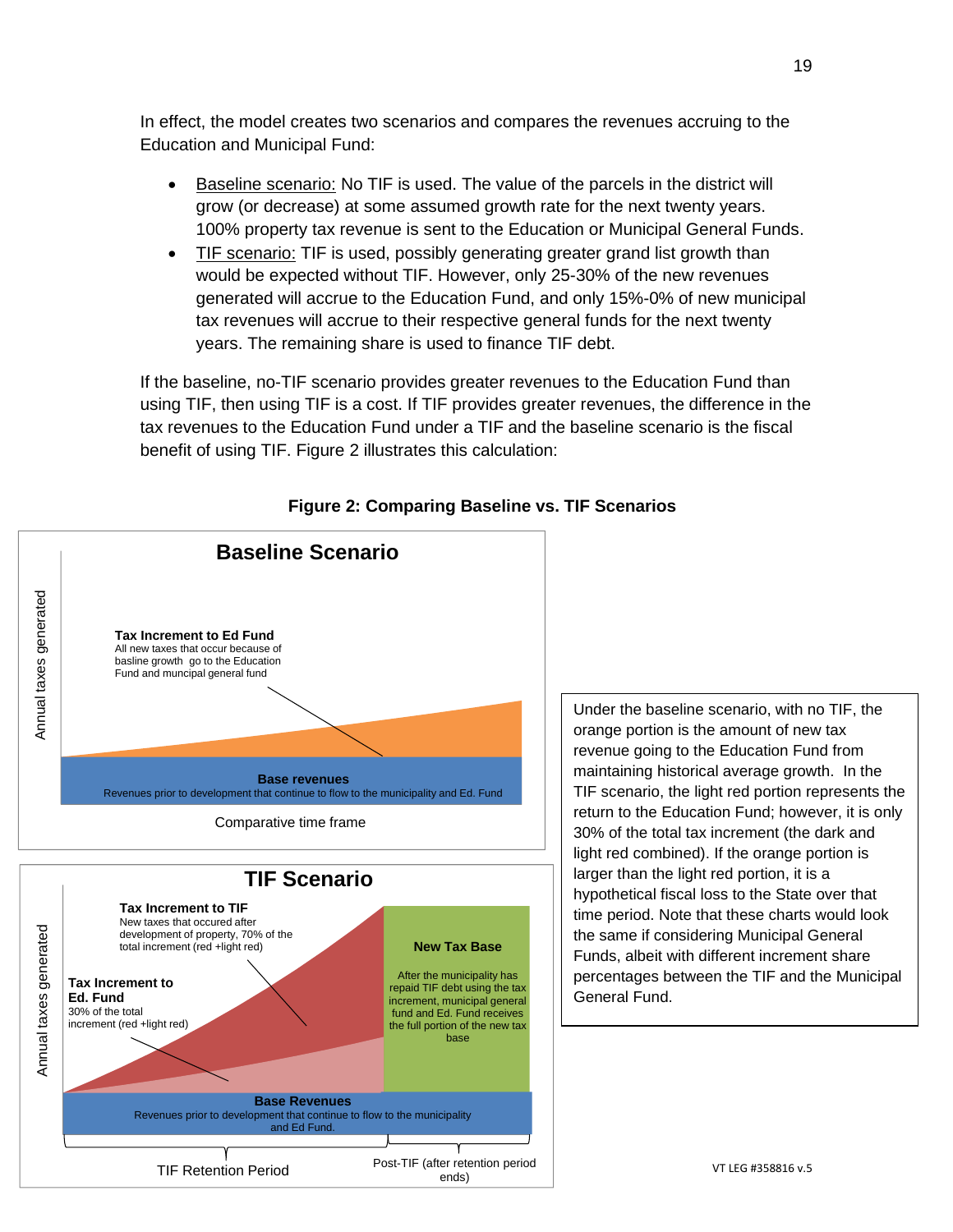An important update since the last report is that JFO has changed the assumptions for baseline and TIF district growth. In the last report, JFO assumed the properties in the TIF districts would grow at the 20-year average growth rate of the county they were in, plus or minus 0.5% if the town was in Chittenden County or not. It also assumed that in the TIF scenario, the value of properties in the districts would grow at 6% year-overyear.

In this report, both assumptions are changed. In the baseline scenario, for most districts, the value of the properties in the district are projected to grow based upon the actual historical year-over-year growth of the parcels located in that district prior to the TIF being approved. For example, there are 286 parcels in the Burlington Downtown TIF district. JFO tracked the value of these parcels from 2003 (when parcel-level data are first available from the Tax Department) through 2011 (the district was created in 2012). The compound annual growth rate of those parcels, after being adjusted by the common level of appraisal (CLA), was 5.1%. Put another way, JFO's model assumes that the parcels in the TIF district would simply keep growing as they had been on average in the period prior to the city designating them as part of a TIF district.

Table 3 lays out the baseline growth assumptions used for the model, and the period of evaluation used. For the Burlington Waterfront and Winooski TIF districts, since they were established before 2003, JFO used the CLA-adjusted growth of the city's grand list.

| Table 3: Baseline Scenario Growth Assumptions |                    |                                                                 |                 |  |  |
|-----------------------------------------------|--------------------|-----------------------------------------------------------------|-----------------|--|--|
| <b>City</b>                                   | <b>Growth Rate</b> | <b>Period</b>                                                   | <b>OTV Year</b> |  |  |
| Bennington                                    |                    | 0.48% 2003 through 2016 CLA Adjusted Growth TIF District        | 2017            |  |  |
| Montpelier                                    |                    | 2.77% 2004 through 2017 CLA Adjusted Growth TIF District        | 2018            |  |  |
| <b>St. Albans</b>                             |                    | 2.23% 2003 through 2011 CLA Adjusted Growth TIF District        | 2012            |  |  |
|                                               |                    |                                                                 |                 |  |  |
|                                               |                    | JFO assumption. Data indicated a unexplainable significant      |                 |  |  |
| Milton Town Core                              |                    | 3.50% increase in TIF district grand list in the pre-TIF years. | <b>2008</b>     |  |  |
| South Burlington                              |                    | 2.00% 2003 through 2011 CLA Adjusted Growth TIF District        | <b>2012</b>     |  |  |
| Hartford                                      |                    | 6.31% 2003 through 2010 CLA Adjusted Growth TIF District        | 2011            |  |  |
| Burlington Downtown                           |                    | 5.11% 2003 through 2010 CLA Adjusted Growth TIF District        | 2011            |  |  |
| <b>Barre City</b>                             |                    | 1.06% 2003 through 2011 CLA Adjusted Growth TIF District        | 2012            |  |  |
| Burlington Waterfront                         |                    | 3.52% Burlington 1987 through 1996 overall grand list growth    | 1997            |  |  |
| Winooski                                      |                    | 2.24% Winooski 1990 through 1999 overall grand list growth      | 2000            |  |  |

On the assumption of future growth in TIF districts, rather than assuming 6% for all TIF districts as in the last report, JFO used projections from VEPC, which are derived from the towns themselves.<sup>6</sup>

 $6$  The only exception was for the city of South Burlington, whose projection is based upon the January 2022 estimate for the Emergency Board. This was because South Burlington's projections were from 2012 and do not reflect a more known timeline for private development.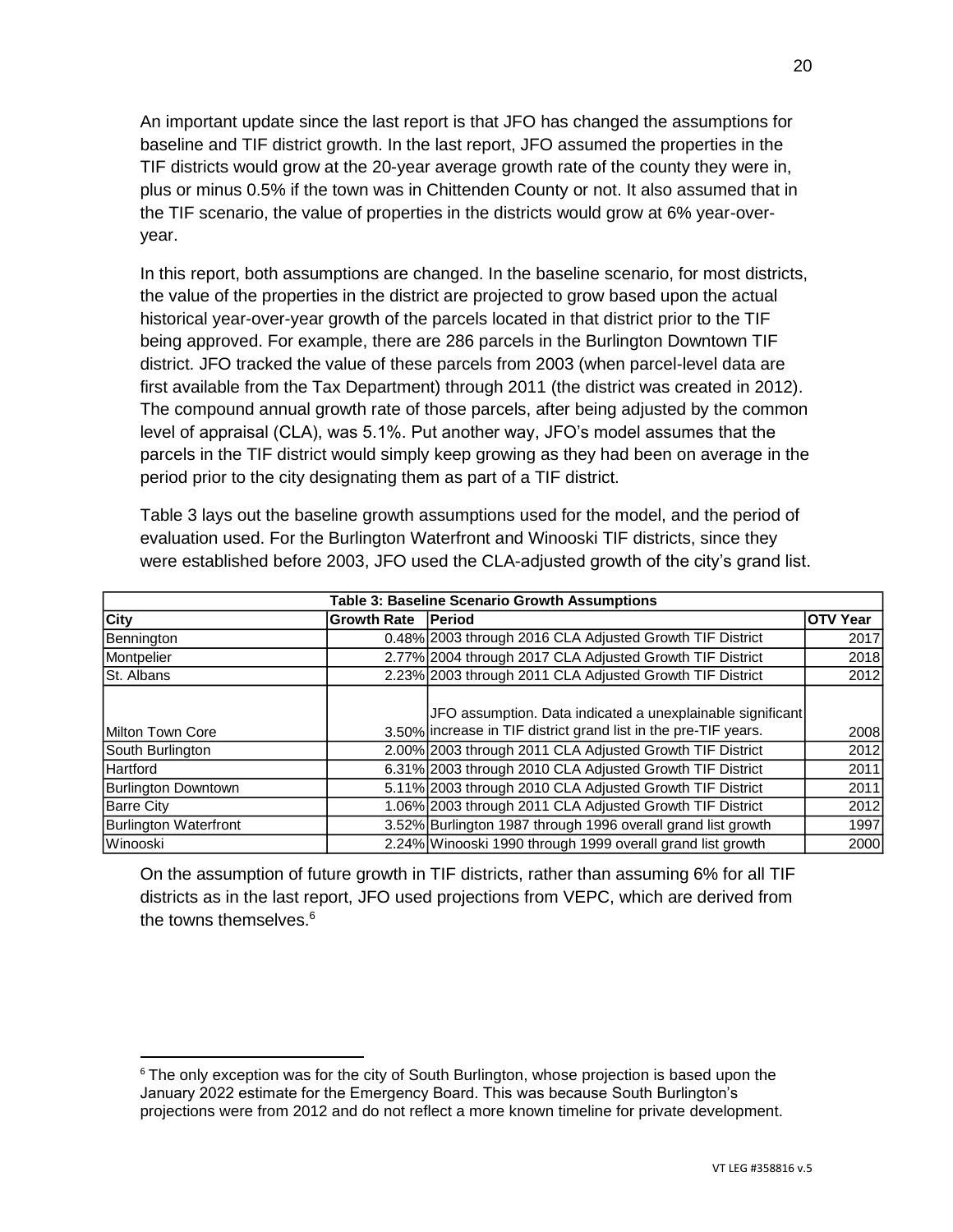To summarize the changes in assumptions from the 2018 report:

| 2018 Report                                                                                                                        | 2022 Update                                                                              |
|------------------------------------------------------------------------------------------------------------------------------------|------------------------------------------------------------------------------------------|
| <b>Baseline Growth Assumption:</b>                                                                                                 | <b>Baseline Growth Assumption:</b>                                                       |
| County average historical growth rate from<br>past 20 years, +/- 0.5%. Plus 0.5% if in<br>Chittenden County, minus 0.5% otherwise. | Actual compound annual growth of parcels<br>in districts in years prior to TIF creation. |
| <b>TIF Scenario Growth Assumption:</b>                                                                                             | <b>TIF Scenario Growth Assumption:</b>                                                   |
| 6% year-over-year growth in each district                                                                                          | VEPC projections of property value growth                                                |

It should be noted that the analysis of historical growth is hampered by three issues. First, data on parcel-level grand list data are only available from the Department of Taxes back to 2003. As such, for a measurement of pre-TIF historical growth, most of the Act 184 TIF districts have seven or eight years of data, while the Act 69 districts have thirteen years. JFO acknowledges that having more data would yield a more accurate measure of historical growth as it would cover a more complete real estate cycle. This being said, for those districts that only have 7 or 8 years of pre-TIF data, those years correspond to the buildup in the real estate cycle, and the immediate decline in property values.

Second, to calculate a figure for pre-TIF historical growth, the CLA adjusted growth rate was used. The CLA was applied to the assessed values to smooth significant jumps in assessed values that occurred if there was a reappraisal that occurred pre-TIF. If the CLA were not applied, pre-TIF historical growth would be higher in some districts where a reappraisal occurred. For instance, suppose a district created in 2012 had a total assessed value of \$10 million in 2003. Suppose also in 2010, it was part of a town-wide reappraisal that increased values by 50%, even though none of the parcels experienced any year-to-year development. The measure of compound annual growth will be biased by this significant spike in one year. For this reason, JFO believes the CLA adjusted growth figure is a more accurate reflection of underlying historical property growth.

Third, the CLA is calculated by the Department of Taxes comparing the fair market value of recent sales to assessed sales for an entire town. Applying the CLA, which is a broad measure for an entire town, to a small geographic area within a town like a TIF district could inflate the growth of those parcels. However, this would only be true if the TIF parcels are undervalued less than the town as a whole. It is not clear that this is the case across downtown areas in Vermont. Indeed, the opposite could be true.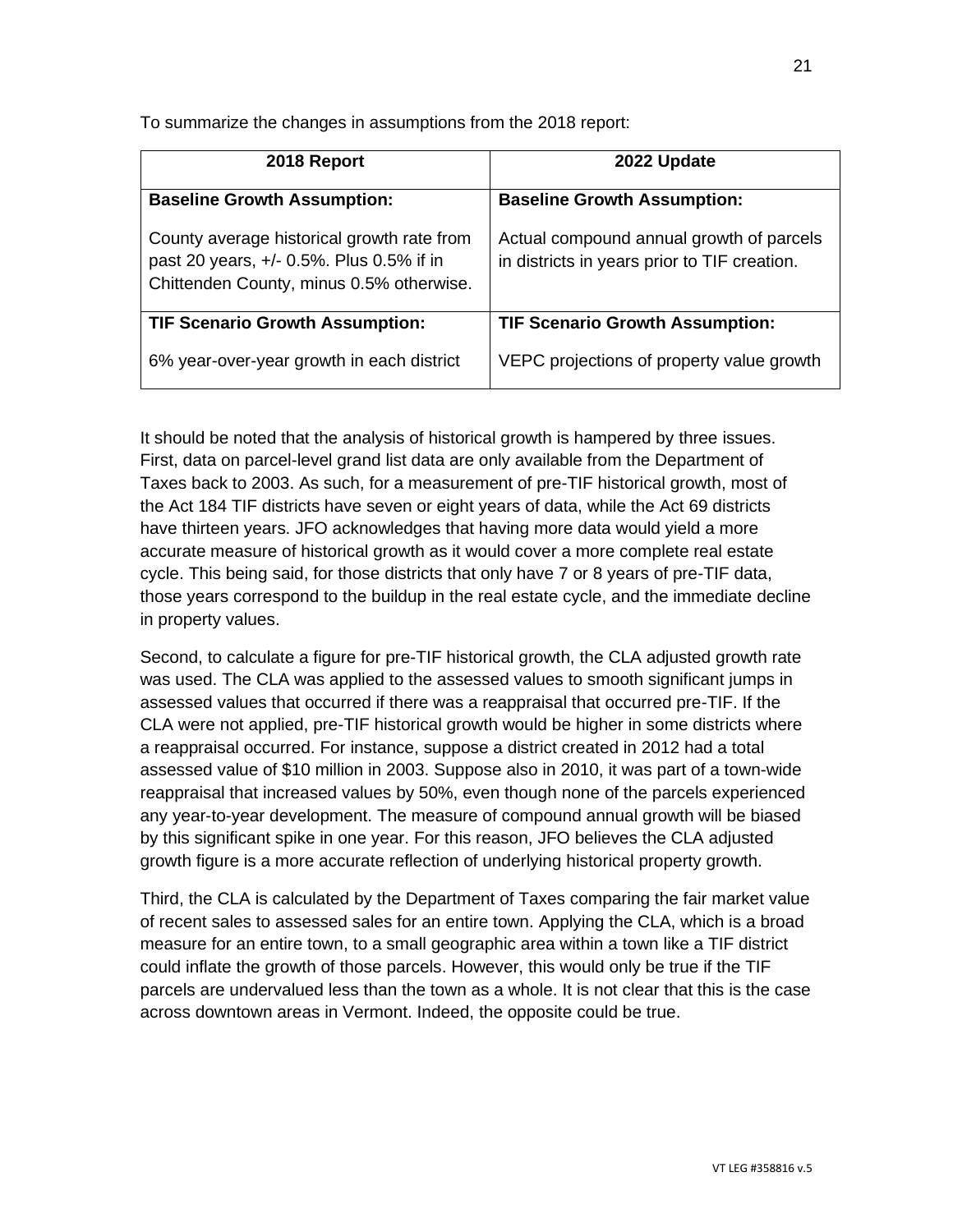#### ii. Results of the JFO Counterfactual Fiscal Impact Model

#### *Analysis of Pre-TIF Growth in TIF District Grand Lists*

Prior to comparing the baseline and TIF scenarios for the model, one significant result of this exercise was the discovery that no TIF district experienced zero or negative growth in their pre-TIF eras. In some districts, the growth prior to TIF creation was 5% per year or more (Hartford, Burlington Downtown). Only Bennington, whose growth in the 13 years prior to TIF creation was 0.24%, approaches validating TIF's theoretical underpinning that the geographic area selected in the TIF district would experience zero or negative property value growth for the next twenty years. If data shows the parcels in a TIF district were growing in the years prior to TIF, it seems unreasonable to assume they would suddenly stop growing.

It is important to note that assumptions of but-for may or may not rely upon a different understanding of "growth." It may refer to the value of so-called "sticks and bricks," or actual construction or improvement of buildings. It is possible that this narrow definition of growth would not have occurred but for the use of TIF, but the data do not agree with the statement that the overall values of the properties would not grow. Regardless of whether or not new physical development would have occurred, for the existing TIF districts it appears the value of the underlying land would have continued to grow over time, generating tax base growth.

**JFO concludes that the theoretical assumptions upon which tax increment calculations are based in current TIF districts are flawed, particularly for those districts in Chittenden County.** The City of Burlington itself appears to recognize this when calculating its tax increment projections. In a 2021 substantial change request, for projections of tax increment, the Burlington Downtown TIF district books \$39.9 million of incremental value growth attributable to "background growth." This background growth is expected to generate \$574,900 in annual tax increment to service debt by the end of the projection horizon. To put that into perspective, the district expects to add \$203.9 million in value to its grand list as a result of the TIF, meaning almost 20% is attributable to background growth not directly attributable to actual development.

#### *Fiscal Impacts to the Education Fund*

**JFO estimates that relative to a counterfactual where TIF districts grow at their historical average, the existing ten TIF districts will cost the Education Fund between \$5.5 and \$7.5 million annually over the next 5 years**. Costs are expected to grow over the next 5 to 10 years as the Act 184 TIF districts increasingly make large investments. The scale of the impact across districts is varied, although most represent a cost to the Education Fund. Within this conclusion, JFO made the following observations: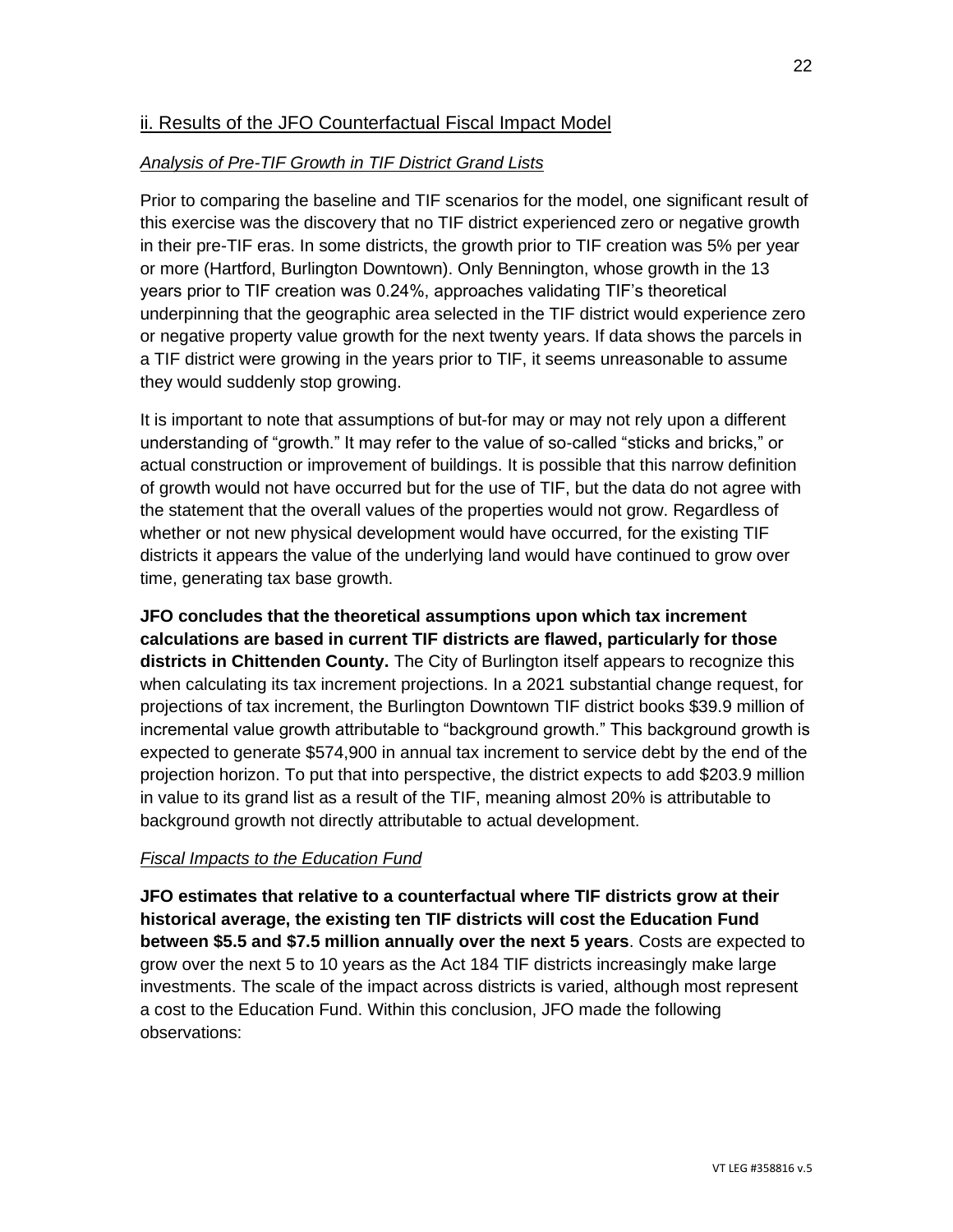| Table 4: JFO Model Fiscal Impact Estimates<br>(in millions of dollars) |                                                                |                                                                                                        |                                        |  |  |
|------------------------------------------------------------------------|----------------------------------------------------------------|--------------------------------------------------------------------------------------------------------|----------------------------------------|--|--|
|                                                                        | <b>What the</b><br><b>Education Fund</b><br>receives under TIF | <b>What the Education</b><br><b>Fund receives if the</b><br>district grew at its<br>historical average | <b>Difference</b><br>(negative = cost) |  |  |
| 2021                                                                   | \$13.80                                                        | \$18.40                                                                                                | $-$4.60$                               |  |  |
| 2022                                                                   | \$12.70                                                        | \$18.40                                                                                                | $-$5.70$                               |  |  |
| 2023                                                                   | \$13.30                                                        | \$19.10                                                                                                | $-$5.80$                               |  |  |
| 2024                                                                   | \$13.40                                                        | \$19.70                                                                                                | $-$6.40$                               |  |  |
| 2025                                                                   | \$13.50                                                        | \$19.60                                                                                                | $-$6.10$                               |  |  |
| 2026                                                                   | \$12.90                                                        | \$20.30                                                                                                | $-$7.40$                               |  |  |
| 2027                                                                   | \$15.30                                                        | \$21.00                                                                                                | $-$5.70$                               |  |  |
| 2028                                                                   | \$15.60                                                        | \$21.80                                                                                                | $-$6.20$                               |  |  |
| 2029                                                                   | \$16.10                                                        | \$22.60                                                                                                | $-$6.50$                               |  |  |
| 2030                                                                   | \$16.60                                                        | \$23.40                                                                                                | $-$6.80$                               |  |  |
| 2031                                                                   | \$17.10                                                        | \$24.30                                                                                                | $-$7.20$                               |  |  |
| 2032                                                                   | \$15.00                                                        | \$20.60                                                                                                | $-$5.50$                               |  |  |
| 2033                                                                   | \$15.90                                                        | \$21.30                                                                                                | $-$5.40$                               |  |  |
| 2034                                                                   | \$14.50                                                        | \$18.60                                                                                                | $-$4.10$                               |  |  |
| 2035                                                                   | \$13.40                                                        | \$15.90                                                                                                | $-$2.50$                               |  |  |

- **Districts where the historical average growth rate was high pre-TIF generate a higher fiscal cost to the Education Fund.** The Burlington Downtown district alone is estimated to cost the Education Fund between \$1 and \$3 million per year, largely because the parcels in this district were growing at a compound annual growth rate of 5.1% in the 8 years prior to TIF. Hartford's TIF district is also expected to cost the State disproportionally: By 2027, Hartford is expected to account for 15% of the cost to the Education Fund despite representing only about 6% of the total taxable value of TIF districts.
- **Districts with large taxable values at creation also tend to cost the Education Fund more.** This includes towns like St. Albans and Milton Town Core. For example, the Milton Town Core taxable value at creation was \$123 million. At the time, that represented close to 10% of the town's total grand list. Because JFO's model relies upon a year-over-year growth rate for its baseline scenario, a larger base generates greater growth in taxable value. This means that the TIF scenario must generate significant property value growth to avoid a cost to the Education Fund. This is despite the fact these large districts benefit from "casting a wider net," generating increment on more properties that did not see physical development.
- **Districts with slow historical average growth, if they achieve the growth they forecast, will generate new money for the Education Fund even during their retention periods**. Bennington, with its historical average growth of 0.24%, is expected to generate positive revenues for the Education Fund over the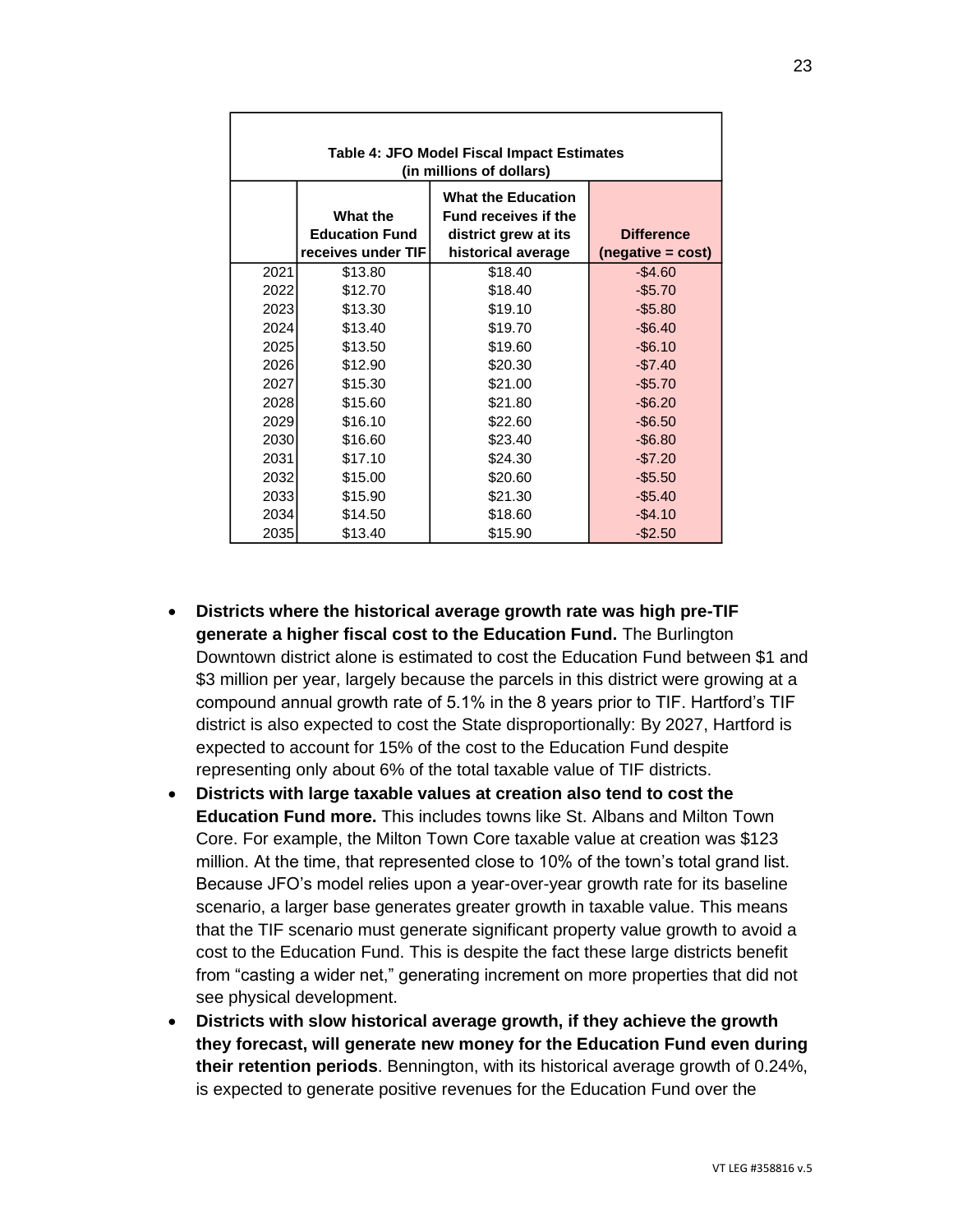projection horizon. South Burlington is expected to generate positive revenues for the Education Fund by the end of its retention period but that is more because it projects its taxable value to increase at unprecedented scale: from \$35 million in 2012 to over \$300 million in 2037.

Even though districts may cost the Education Fund during their retention periods, once the retention period is over, the Education Fund will benefit from the permanent increase in tax base. However, within the JFO fiscal impact model, if a district is costing the Education Fund money during the 20-year span of its retention period, even when that TIF district generates a higher taxable base than a baseline historical average scenario, it often takes decades for the Education Fund to break even on its investment.

These Education Fund fiscal impact estimates are relatively small, representing less than half of 1% of the total annual revenues to the Education Fund, and would have only marginal impact on statewide property taxes. Nevertheless, this puts TIF as the largest economic development incentive offered by the State which does not rely upon Federal funding. It is now larger than the cost of the Vermont Economic Growth Incentive (VEGI), which costs the State approximately \$2 to \$5 million per year.<sup>7</sup> The TIF program is also considerably larger (in terms of annual costs to the State) than comparable town incentives the State offers (Downtown and village tax credits, and the Downtown Transportation Fund).<sup>8</sup>

Finally, caution should be taken when referring to estimates from JFO's model. Rather than referring to *actual* cost of TIF, this model provides a hypothetical construct for legislators to understand the *potential* fiscal impacts of TIF. In short, this model tells legislators what the cost of TIF would be if the parcels in the district simply grew at their historical average, rather than assuming they would not grow for the twenty years after creation.

**For the purposes of a formal cost estimate of TIF, JFO will continue to reference consensus estimates made for the Emergency Board, which assume that property value growth in districts would have occurred anyway, either in the district itself or elsewhere in the state.** Those estimates are higher than JFO's model, primarily because they assume any growth in TIF districts would have occurred elsewhere in the state or within the district itself (Table 5). These estimates are in line with the 2021

<sup>7</sup> Vermont Employment Growth Incentive Program. Annual Report 2021

[https://accd.vermont.gov/sites/accdnew/files/documents/DED/VEPC/VEGI/2021.VEGI\\_.Annual.Report-](https://accd.vermont.gov/sites/accdnew/files/documents/DED/VEPC/VEGI/2021.VEGI_.Annual.Report-FINAL.pdf)[FINAL.pdf](https://accd.vermont.gov/sites/accdnew/files/documents/DED/VEPC/VEGI/2021.VEGI_.Annual.Report-FINAL.pdf)

<sup>&</sup>lt;sup>8</sup> The Vermont Community Development Block Grant program is program that provides grants for community development. The money for this program, however, originates at the Federal level from the Department of Housing and Urban Development. The program itself is not entirely funded by state money.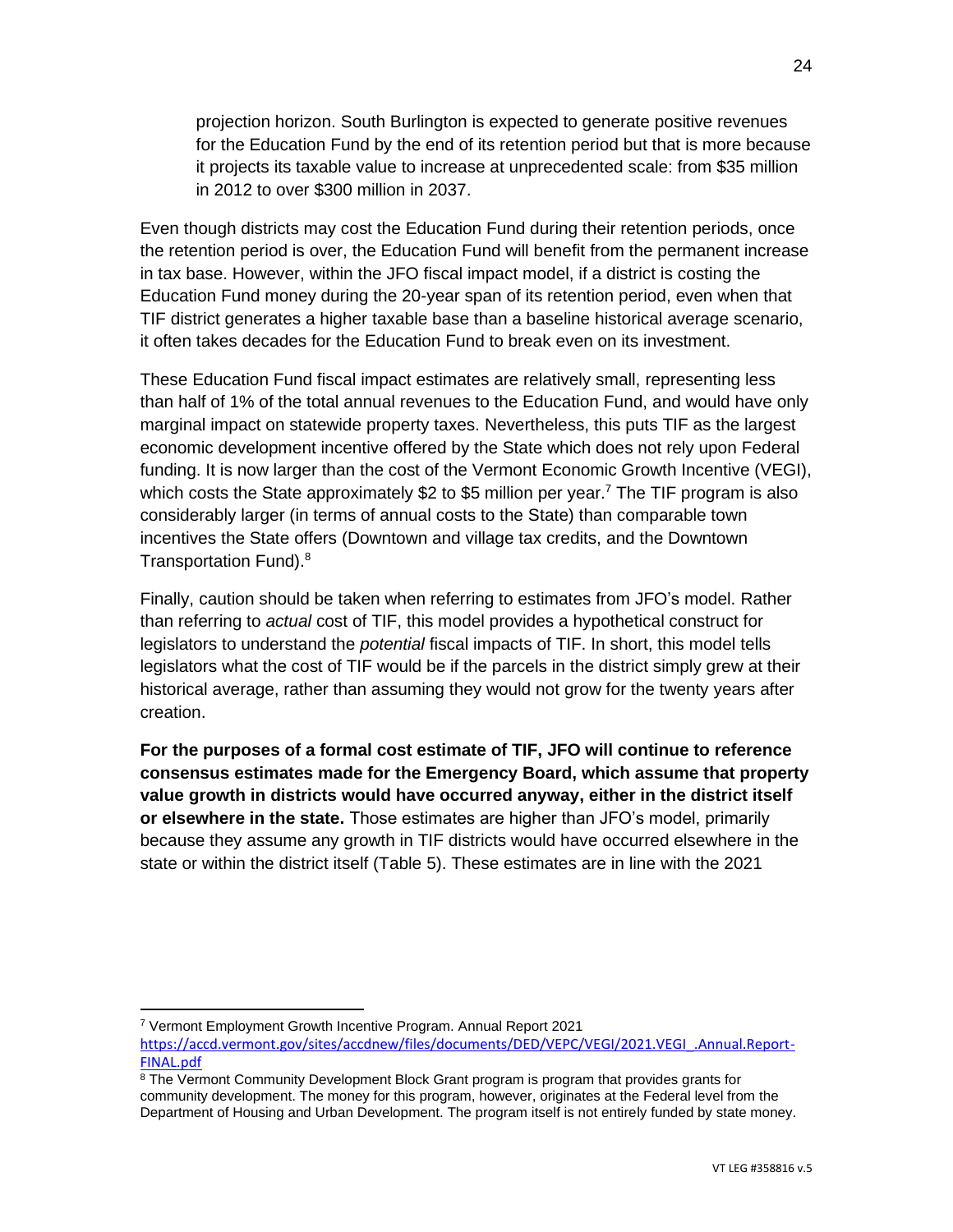| Table 5: Consensus Estimates of the Impact of TIF on<br><b>Grand List and Education Fund</b><br>(in millions of dollars) |                      |      | <b>Table 6: Education Fund Dollars Retained by</b><br>Districts from VEPC 2021 Annual Report<br>(in millions of dollars) |
|--------------------------------------------------------------------------------------------------------------------------|----------------------|------|--------------------------------------------------------------------------------------------------------------------------|
| Year                                                                                                                     | <b>Fiscal Impact</b> | Year | <b>Fiscal Impact</b>                                                                                                     |
| 2021                                                                                                                     | $-$ \$6.33           | 2021 | $-$ \$9.28                                                                                                               |
| 2022                                                                                                                     | $-$6.63$             | 2022 | $-$10.25$                                                                                                                |
| 2023                                                                                                                     | $-$7.31$             | 2023 | $-$10.82$                                                                                                                |
| 2024                                                                                                                     | $-\$7.79$            | 2024 | $-$11.45$                                                                                                                |
| 2025                                                                                                                     | $-$6.30$             | 2025 | $-$9.75$                                                                                                                 |

VEPC Annual Report, which notes the amount of Education Fund dollars retained by districts (Table 6)

#### *Fiscal Impacts to Municipalities*

The statutory charge of this report does not require an estimate for fiscal impacts on municipalities. However, since the Education Fund is not the only source of funding for TIF districts, JFO felt it appropriate to estimate the additional impact on municipalities of using TIF. In some cases, of the total dollars being used to fund debt service in a district, the Education Fund is only close to half, with municipal tax increment and other sources of funding composing the other half.

# **Using the historical baseline, JFO estimates that municipalities will contribute approximately \$3 to**

**5 million per year towards their districts in aggregate.** The scale of the impact, like those for the Education Fund, varies by TIF district. One different dynamic that can cause additional cost to municipalities is there is more flexibility about how much municipal tax increment a town can contribute towards TIF debt servicing. Act 69 of 2017 required districts to contribute at least 85% of total municipal tax increment. Prior to that, the requirement was 75%. As such, some districts only contribute 75% of their municipal tax increment, while others contribute 100%. Those districts with a higher percentage naturally result in higher costs to their general fund.

| Table 7: JFO Model of Impacts on Muncipalities<br>(in millions of dollars) |                      |  |  |  |
|----------------------------------------------------------------------------|----------------------|--|--|--|
|                                                                            |                      |  |  |  |
|                                                                            |                      |  |  |  |
|                                                                            | <b>Fiscal Impact</b> |  |  |  |
| 2021                                                                       | $-$3.12$             |  |  |  |
| 2022                                                                       | $-$ \$3.43           |  |  |  |
| 2023                                                                       | $-$3.58$             |  |  |  |
| 2024                                                                       | $-$ \$3.89           |  |  |  |
| 2025                                                                       | $-$3.90$             |  |  |  |
| 2026                                                                       | $-$4.06$             |  |  |  |
| 2027                                                                       | $-$4.17$             |  |  |  |
| 2028                                                                       | $-$4.46$             |  |  |  |
| 2029                                                                       | $-$4.73$             |  |  |  |
| 2030                                                                       | $-$5.02$             |  |  |  |
| 2031                                                                       | $-$5.31$             |  |  |  |
| 2032                                                                       | $-$4.55$             |  |  |  |
| 2033                                                                       | $-$4.76$             |  |  |  |
| 2034                                                                       | $-$4.99$             |  |  |  |
| 2035                                                                       | $-$4.16$             |  |  |  |

A final note on the costs to municipalities: in some municipalities, JFO observed financial commitments

beyond a straightforward twenty-year retention of municipal tax increment:

• Some municipalities since updating their TIF plan through a substantial change request, have pledged municipal tax increment beyond the statutorily limited 20 year retention period for Education tax increment.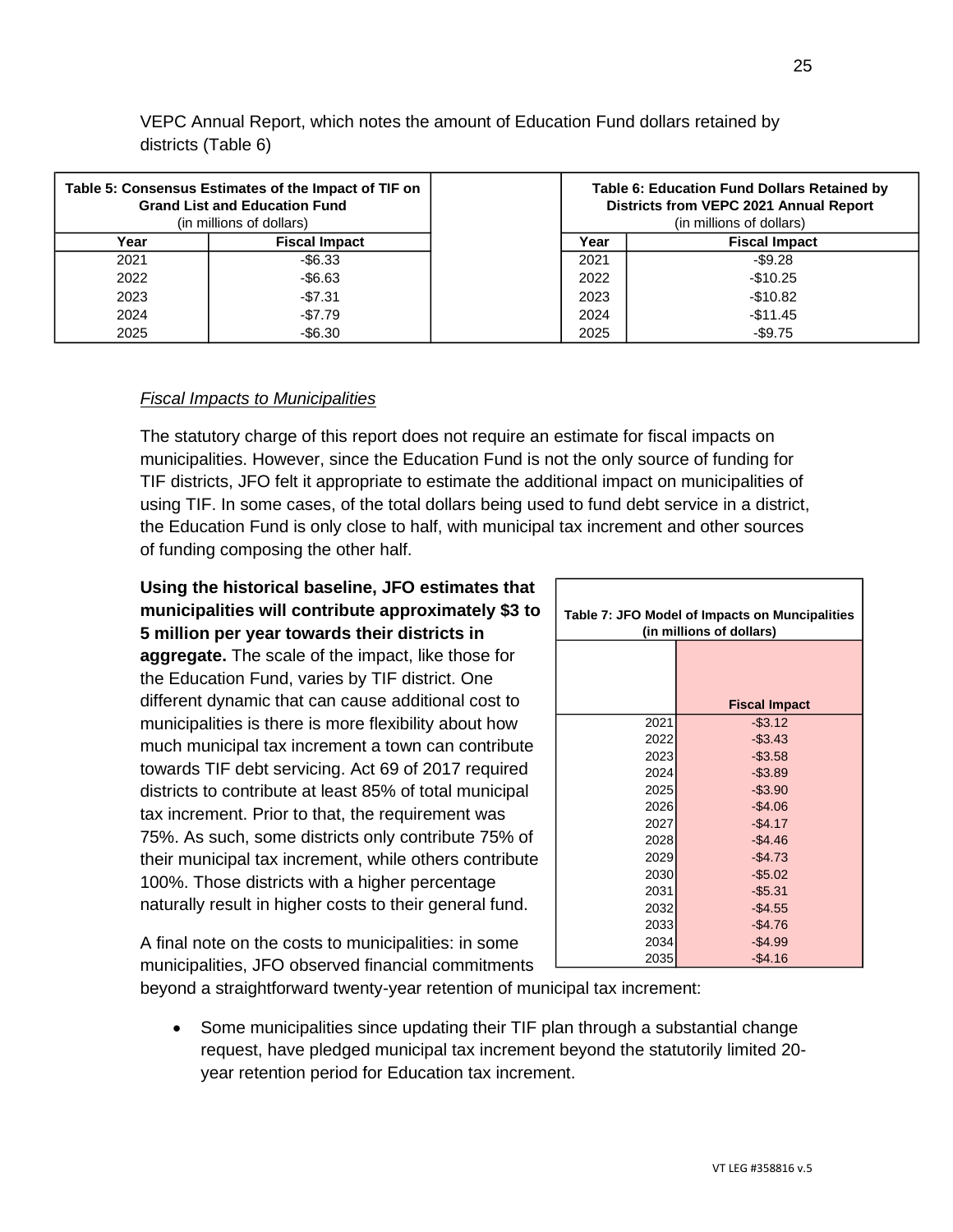• JFO also observed the commitment of municipal revenues not related to TIF for the repayment of TIF bonds. For example, the Burlington Downtown district, in its 2020 substantial change request, relies upon \$260,000 per year from a development fee from Champlain College for debt service.

These types of extra commitments create a fiscal opportunity cost because they divert funds away from other areas that could require municipal resources.

#### iii. Other Fiscal Costs

#### *Administration Costs*

One characteristic of Vermont's TIF program is that there are multiple layers of administration and monitoring:

- *The municipality:* develops the long-term TIF plan and administers the TIF district including but not limited to tracking parcel values, calculating tax increment, making debt service payments.
- *VEPC and its staff*: responsible for approval and monitoring of TIF districts. VEPC also provides a regulatory and dispute resolution role for districts.
- *The Office of the State Auditor*: statutorily required to audit TIF districts on a set schedule.
- *The Department of Taxes*: responsible for tracking TIF parcels at the state level and verifying tax increment calculations.

Finally, the Joint Fiscal Office is statutorily required to evaluate the program every four years.

While not estimated by JFO, municipalities with TIF districts devote significant staff time to administering their TIF districts. On top of this, municipalities will often retain consultants to prepare TIF applications and help administer TIF districts. These costs can also be sizable. For instance, the City of Burlington reported \$191,000 in costs paid to consultants and other related costs in 2020 for its Waterfront district. This is addition to \$84,000 in staff salaries and benefits paid to city economic development staff.

The Office of the State Auditor (SAO) also spends significant staff time in its audits of TIF districts. While the SAO has been auditing districts since 2013, there appear to be only minor economies of scope achieved over time. Based upon data provided by the SAO, billed hours are less for second audits than their first. They are also less for districts late or closing out their lifespans. These limited efficiency gains are due to municipalities having different quality financial record keeping. Staff turnover at the municipal level also requires additional effort on the part of the SAO.

Based upon the data provided by SAO, SAO staff have devoted almost 5,000 hours of staff time to TIF audits since 2018 and have billed municipalities over \$320,000. The costs of the audits are considered a related cost and therefore eligible for TIF tax increment.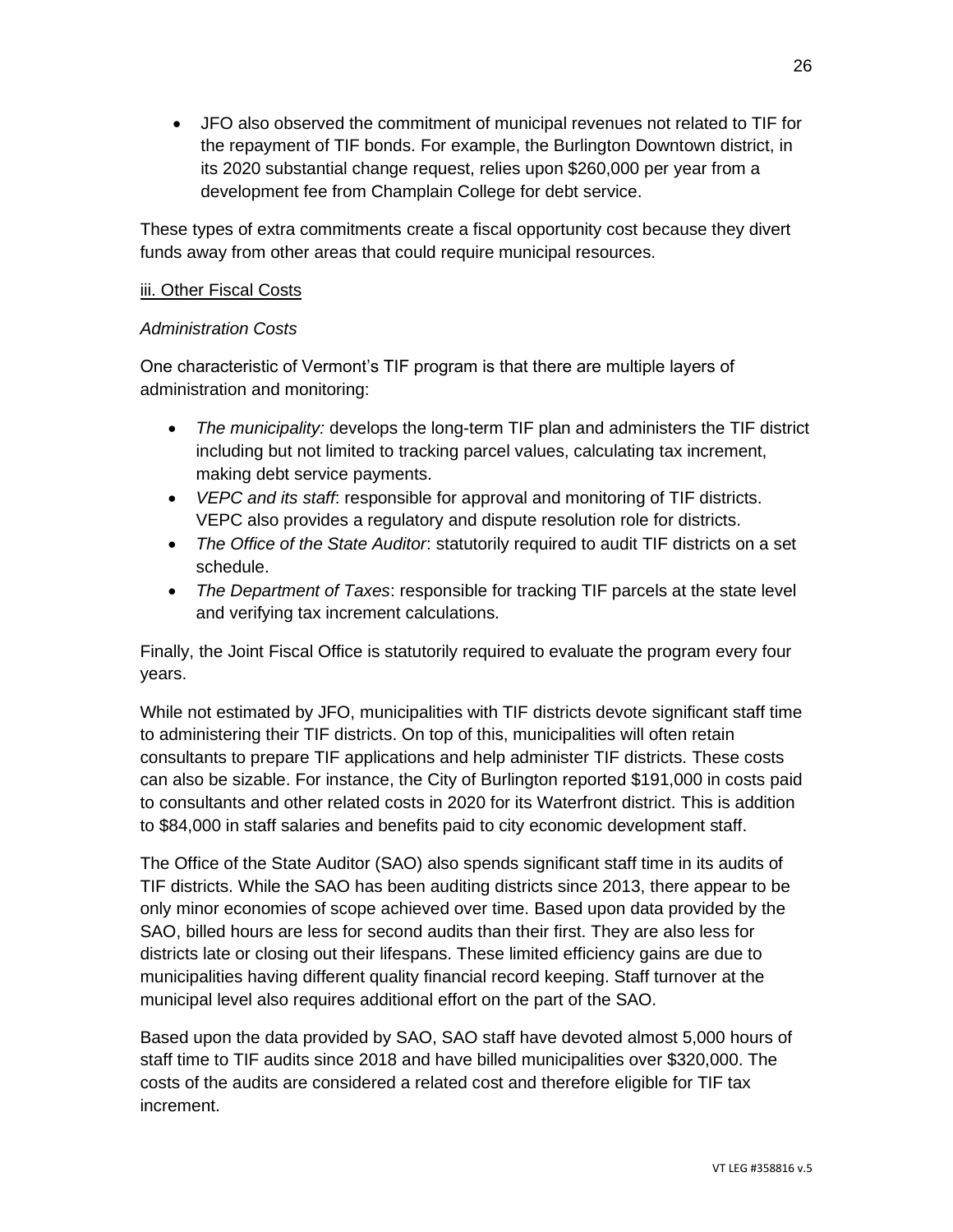VEPC administers TIF, but also the Vermont Economic Growth incentive (VEGI) so it is unclear how much of the council and staff time is dedicated solely to TIF. In FY 2022, VEPC's total budget for operating expenses was \$286,000.

#### *TIF District Debt Financing Costs*

Municipalities that use TIF usually bond through the Municipal Bond Bank and pay interest rates of between 3% and 5% per year. These financing costs can be significant.

Based upon data provided by the Office of the State Auditor pulled in the process of their audits, TIF districts, active and retired, have authorized borrowing of up to \$258 million in principal as of November 2021. However, this debt comes with an additional \$107 million in financing costs, meaning financing costs will account for 30% of total borrowing. In South Burlington alone, the financing costs of their projected \$38 million in anticipated debt issuances were projected to be more than \$14 million. In Montpelier's application, \$15.8 million worth of debt to build infrastructure came with \$10.6 million in additional financing costs.

It should be noted that these significant financing costs are not necessarily specific to TIF. They are a result of municipal borrowing for infrastructure improvements in TIF districts.

#### iv. Other considerations for estimating fiscal impacts

**JFO's models do not estimate the fiscal costs associated with the downside risk that tax increments do not materialize as projected.** The failure of tax increments to hit their projected targets could result in both the State and municipality incurring additional fiscal loss. Furthermore, if increments continue to fall short of projections, then the town will be forced to repay the debt through other resources in its budget or raise property taxes.

**Some of these costs to the Education Fund or municipal general funds could be offset by any TIF benefit to other tax types.** This model does not estimate secondary dynamic impacts to other tax types, including sales, income, or meals and rooms taxes. A survey of the types of developments that have occurred and will occur in TIF district leads JFO to conclude that these ancillary revenues will likely not be sufficient to fully offset the Education Fund cost. While there are commercial developments that occur in TIF districts (a new hotel in Burlington and St. Albans, a new retail and commercial space in Montpelier), housing and office space appear to account for the majority of private development within districts.

There is no question these are worthwhile developments from an economic development perspective. From a fiscal perspective, these developments themselves do not generate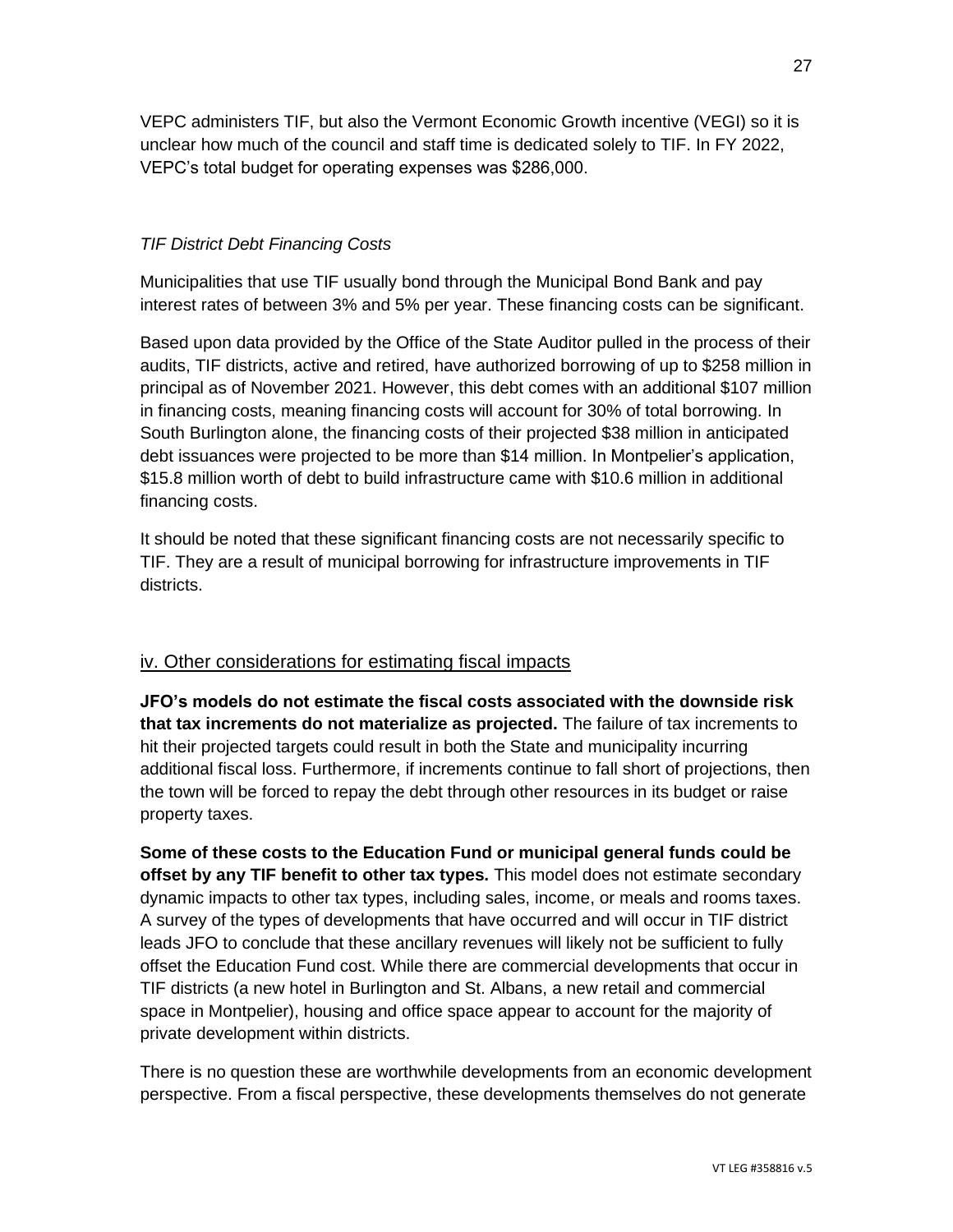significant non-property tax revenues. This said, more people being able to live in Vermont's downtowns will generate retail and hospitality growth, creating new tax revenue for the State. Of course, if all development would have occurred without TIF, any ancillary tax streams would not offset any Education Fund costs.

## **C) Economic Impacts: The overall economic impacts of TIF on the state are likely mixed.**

This section will overview the economic impacts of TIF on the state level.

This emphasis on the state level is important. While TIF may generate positive economic growth within its district, that does not necessarily mean it is generating economic benefits across a wider geographic area: a new retail store built within a TIF district does not generate significantly more economic impact than had the retail store set up 3 blocks away outside the TIF district. If the development would have occurred anyway or elsewhere in the state, there are no associated economic benefits to providing state tax dollars through TIF.

This section is organized as follows: it first reviews the academic literature on the economic benefits of TIF and summarizes new research since the last report. Next, it overviews the theoretical, but unquantifiable benefits of downtown development. It concludes with some further analysis by JFO of potential economic impacts.

#### i. Literature on the Economic Impacts of TIF

**A review of the most recent academic literature finds TIF does not clearly provide broad economic impacts.** The 2018 TIF report found that the academic and nonacademic literature drew mixed conclusions of the economic impact on TIF.

Since the 2018 report, Merriman  $(2018)^9$  produced a full review of all the academic studies on TIF. This includes a summary of 31 empirical studies of TIF and its impact on numerous economic measures: employment, retail sales, property values, growth in median home value, household incomes, and building permits. As Merriman points out, these studies attempt to compare changes in these variables in TIF districts relative to areas with no TIF districts, trying to control for the fact that TIF districts are not necessarily randomly assigned. Put simply, the main hurdle to quantifying the economic benefits to TIF is determining whether the geographic areas designated for TIF districts are more likely to be created *because* they are dynamic areas in the first place, or whether TIF is actually driving the growth.

<sup>9</sup> Merriman, David. "Improving Tax Increment Financing for Economic Development" <https://www.lincolninst.edu/sites/default/files/pubfiles/improving-tax-increment-financing-full.pdf>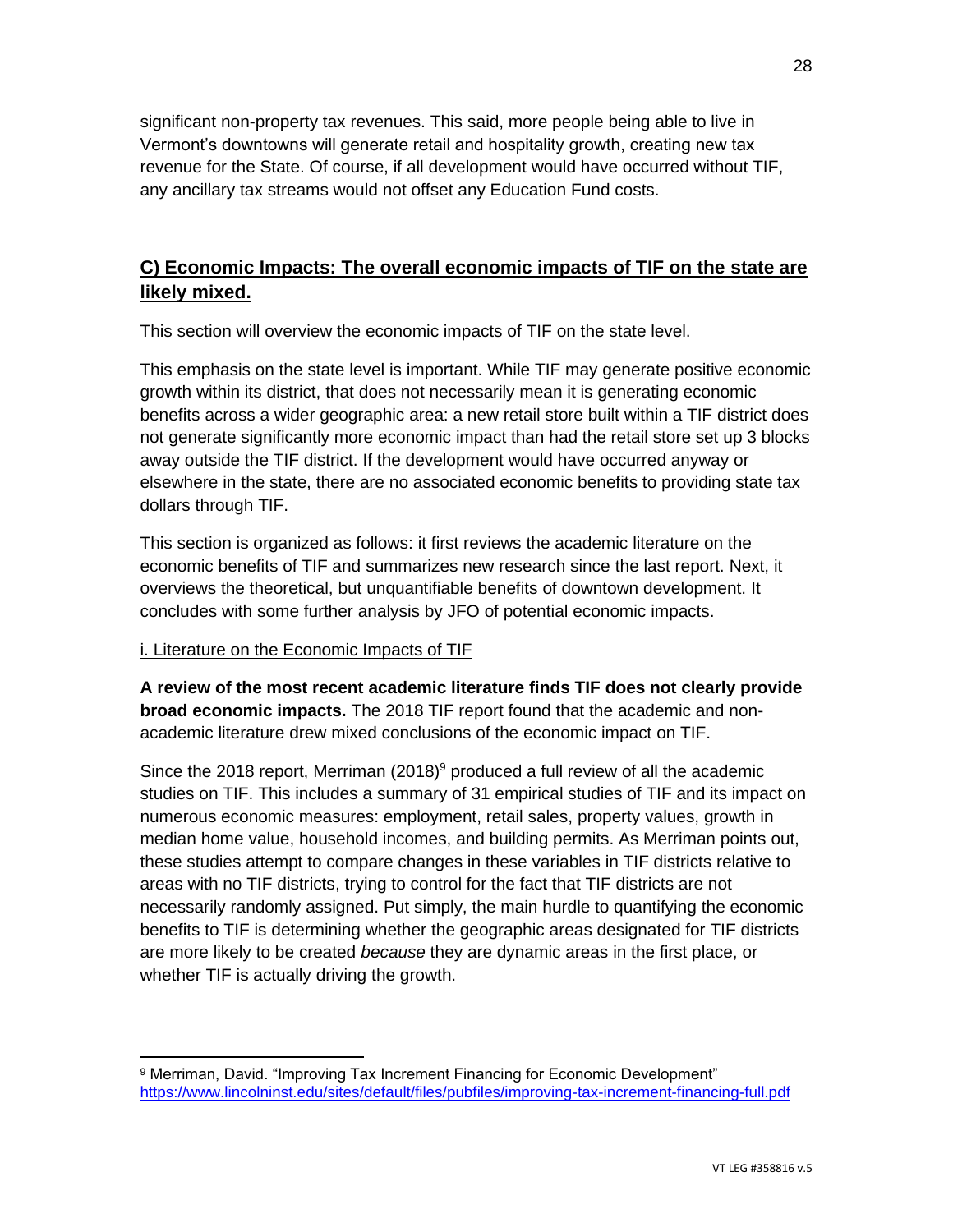Merriman's summary of the 31 studies reviewed found that 13 showed positive results on some economic variable, while 18 showed either negative, mixed, or neutral results. The conclusion of this review was "rigorous evaluation literature suggests that in most cases, TIF has not accomplished the goal of promoting economic development."

Most of the literature in this review was from midwestern states, so it is possible the results may not apply to Vermont. In other words, TIF may work in some states but not others. However, within the research, studies of multiple states show that even within states, the results are not clearly positive or negative: studies of Indiana, Wisconsin, and Illinois show results across the spectrum. This mixed record of results across states implies that no State TIF program can uniformly claim their program has positive or negative economic impact.

There is a body of academic literature that examines not only the economic impacts of TIF, but the overall impacts on municipalities, with conclusions that may be relevant for Vermont policymakers:

- Kashian and Skidmore  $(2011)^{10}$  find that TIF districts have longer lifespans when municipalities pay smaller shares of the cost of the development, as measured by municipal taxes as a share of total TIF revenues.
- TIF districts tend to have longer lifespans if they experience a recession during their retention periods.<sup>11</sup>
- Merriman  $(2010)^{12}$  shows that TIF adoption and dissolution creates significant volatility in municipal budgets, making them more difficult to manage.
- Hall and Bartels  $(2014)^{13}$  find that in Dallas TIF districts, certain management methods such as tracking public versus private development, costs, and success indicators lead to better outcomes. However, at the same time, risk-mitigating methods such as detailed and explicit projections of increment, did not significantly improve the performance of TIF districts.

#### ii. Economic Benefits of Downtown Development

**As in the last report, JFO concludes that TIF may be generating long-term economic impacts by driving development to denser, downtown areas.** Vermont requires TIF districts be located in downtown or dense areas. Even if the development would have happened elsewhere without it, TIF could still be a worthwhile incentive if the

<sup>&</sup>lt;sup>10</sup> Kashian, Russ, and Mark Skidmore. 2011. "A Duration Analysis of Tax Increment Finance District Lifespan: The Case of Wisconsin." Working paper. Lincoln Institute for Land Policy.

<sup>11</sup> Dye, Richard F., David F. Merriman, and Katherine Goulde. 2014. "Tax Increment Financing and the Great Recession." National Tax Journal 67(3): 697.

<sup>&</sup>lt;sup>12</sup> Merriman, David F. 2010. "Does TIF Make It More Difficult to Manage Municipal Budgets? A Simulation Model and Directions for Future Research." In Municipal Revenues and Land Policies, Ed. Gregory Ingram and Yu-Hung Hong. Cambridge, MA: Lincoln Institute of Land Policy.

<sup>&</sup>lt;sup>13</sup> Hall, Jeremy L., and Christopher E. Bartels. 2014. "Management Practice Variation in Tax Increment Financing Districts: An Empirical Examination of the Administrative Theory of Performance." Economic Development Quarterly 28(3): 270–282.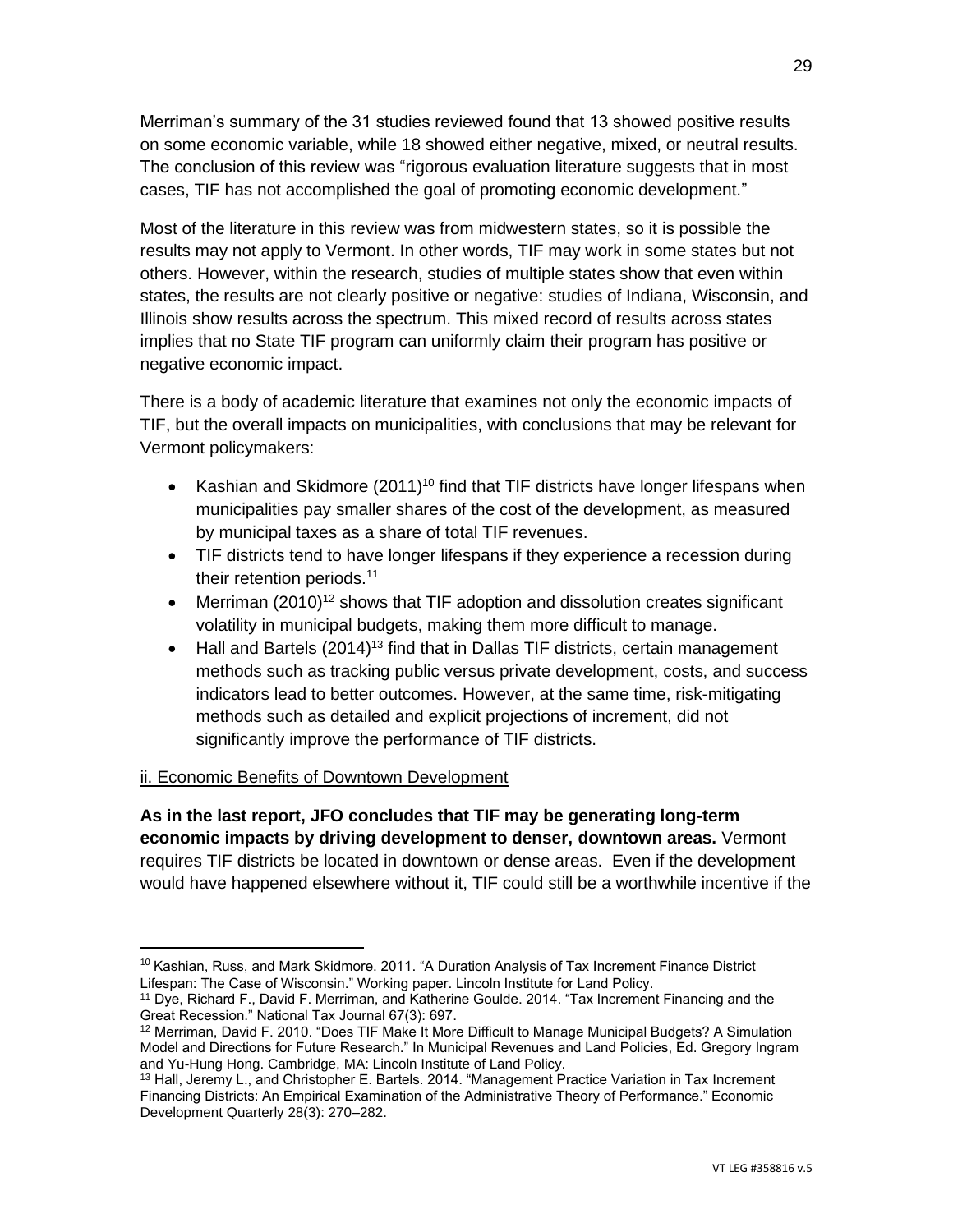State and/or municipality are seeking to promote economic development within their downtowns as opposed to elsewhere.

Economic development to promote more population density is one of the tenets of "Smart Growth" for urban centers. Smart Growth, which is promoted by the American Planning Association<sup>14</sup> and the Environmental Protection Agency<sup>15</sup>, advocates for compact urban development, reducing sprawl, varying housing choices, and creating walkable communities.<sup>16</sup>

Smart Growth could lead to benefits that result from building more compact communities. These include:

- Increased housing options for residents: in sprawling communities, zoning restrictions may be putting restrictions on the types of multi-family housing.
- Transportation benefits: these include less money spent on transportation by residents, improved fitness, and reduced traffic incidents.
- More efficient provision of public services: utilities, roads, and emergency services cheaper to provide in denser communities.
- Environmental benefits: less need for cars results in fewer vehicles emitting pollution and fewer impervious surfaces. <sup>17</sup>, <sup>18</sup>

There is also a body of academic literature that has found that increased density leads to increases in productivity, wages, and innovation.<sup>19</sup>

TIF is one of a variety of tools used to drive development in Vermont's downtowns. The State offers tax credits for rehabilitating historic buildings in designated downtowns and village centers, helps fund downtown transportation improvements using the Downtown Transportation Fund, and allows for a more streamlined Act 250 process for Designated Downtowns. JFO believes this policy coherence is beneficial for the State as a whole.

At the same time, while TIF may be generating these indirect economic benefits, the Legislature may want to consider whether certain infrastructure projects more closely align with the longer-term goal of downtown vitality. For instance, will public space beautification (upgrading sidewalks, parks, lighting) or brownfield remediation bring more vitality to a downtown area than a structured parking facility? While current statute requires certain project criteria to be met, within those categories, there are projects that

<sup>14</sup> <https://www.planning.org/policy/guides/adopted/smartgrowth.htm>

<sup>15</sup> <https://www.epa.gov/smartgrowth/about-smart-growth>

<sup>&</sup>lt;sup>16</sup> "APA Policy Guide on Smart Growth." Updated April 14, 2012.

https://www.planning.org/policy/guides/adopted/smartgrowth.htm

<sup>17</sup> Robert Burchell, et al. (2002), The Costs of Sprawl 2000, TCRP Report 39, Transportation Research Board (http://onlinepubs.trb.org/onlinepubs/tcrp/tcrp\_rpt\_74-a.pdf)

<sup>&</sup>lt;sup>18</sup> Todd Litman (2008), Understanding Smart Growth Savings: What We Know About Public Infrastructure and Service Cost Savings, And How They are Misrepresented By Critics, Victoria Transport Policy Institute (www.vtpi.org/sg\_save.pdf).

<sup>&</sup>lt;sup>19</sup> Glaeser, Edward L., José A Scheinkman, and Andrei Shleifer. "Economic growth in a cross-section of cities." Journal of monetary economics 36.1 (1995): 117-143.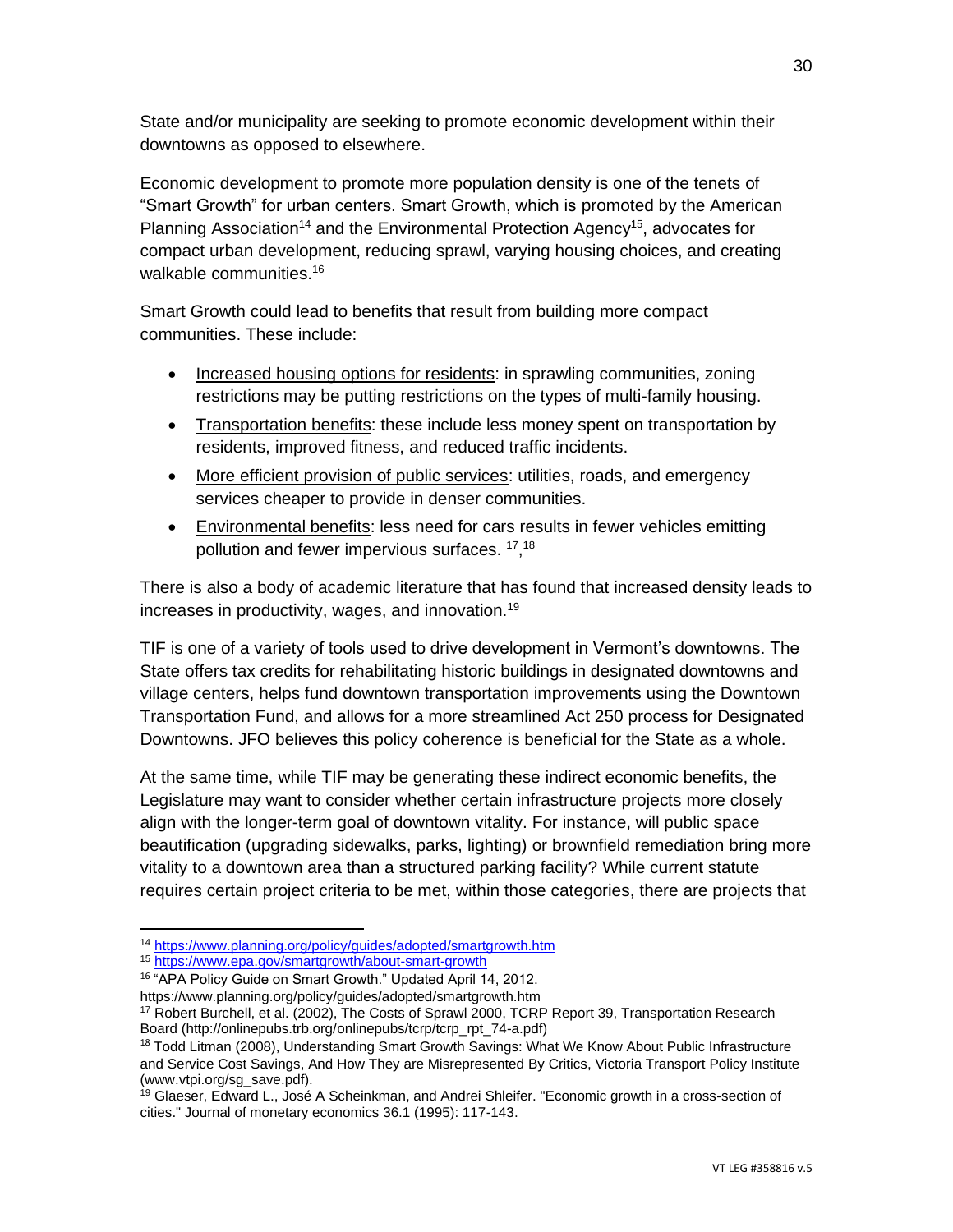would better fulfill the Legislature's purpose of downtown development; it could be appropriate to consider those nuances.

#### iii. Further JFO Analysis of Economic Impacts

#### *District Use of Non-TIF Revenue Sources*

**Large amounts of outside TIF money obscure the analysis of economic impacts related to TIF.** In the last report, JFO remarked on the level of outside revenues deployed in TIF districts. In general, municipalities use TIF dollars as part of an overall funding scheme for major downtown improvement plans. TIF is but one source to help make improvements. Outside revenues can include state and federal grants for transportation, brownfield cleanup, or beautification in addition to private contributions.

| Table 8: Use of Non-TIF Revenues in Vermont TIF Districts |                    |                        |                                                                            |  |  |
|-----------------------------------------------------------|--------------------|------------------------|----------------------------------------------------------------------------|--|--|
| <b>District</b>                                           | <b>TIF Revenue</b> | <b>Non-TIF Revenue</b> | <b>Notes:</b>                                                              |  |  |
|                                                           |                    |                        |                                                                            |  |  |
|                                                           |                    |                        |                                                                            |  |  |
|                                                           |                    |                        | \$1.3 million from Federal Housing and Community Development               |  |  |
|                                                           |                    |                        | \$600,000 from the Environmental Protection Agency                         |  |  |
| Barre                                                     | \$834,668          |                        | \$2,829,573 \$442,415 from the VT Department of Environmental Conservation |  |  |
| Bennington                                                |                    |                        | \$156,088 \$50,000 in Downtown Transportation Fund Grant                   |  |  |
| Burlington Downtown                                       | \$3,432,381        | \$323,113              |                                                                            |  |  |
| Burlington Waterfront                                     | N/A                |                        | \$2,710,358 \$2.5 million from Vtrans                                      |  |  |
|                                                           |                    |                        | \$305,000 from VT Sales Tax Allocation program                             |  |  |
| Hartford                                                  | \$1,265,965        |                        | \$941,093 ~ \$175,000 in Downtown Transportation Grants                    |  |  |
| Milton Town Core                                          | \$3,627,788        |                        | \$743,123 \$681,000 from Vttrans grant                                     |  |  |
| Montpelier                                                | \$0                |                        | \$828,903 Non-TIF resources provided by City                               |  |  |
| South Burlington                                          | \$313,269          |                        | \$6,761,654 \$5.5 million in Federal Grants                                |  |  |
|                                                           |                    |                        | Almost \$4 million in various Federal grants                               |  |  |
| St. Albans                                                | \$5,846,963        |                        | \$13,429,761 \$950,000 in State Downtown Transportation Grants             |  |  |
| <b>Winooski</b>                                           | N/A                | \$32,865,712           |                                                                            |  |  |

Source: 2020 Annual Reports for TIF Districts

Table 8 shows the various districts in Vermont, and the corresponding sources of revenue as of end-2020. TIF revenue means tax increment used to finance infrastructure debt. Non-TIF revenue could be State and/or federal grants, non-TIF municipal resources, private donations, or other state sources such as Downtown Tax Credits or sales tax allocations. Some towns, such as St. Albans, Barre, and Winooski have made significant use of outside funds to make improvements to their downtowns.

It is prudent for towns to seek as many outside resources as they can for major downtown revitalization projects and avoid financing the entire development on their property tax. In fact, statute requires VEPC to analyze the outside sources of funding for a municipality in addition to TIF when it considers an application. Outside revenue sources also diversify revenue streams for the town if tax increments do not materialize as projected.

At the same time, it is inaccurate for towns or VEPC to attribute all growth in property values, jobs, wages, or any other economic variable solely to TIF if there is substantial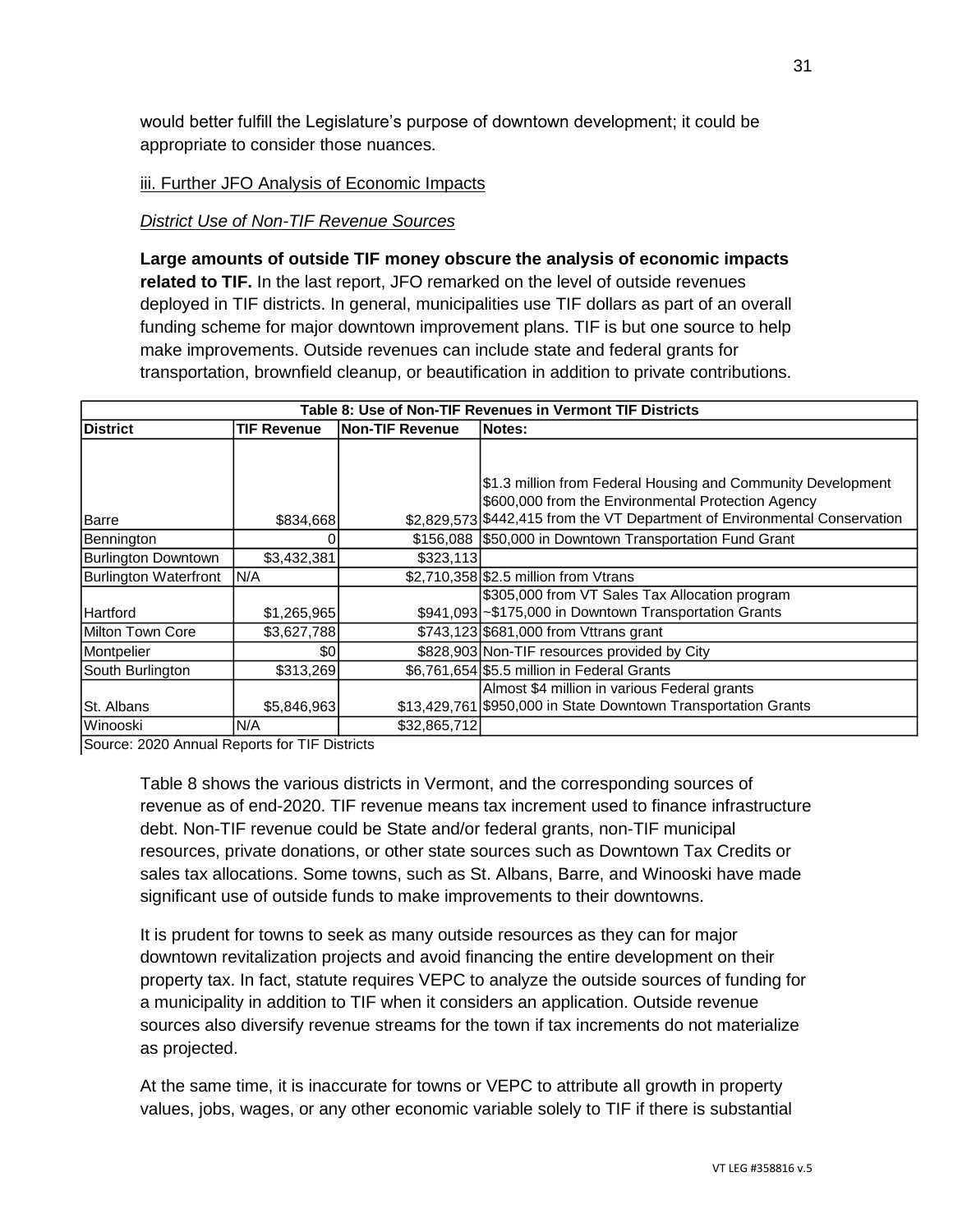non-TIF revenue flowing into a district. For instance, in the St. Albans TIF district, there has been a major revitalization of the downtown core since the TIF district was created. This revitalization could not be accurately attributed fully to TIF: in addition to the \$19.5 million in TIF-related debt, the town has put over \$13 million into the district, of which \$6.8 million is State or Federal grants and loans. As a result of all this public investment, the district has seen growth in taxable values of \$49 million. Not all of this, however, is the result of creating a TIF district. Further, despite the \$13 million in non-TIF revenues flowing into the district, tax increment is calculated as if all property value growth is attributable to TIF.

#### *Projected vs Actual Development*

**If economic growth impacts are evaluated relative to what was projected in their applications, TIF districts have failed to deliver the promised impacts.** Regarding the evaluation of economic impacts, JFO found the statutory charge to be somewhat unclear. In the above sections, JFO evaluated the economic impacts of TIF relative to the absence of TIF. However, another type of evaluation of economic impacts could be relative to what was projected by municipalities at the time of application.

By this measure, TIF districts in Vermont are dramatically underperforming. For districts where readily available applications exist, Table 9 shows the amount of projected taxable value increases they expected by end-2020 in their applications compared to what was realized. Amongst the districts created post-2010, total projected property value growth was expected to be \$454.3 million through 2020. In reality, only about 40 percent, or \$178.6 million, was generated. As a rough approximation, JFO estimates that had districts performed as they predicted, an additional \$4.4 million in Education Tax increment would have been generated, and almost \$1.1 million would have been sent to the Education Fund.

| Table 9: Taxable Value Changes by End-2020: Projected at Application versus Actuals |                                                            |                               |                 |  |  |
|-------------------------------------------------------------------------------------|------------------------------------------------------------|-------------------------------|-----------------|--|--|
|                                                                                     | <b>Projected at Application</b><br><b>Actual Projected</b> |                               |                 |  |  |
|                                                                                     | <b>Taxable Value Increase by</b>                           | <b>Taxable Value Increase</b> |                 |  |  |
| <b>District</b>                                                                     | End-2020                                                   | by End-2020                   | Under/Overshoot |  |  |
| Barre                                                                               | \$23,535,350                                               | \$5,974,670                   | $-$17,560,680$  |  |  |
| Bennington                                                                          | \$9,486,100                                                | -\$970,840                    | $-$10,456,940$  |  |  |
| <b>Burlington Downtown</b>                                                          | \$81,626,808                                               | \$43,791,843                  | -\$37,834,965   |  |  |
| Hartford                                                                            | \$62,852,200                                               | \$26,179,700                  | $-$36,672,500$  |  |  |
| Milton Town Core                                                                    | \$104,425,510                                              | \$44,934,231                  | $-$59,491,279$  |  |  |
| Montpelier                                                                          | \$6.949.400                                                | \$0                           | $-$6,949,400$   |  |  |
| South Burlington                                                                    | \$81,160,300                                               | \$9,373,866                   | $-$71,786,434$  |  |  |
| St. Albans                                                                          | \$84,294,600                                               | \$49,405,337                  | $-$34,889,263$  |  |  |
| <b>Total</b>                                                                        | \$454,330,268                                              | \$178,688,807                 | $-$275,641,461$ |  |  |

Source: VEPC TIF Districts Applications and 2020 Annual Reports

Property value growth is not the only measure of economic growth. What is clear from this data is that the amount of private development that was expected at the time of application has not occurred, which can reasonably be extrapolated to other types of economic growth: if private development has not materialized as expected, the benefits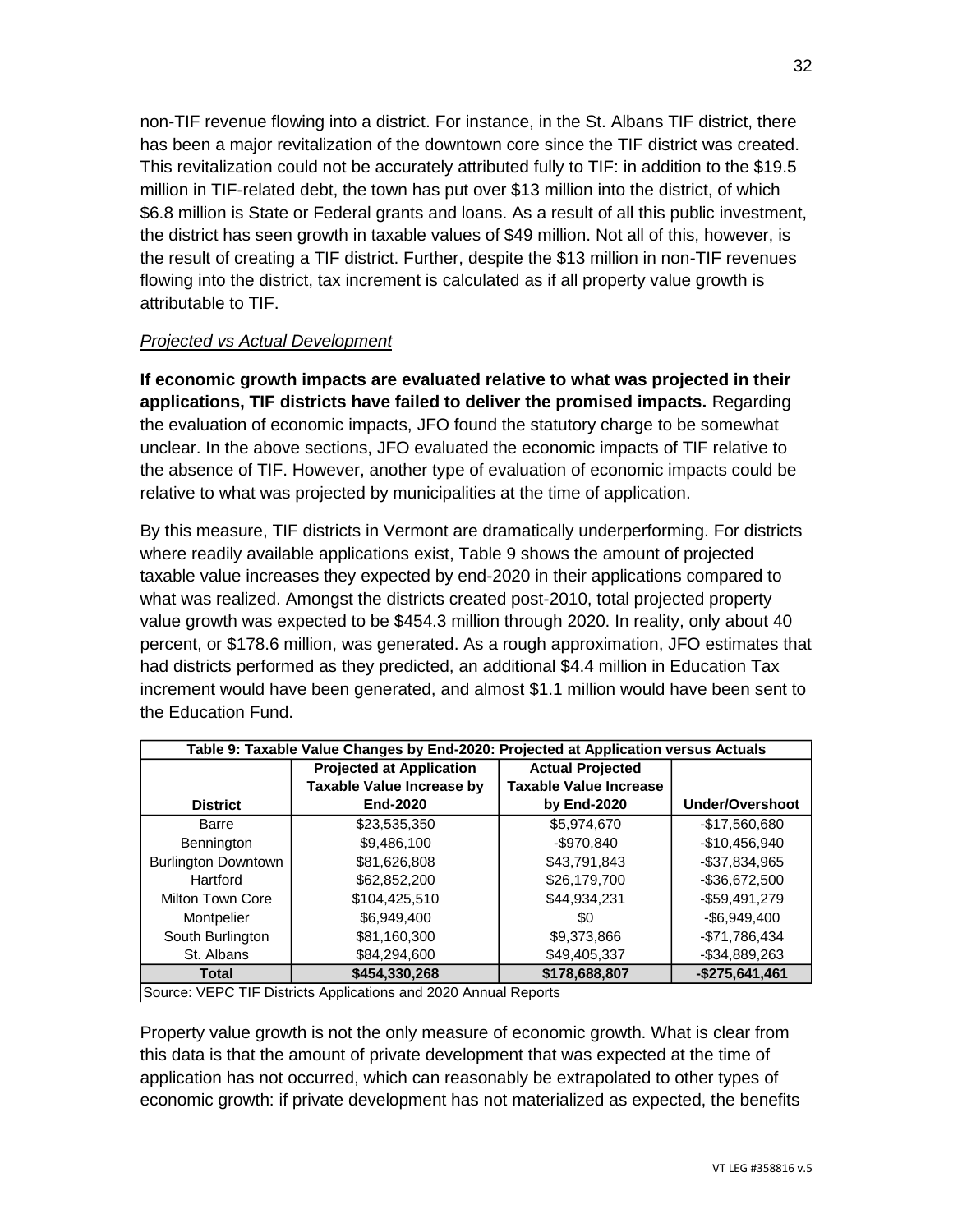of that development (job growth, payroll growth, sales tax growth, for instance) are unlikely to have materialized either.

Property value growth could miss their projections for a number of reasons. Construction and permitting delays are a significant reason for delays. The COVID-19 pandemic virtually prevented building during the year 2020 and is impacting the availability and cost of construction in 2021 and in the near-term. However, overly optimistic projections of private development in TIF districts existed well before the COVID-19 pandemic, as noted in the 2018 report.

In practice, there is no significant downside to these missed projections. But they do raise some concerns:

- If these projections are part of the basis for approving applications or substantial change requests, VEPC should be mindful of past district performance in this regard when considering the financial viability of a district.
- There may be an incentive for municipalities to show extensive, but unrealistic, development in their applications. As JFO showed in its review of the Downtown and Village Center Tax Credits review, larger, more visible projects are more likely to be approved. $20$
- VEPC should encourage towns not to take on debt unless the associated private development is essentially shovel-ready. Moreover, if a town is relying on its private development plan to go exactly as projected to meet debt service obligations, VEPC should issue heavy caution or require contingency plans if those projections do not materialize.
- It may be worth reconsidering the utility of projections made in applications beyond the shortest of terms. VEPC and towns in recent years have wisely begun doing phased application filings or identifying certain developments which are closer to reality than others.

For the purposes of evaluation, if comparing what actually occurred in TIF districts relative to their applications or recent substantial change requests is not considered appropriate, the Legislature may want to establish formal performance benchmarks for TIF districts and evaluate against them. In the absence of benchmarks, TIF could be deemed an economic success just by doing any development at all.

<sup>&</sup>lt;sup>20</sup> 2021 Tax Expenditure Reviews Report. Joint Fiscal Office. [https://ljfo.vermont.gov/assets/Subjects/Tax-](https://ljfo.vermont.gov/assets/Subjects/Tax-Expenditure-Reports/b6a0cbf3dc/2021-Tax-Expenditure-Review-Report-FINAL.pdf)[Expenditure-Reports/b6a0cbf3dc/2021-Tax-Expenditure-Review-Report-FINAL.pdf](https://ljfo.vermont.gov/assets/Subjects/Tax-Expenditure-Reports/b6a0cbf3dc/2021-Tax-Expenditure-Review-Report-FINAL.pdf)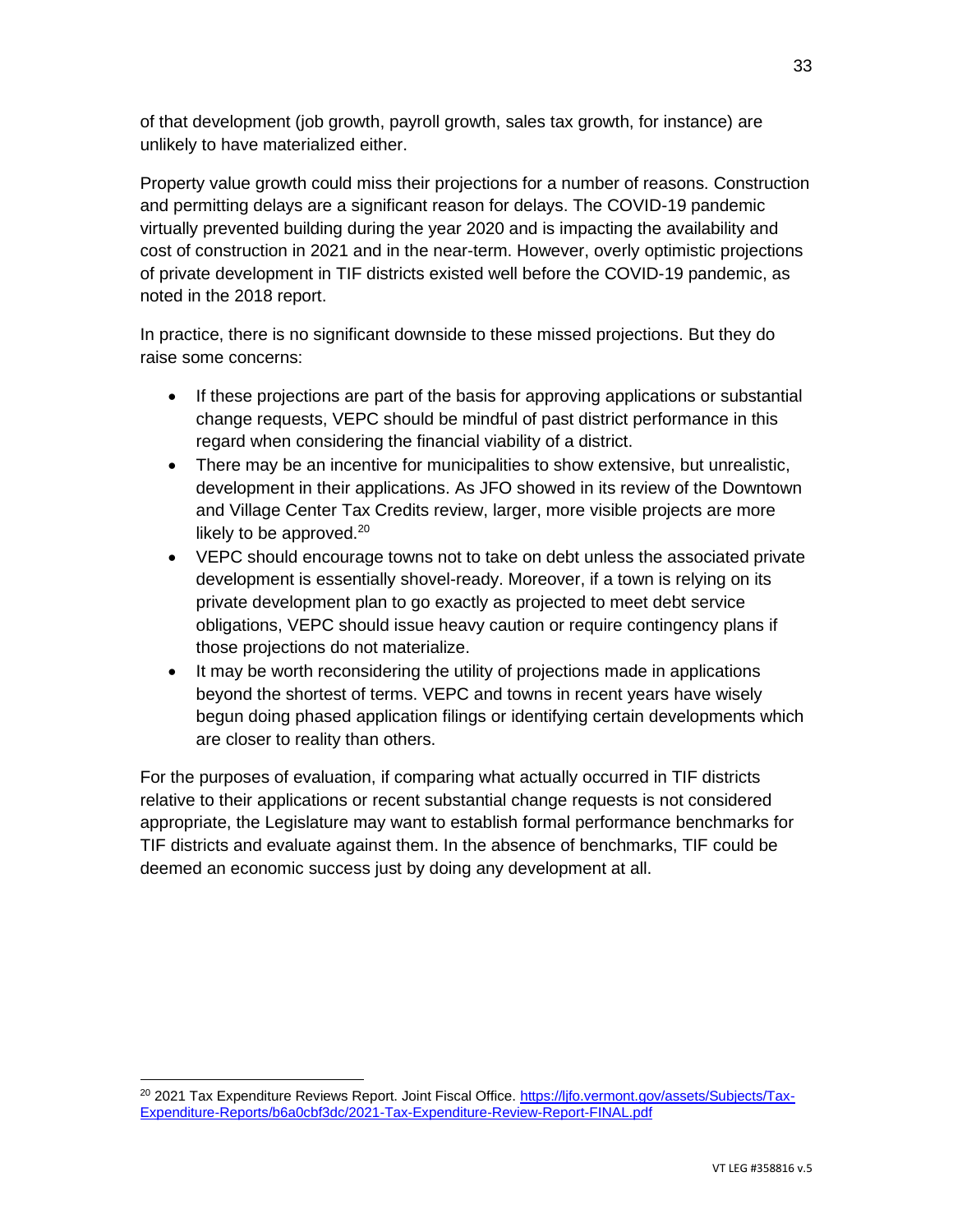**D) Geographic Diversity: The characteristics of TIF will likely prevent the existing TIF program from being widely used in economically distressed or rural parts of the state.**

**Research has shown that TIF districts are created in areas with some underlying level of economic growth, rather than generating economic growth in distressed areas.** JFO noted in the last report that studies of economic growth resulting from TIF have adjusted for a phenomenon called "selection bias." When a municipality establishes a TIF district, the usual claim is that they do so to increase the property values in economically distressed areas. However, it has been shown in other states that municipalities who establish TIF do so because they are growing anyway and use TIF to enhance that growth or capture tax revenues from another governmental entity, like the state.

In 2018, JFO pointed to evidence that this could be happening in Vermont, as six of the eleven districts at the time were in Chittenden County, the fastest growing area of the state. Since the retirement of the Milton North-South district in 2019, five of the ten active districts are in Chittenden County and account for over 80% of the FY 2022 cost to the Education Fund. As was the case in 2018, the Bennington TIF district is the only modern TIF district in the state established within a county experiencing below-average grand list growth within the past 20 years.

This theory of TIFs requiring underlying growth to be viable appears to also be reinforced by the fact that no new TIF districts have been established since 2018, and it appears that no towns are imminently close to establishing them. Stakeholders JFO spoke to also expressed concern that TIF may not be viable for many towns beyond those who already have used it.

To summarize, it is possible that the factors that are preventing the current TIF program from being used in economically distressed areas may not be easily remedied by changing statute. To truly drive economic growth in areas that are economically distressed, the Legislature may need to use a different tool.

**The complexity and scale required for the current TIF program may preclude smaller towns from using it.** In the 2018 report, JFO suggested that the complexity of applying and administering a TIF district meant that towns with limited staff capacity may not see it as an accessible financing tool. JFO still believes this to be true.

However, since that report, JFO has spoken to stakeholders who have expressed the idea that the scale of planning needed for the current TIF program makes it untenable for smaller communities, beyond the actual complexities of the tool itself. TIF tends to be used almost as part of a broad, long-term planning exercise for municipalities, where long-term visions of downtowns are backed by the long-term financing that TIF offers. The effort and staff time needed to create and follow through on these long-term planning exercises may not be worth the State dollars that TIF provides. While this may not be strictly true for every Vermont town without a TIF, it could be a reason limiting the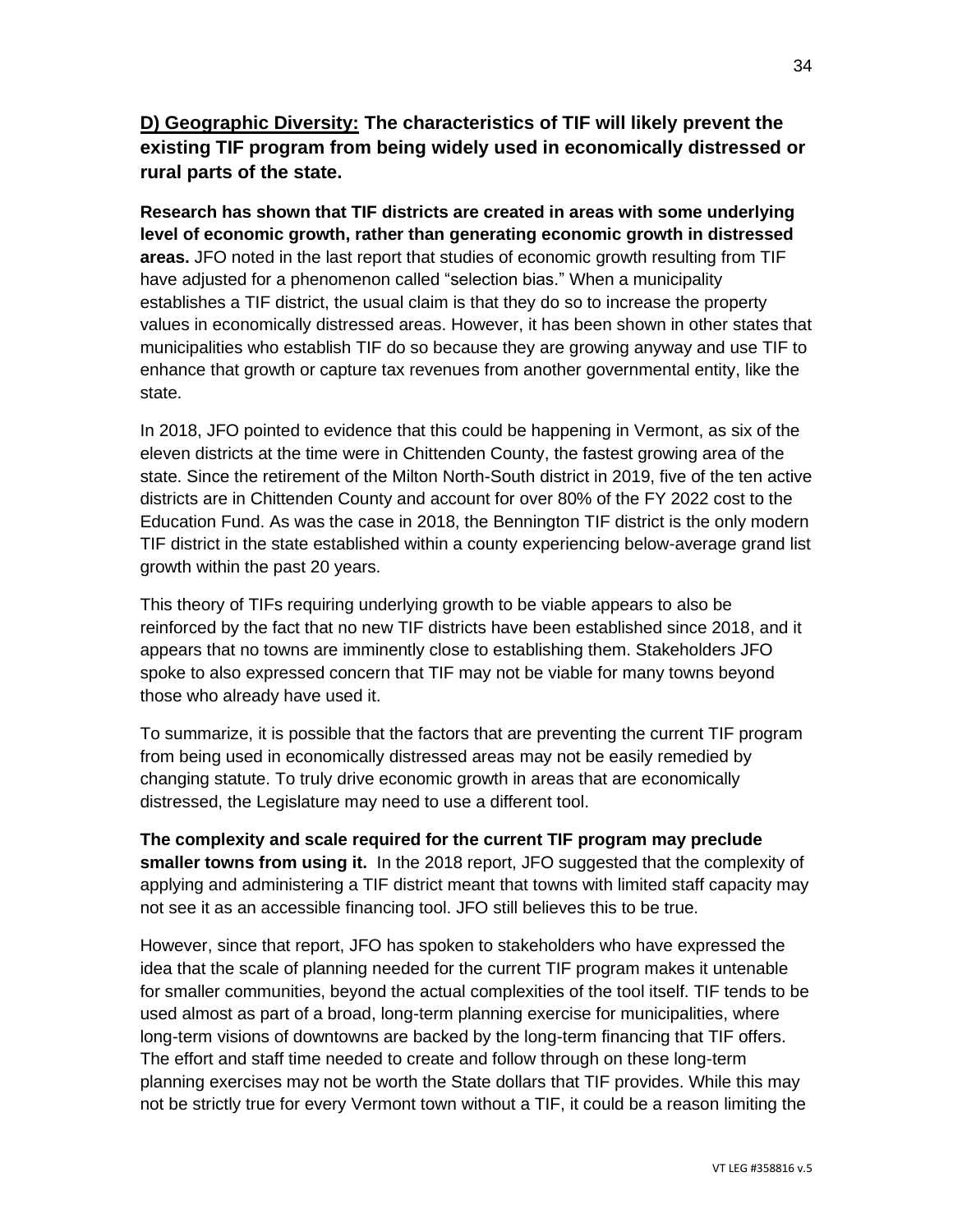geographic proliferation of TIF in Vermont. If this is truly a barrier to using TIF, an argument can be made that a simpler financing tool would be better for these municipalities.

# **E) TIF Debt Burdens: The current amount and approach to debt in TIF districts is conservative, but some districts are in riskier positions than others.**

#### i. Analysis of TIF District Debt Sustainability

Act 69 of this update asks JFO for a review of the size and affordability of indebtedness for TIF districts and an estimate of the maximum amount of long-term debt that is sustainable for TIF districts. Unfortunately, this is not a straightforward task. The level of sustainable debt should not be considered on an overall TIF program basis, but rather, on a town-by-town basis. Since towns are responsible for servicing the debt on infrastructure projects, the question about sustainability of that debt is really a question of whether any given town can adequately make payments using tax increment.

As of June 30, 2020, total TIF district debt outstanding stood at just over \$61 million. A total of \$107 million had been incurred by municipalities out of \$158 million of voterapproved debt. While districts anticipate incurring \$262 million in debt, it is not clear to JFO how realistic a number this is: some districts, such as Milton Town Core, who is beyond their last year to incur debt, anticipated \$23 million in debt, but have only incurred about \$9.6 million. South Burlington anticipated \$54 million worth of debt in its application, but it is unlikely they will incur an additional \$49 million beyond what they have currently incurred before 2024 (see Table 10). In Act 73 of the 2021 Legislative Session, the Legislature provided districts still within their period to incur debt an additional year to do so. This is in addition to Act 175 of the 2020 session which extended those periods a year.

| Table 10: TIF District Debt as end of FY2021 |               |               |                 |                            |                                           |
|----------------------------------------------|---------------|---------------|-----------------|----------------------------|-------------------------------------------|
|                                              | Anticipated   | <b>Voted</b>  | <b>Incurred</b> | <b>Outstanding Balance</b> | <b>Last Year To Incur Debt</b>            |
| <b>Burlington Waterfront</b>                 | \$55,602,263  | \$54,415,873  | \$32,509,873    |                            | \$12,923,084 2023, but only for 3 parcels |
| <u>lWinooski</u>                             | \$30,000,000  | \$30,000,000  | \$29,998,000    | \$10,687,470               | 2005                                      |
| Milton Town Core                             | \$23,766,263  | \$9,945,000   | \$9,652,600     | \$7,642,943                | 2018                                      |
| <b>Burlington Downtown</b>                   | \$33,387,500  | \$10,000,000  | \$5,420,000     | \$4,820,000                | 2023                                      |
| <b>Hartford</b>                              | \$13,000,000  | \$11,869,600  | \$3,026,000     | \$2,588,400                | 2024                                      |
| <b>St. Albans</b>                            | \$23,109,922  | \$19,500,000  | \$19,500,000    | \$15,600,294               | 2023                                      |
| <b>Barre City</b>                            | \$6,836,575   | \$2,200,000   | \$2,200,000     | \$1,848,000                | 2024                                      |
| South Burlington                             | \$54,998,596  | \$10,268,985  | \$5,000,000     | \$5,000,000                | 2024                                      |
| Bennington                                   | \$5,690,518   | \$0           | \$0             | \$0                        | 2029                                      |
| Montpelier                                   | \$15,813,020  | \$10,500,000  | \$0             | \$0                        | 2030                                      |
| Total                                        | \$262.204.657 | \$158,699,458 | \$107.306.473   | \$61,110,191               |                                           |

Source: VEPC TIF Annual Report, 2021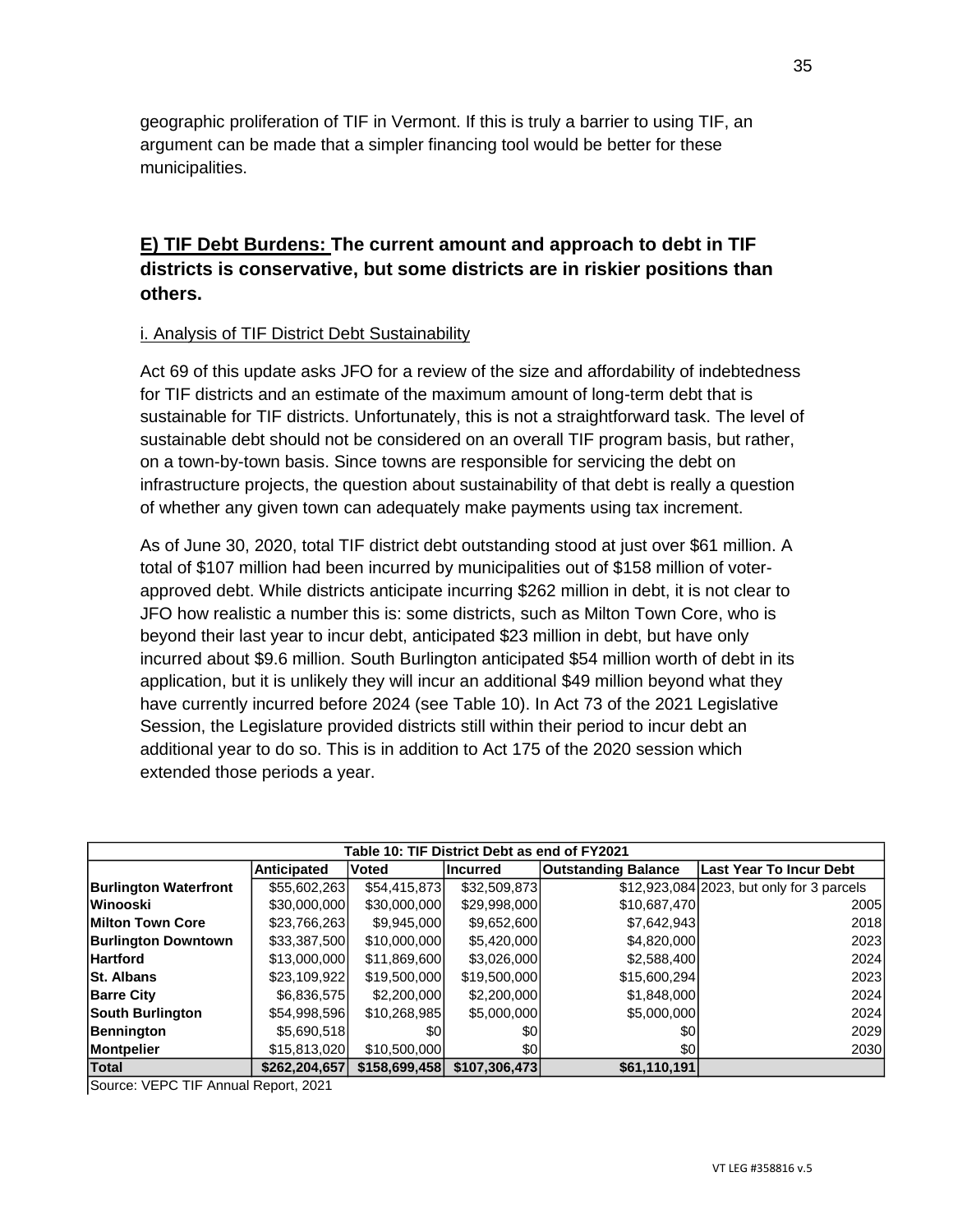**In the last report, JFO was unable to make a firm conclusion about whether the level of debt incurred for TIF districts was sustainable. For this report, JFO makes this same conclusion on a program-wide basis.** Generally, TIF districts in Vermont have conservatively not incurred debt for infrastructure improvements until they have firm confirmation of related private development. For example, Montpelier voters have approved a \$10.5 million debt issue. But the city has delayed incurring it, primarily because the main infrastructure project for this money, a structured public parking facility for a new hotel and public parking, is not yet finalized, as the hotel developer has since put their plans on hold. This is a conservative approach that JFO believes is prudent and VEPC should continue to encourage.

**The concepts of debt sustainability and the viability of a town to support its debt with tax increment are different.** If a town's projections show that its tax increment will be unable to support the debt it is incurring, that does not necessarily mean the debt is unsustainable. Towns have several options outside of TIF to service this debt:

- Towns can retain municipal tax increment beyond the 20-year retention period for state Education tax dollars. Several districts appear to be planning to do this: Barre and Hartford to name two.
- Towns can make debt service payments using other resources besides tax increments. A town could simply direct general fund dollars to assist in making debt service payments.
- Towns can generate additional non-TIF revenue. For most non-TIF towns, this remains the primary means for financing capital projects.
- Towns may be able to seek refinancing of their debt. This may not be available for all towns, but it has been used before where a district has foreseen not being able to sufficiently cover debt service payments with tax increment (Winooski).

JFO is not best positioned to make determinations of TIF district debt viability. Since the last report and examining TIF district cash flows, JFO does have concerns that certain districts are in a more precarious position than others.

#### *Burlington Waterfront*

JFO's concern with the Burlington Waterfront district relates to the three parcels associated with the Burlington Town Center (BTC) project, also known as CityPlace. The Burlington Waterfront district was created in 1996 and was originally entitled to retain Education tax increment until 2025. In 2016, Act 134 of the General Assembly expanded the Waterfront TIF district to include three new parcels specifically for this major development project. These three BTC parcels were entitled to incur debt until June 20, 2021 and retain municipal and Education tax increment until 2035. Act 73 of 2021 allows these three parcels until 2023 to incur debt. These exceptions require a private construction contract of at least \$50 million to be executed on the three parcels. As of writing this report, that contract has not been signed.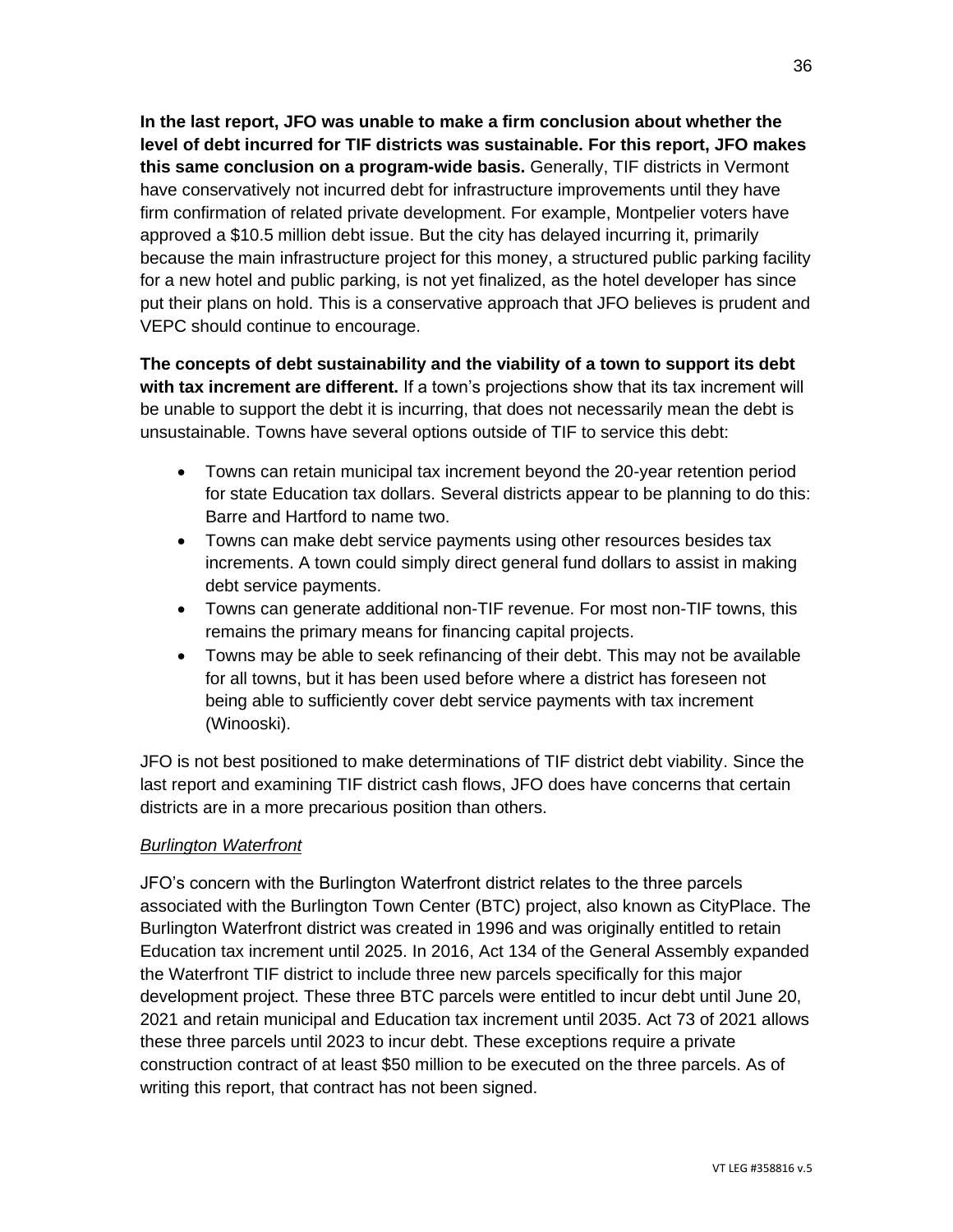The non-BTC parcels, which compose the majority of the Waterfront district and whose retention period ends in 2025, are generating sufficient, even surplus, increment to service the debt on those parcels. JFO believes the debt on these non-BTC parcels will be retired without issue.

For the three BTC parcels, the timeline for construction is unclear. At the moment, the three parcels are generating negative tax increment, meaning their current value is less than their original taxable value. In 2016, the city projected incurring debt of \$20 million to fund infrastructure improvements for these three parcels. Voters have approved \$21.6 million for infrastructure improvements for the site. Since then, the project has been scaled back, and total infrastructure improvements are estimated in the \$8 to \$10 million range.<sup>21</sup> The City of Burlington has not formally incurred any of this debt but has until 2023 to do so.

News reports of the project state that it will be completed by 2026. Even if that deadline is achieved, that would mean the city would have, at most, 9 years of Education tax increment retention. JFO could not find concrete specifics of the total size of the private development and the projected tax increment. VEPC's public and internal files did not contain updated information on current plans for the three parcels. Media reports state the total cost of private development will be between \$45 and \$55 million.<sup>22</sup> It's unclear whether that figure includes only the private development or also the public improvements.

Using an amortization schedule provided by the City of Burlington to VEPC for a 2021 substantial change request for its other Downtown district, a 10-year maturity bond would require between \$1 and \$1.2 million annually in debt service payments. To make those annual debt services payments, the total value of those parcels would need to increase by at least \$40 million, assuming 2020 tax rates. However, with a 2023 payment commencement date and a 2026 construction completion date, the City will not generate tax increment until tax year 2027, which means \$3.4 million would need to be repaid even before any increment is generated at all. Of course, the city may opt for a longer-term bond, but that would mean they would be making debt service payments beyond 2035 using some other resources.

To summarize JFO's conclusions on the district, for the infrastructure improvements to be financed entirely by TIF, the scale of the development and its impact on the grand list would need to be significant, perhaps unrealistic based upon what has been reported publicly. Further delays in the timeline make this situation even more precarious.

In December 2019, Burlington updated VEPC on the progress of the Waterfront TIF district. At that meeting, VEPC staff noted the difficult situation of the district: first, the amount of increment generated was well below what was predicted in 2016, the last time

<sup>&</sup>lt;sup>21</sup> "Burlington announces settlement with CityPlace developer." VT Digger. February 5, 2021 shttps://vtdigger.org/2021/02/05/burlington-announces-settlement-with-cityplace-developers/ <sup>22</sup> "CityPlace Burlington to build out smaller and slower." Vermont Business Magazine. April 25, 2021. https://vermontbiz.com/news/2021/april/25/cityplace-burlington-build-out-smaller-and-slower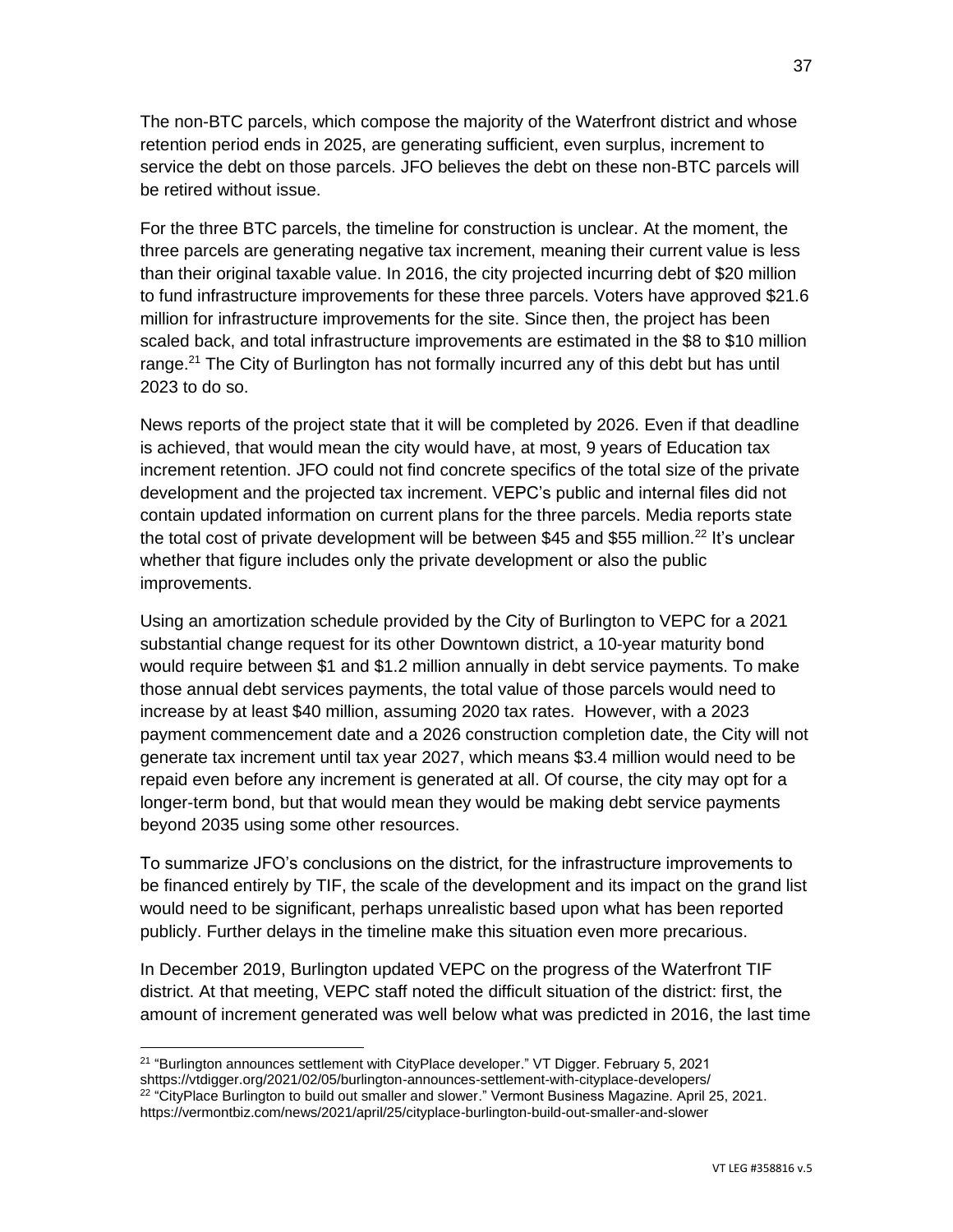the city provided updated financial projections. Secondly, the delays in construction meant the city would have even less increment to finance debt. The Council voted to defer action until the city provided updated information on improvements, debt incurrence, and debt service. As of writing of this report, the city has not provided an update.

#### *Barre City*

The Barre TIF district was established in 2012, and at the time, projected \$23 million in property value growth as a result of \$8.4 million in public infrastructure improvements, \$4.5 million of which was a parking garage. \$6.8 million of the \$8.4 million was to be funded by TIF revenues. At the time, VEPC retained an outside consultant to review the application.

In 2019, Barre approached VEPC with a substantial change request due to changes in their timelines and cost projections. The city now expected \$12 million in infrastructure costs, \$8 million of which would be funded by TIF. The projects themselves remained unchanged. VEPC, at the time, expressed concern with the viability of the district. TIF revenue projections were just enough to satisfy debt servicing requirements.

JFO, like VEPC did, has concerns about the town's ability to make debt service payments solely using tax increment. The city is relying heavily upon a development of the Rouleau Plant, estimated to increase property values by \$8.6 million, generating almost \$350,000 a year in tax increment to fund debt service payments. This tax increment accounts for almost 50% of its required debt payments beyond 2025. The concern lies first on such a reliance on a single private development to generate tax increment. As VEPC notes in its analysis, the supporting documentation does not suggest this development will generate the scale of increment Barre says. Second, the town's earlier projects have generated much less increment than initially thought. As of 2019, Barre's taxable values were \$4 million below what had been initially projected in the application. Finally, the tax increment projections in the substantial change request rely upon escalating tax rates, an assumption that is far from guaranteed.

VEPC approved the 2019 substantial change request but also required Barre to submit substantial change requests when it was ready to proceed on the two projects. This would prevent Barre from incurring any additional debt via TIF without an approved financing plan from VEPC.

Even if all goes as planned, the town expects to retain municipal tax increment well beyond 2034, which is the last year to retain Education tax increment.

#### *Burlington Downtown*

In 2011, the Burlington Downtown TIF district was created with the promise of constructing \$33.4 million in public infrastructure to generate property value growth of \$81.6 million. In November 2021, the City of Burlington submitted a substantial change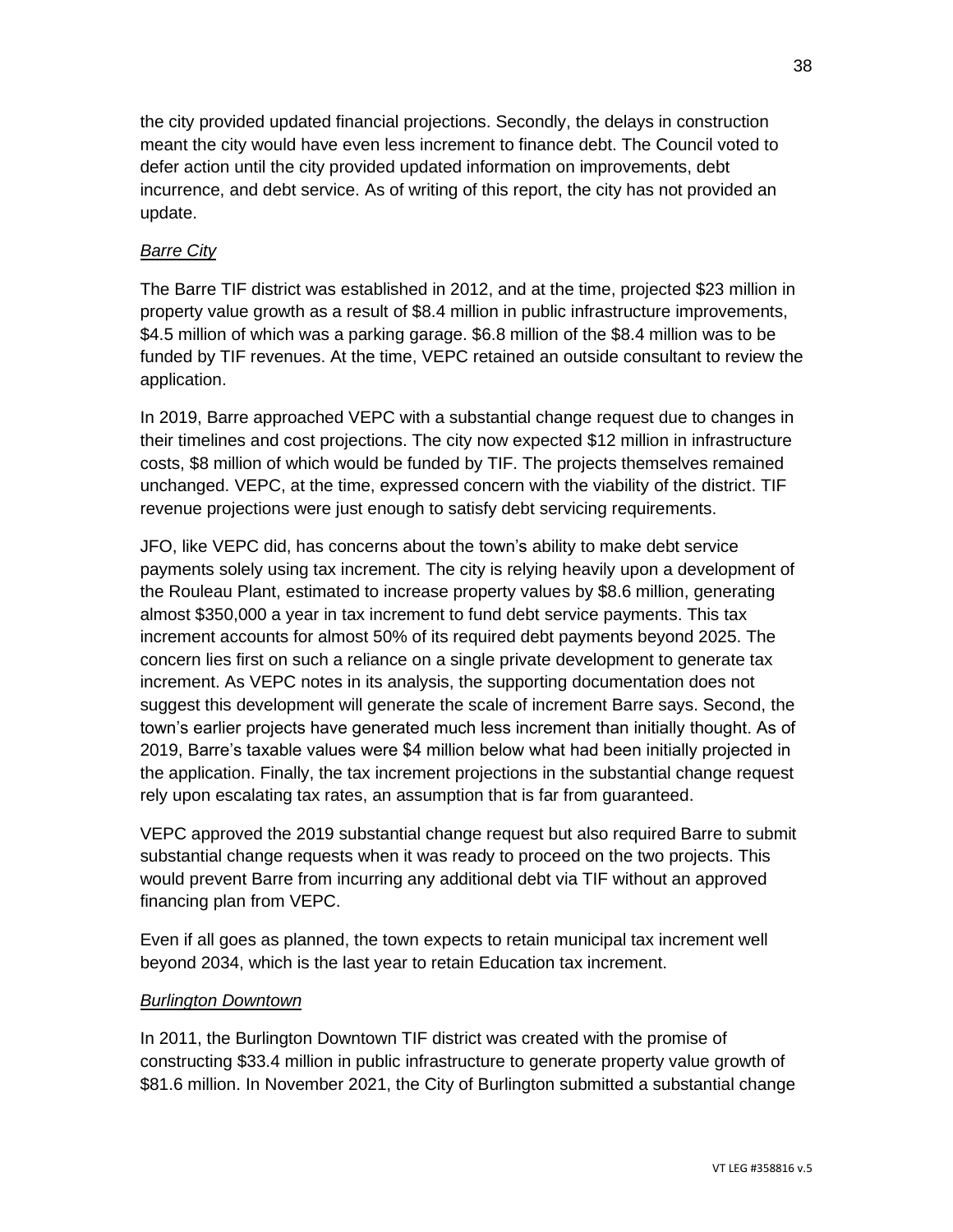request to VEPC, with total infrastructure costs changing to \$36.9 million. The City also requested a change to its district by substituting two blocks in the district for another two.

VEPC, in its review of the financial viability of the TIF district noted that by the end of the life of the district, the district would have a surplus of \$6 million after making all required debt services payments. It also concluded that the estimated projections of property value growth were reasonable.

JFO's concern with this district lies in the assumptions used to generate tax increment. The City incorporated a 1% background growth rate assumption of its TIF district grand list each year from 2024 through 2036, something not observed in other TIF district financing plans. While this does not sound significant, it generates \$39.9 million in grand list growth over the retention period. Each year, this background growth rate adds \$66,000 in available debt service funding. Cumulatively, this assumption generates \$6 million in available debt service payments from 2024 through 2036, which is almost exactly the surplus in cash flow at the end of the district's life.

It should also be noted that in this substantial change request, at the request of VEPC, the City diverted an additional \$260,000 annual development fee from Champlain College to make debt service payments. This diversion allowed for another source of revenue to make debt service payments, thereby reducing the amount of Education Tax dollars needed to make debt service payments.

While JFO cannot make definitive conclusions about the sustainability of Burlington Downtown's TIF district debt, absent the 1% background growth, the financing plan becomes much more tenuous. In other words, JFO has concerns that the financing plan is reliant on unconventional methods rather than actual development-driven tax increment.

As an aside, VEPC advises districts to use a flat tax rate when making projections of tax increment. If districts can build in background growth rate assumptions into their applications, it is in effect nullifying this conservative assumption.

#### *Hartford*

The Hartford TIF district was established in 2011. At the time, \$13 million in public infrastructure improvements were expected to create increases in assessed values of \$73 million by 2034. The district has since struggled to maintain its timeline. In particular, private development has not materialized as planned, so the town has wisely waited to issue new debt. As of 2021, the town has received voter approval for \$11.8 million worth of TIF debt but had only incurred \$3.02 million.

In 2019, Hartford, in the second phase of its application filing, requested VEPC permission to borrow an additional \$5.48 million for infrastructure improvements. Documentation provided by the town projected incremental property value growth of \$15 million related to this public infrastructure investment.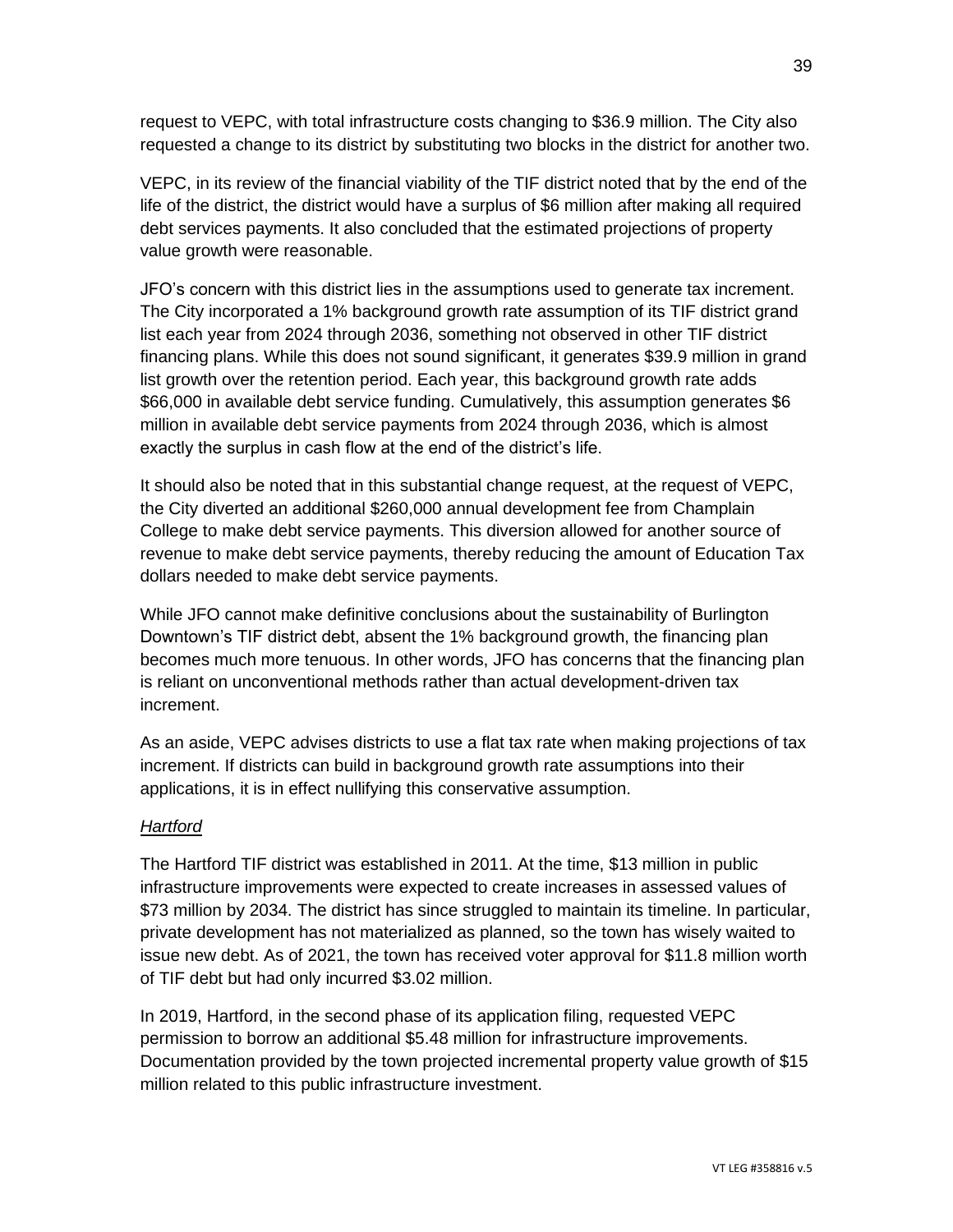In its analysis of Hartford's filing, VEPC staff noted that the \$15 million in property value increment was insufficient to cover debt service payments, even though Hartford used escalating tax rates in its application. As noted earlier in this report, VEPC staff concluded the district financing plan was viable despite both these issues, remarking that the district could expect a catalytic effect with respect to private development. At the same time, VEPC staff pointed out that the district would require tax increment beyond what was projected in its phased filing.

JFO's concern about the debt sustainability of the Hartford district is the result of several overlapping pieces of information:

- The district approached the Legislature in 2020 for a three-year extension of its debt incursion period, but not an extension of its retention period. The district has until March 2024 to incur debt, meaning it is possible that upon completion of its last infrastructure project, the town may only have 10 years to retain Education tax increment since its retention period ends in 2034.
- The town, even prior to the COVID-19 pandemic related delays, was projecting a need to retain municipal tax increment beyond 2034.
- When Hartford was approved for a TIF district, VEPC staff retained Economic Policy Resources to review the application. They found the "development timeline remains aggressive and that, while reasonable, the cost projections are still subject to considerable uncertainty."<sup>23</sup> To help mitigate this uncertainty, VEPC staff recommended Hartford complete a phased filing and update the council on new financial developments over time.

Because of these circumstances, JFO agrees with VEPC staff that continued close monitoring of the Hartford TIF district is warranted.

**Based upon analysis of district financing plans and the uncertainty surrounding TIF and outside factors, JFO believes the Legislature will likely need to intervene to provide support to some districts in the future.** This level of support could vary by district, and to some extent, has already occurred. TIF districts in 2020 and 2021 asked and were given for extensions of their debt incursion periods because of the COVID-19 pandemic. This judgement is based upon the following factors:

- As noted above, the financing plans of some TIF districts do not allow for much margin for error.
- At the moment, the risks to TIF districts are, on balance, tilted towards the negative. The costs and availability of construction are likely to put strain on towns and their infrastructure plans.
- For some districts who are relying on private development in the retail, hospitality sectors, or office space, the value of those developments could be negatively impacted by the COVID-19 pandemic.

<sup>&</sup>lt;sup>23</sup> VEPC Hartford TIF Writeup-Council Findings from July and Staff Determinations. October 27, 2011.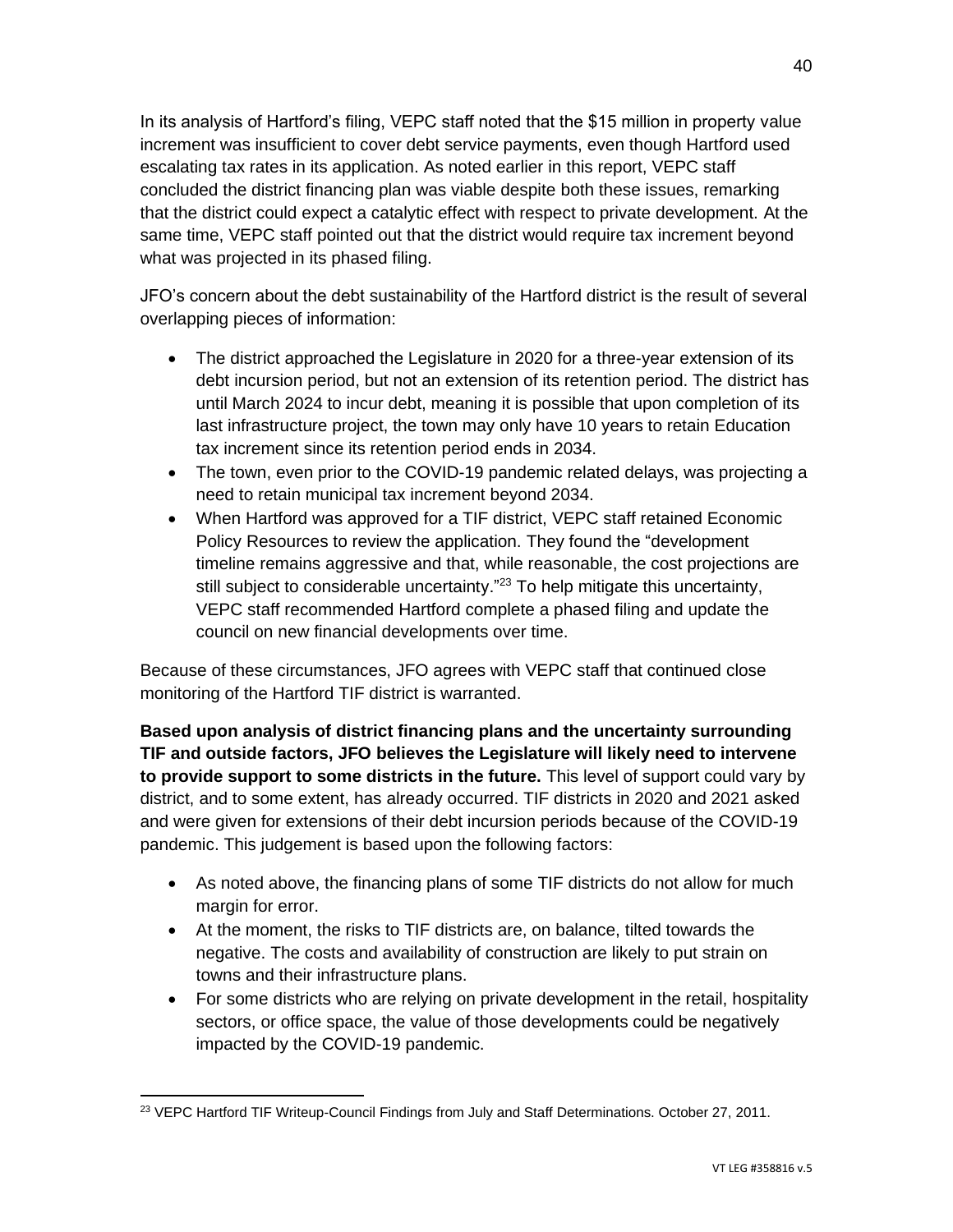The Legislature could intervene to assist a TIF district by extending the tax increment retention period or allowing a town to retain a higher percentage of Education Fund tax dollars. Both options would result in additional and prolonged costs to the Education Fund. Alternatively, the Legislature could appropriate one-time General Fund dollars directly to a town as a bail out although there is no precedent in Vermont for that kind of support for a TIF district.

Legislature could also choose *not* to intervene and provide relief to a TIF municipality in a difficult debt position. In that event, the municipality, if it cannot refinance with its lenders, would be forced to raise property taxes, cut spending/services, and/or find other resources to make the needed debt service payments. While there is the prospect of a municipality defaulting on TIF debt, practically speaking, it does not appear as though financially stressed TIF cities nationwide have ever reached this dire point. Usually, the troubled city is either rescued by the state or the municipality refinances or uses another loan to make TIF payments. If a town in Vermont defaulted on debt, one predictable impact would be significantly higher interest rates for *all* Vermont municipalities who were seeking to borrow in the future, since most towns do not borrow on the open market, but rather through the Municipal Bond Bank.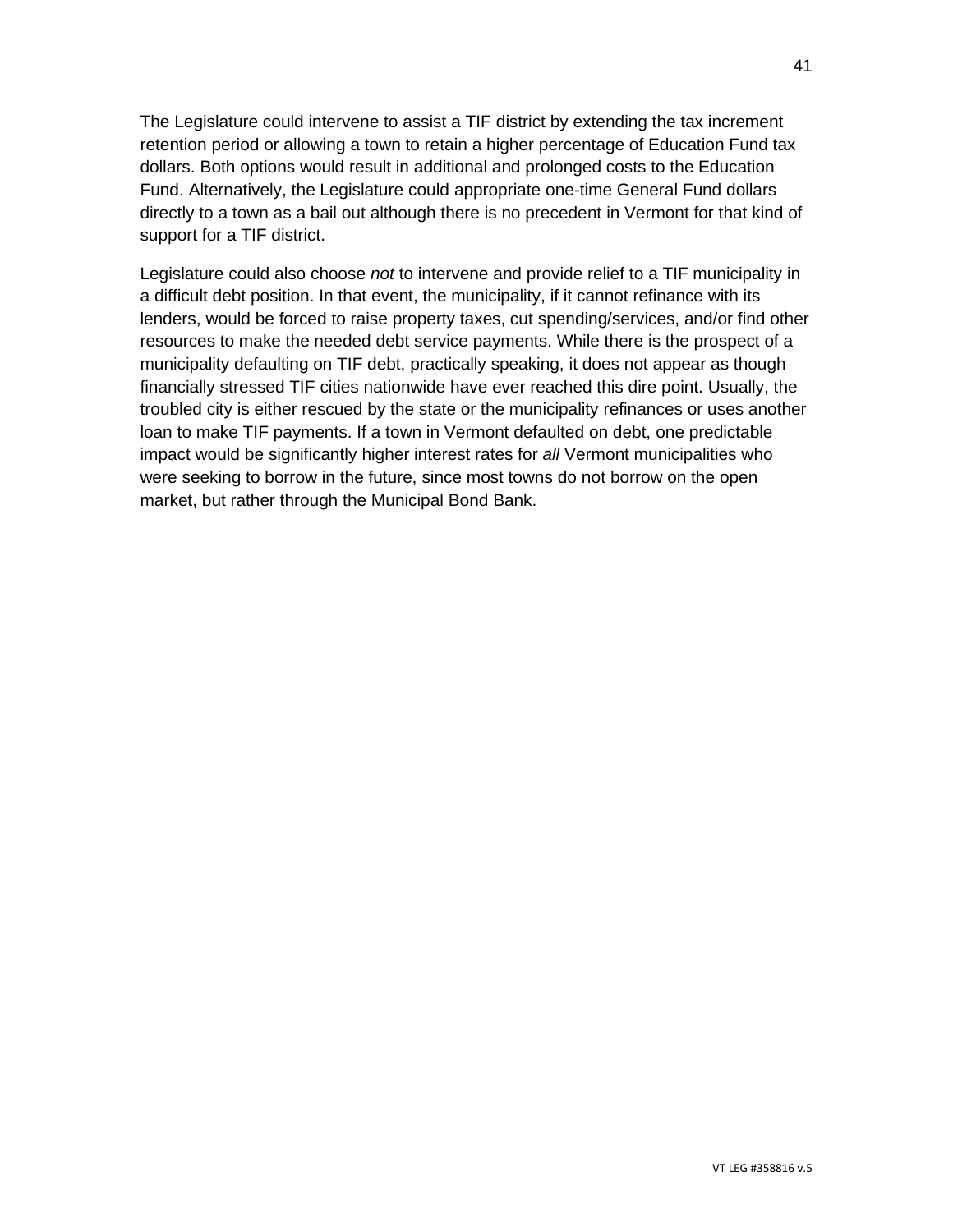# **Considerations for Legislators**

As in the last report, this section will overview some areas of considerations for Legislators to make improvements to the TIF program. JFO still believes the considerations in that report to be applicable to this evaluation of the program.

During the analysis of this report, JFO identified three broader, salient areas that merit deeper legislative consideration. Rather than focusing on issues about whether TIF is creating economic impacts or fiscal costs, these considerations are more practicable, and Legislature could act upon them if it so desired:

1) VEPC's role as an approval, monitoring, and regulatory agency.

2) The administrative process for handling issues within the TIF program.

3) Opportunities for providing direct financial resources for municipal infrastructure construction.

Within each one of these broader issues, JFO will highlight specific areas of improvement or consideration.

#### *VEPC's Role as an Approval, Monitoring, and Regulatory Agency*

**Statute could be improved by requiring a formal analysis of statewide economic and fiscal impacts.** In the last report, JFO identified that the VEPC process for costbenefit and but-for analysis could be improved. Under current law, VEPC and its staff review whether the development at the municipal level would have occurred, or occurred in a significantly different way or timeline, without the use of TIF. VEPC requires municipalities to produce projections of development, property value growth, tax increment, and debt repayments. As in the last report, JFO continues to believe this area could be improved by statutorily requiring VEPC to analyze whether a given TIF district's improvements would provide statewide, not just municipal benefits.

While it is possible that a broader evaluation of statewide benefits is discussed in VEPC meetings, it does not appear they are a primary consideration, nor is there any formal quantitative requirement. Since the last report, only Montpelier has been approved for a TIF district. Within its application, Montpelier provided a narrative that highlights only the economic benefits to the town and broader Washington county with no discussion of why private developments in the district would have statewide economic impacts. Bennington's TIF application narrative does include a brief discussion of state benefits but only insofar as stating growth in Bennington is good for Vermont as a whole. JFO's review of assessments of statewide economic impacts within applications or substantial change requests found that most were brief and qualitative in nature.

As JFO recommended in the last report, the use of a cost-benefit model would clarify the economic growth impacts of TIF statewide. Formal evaluation of economic benefits of the use of an economic development tool is not a unique concept for Vermont. The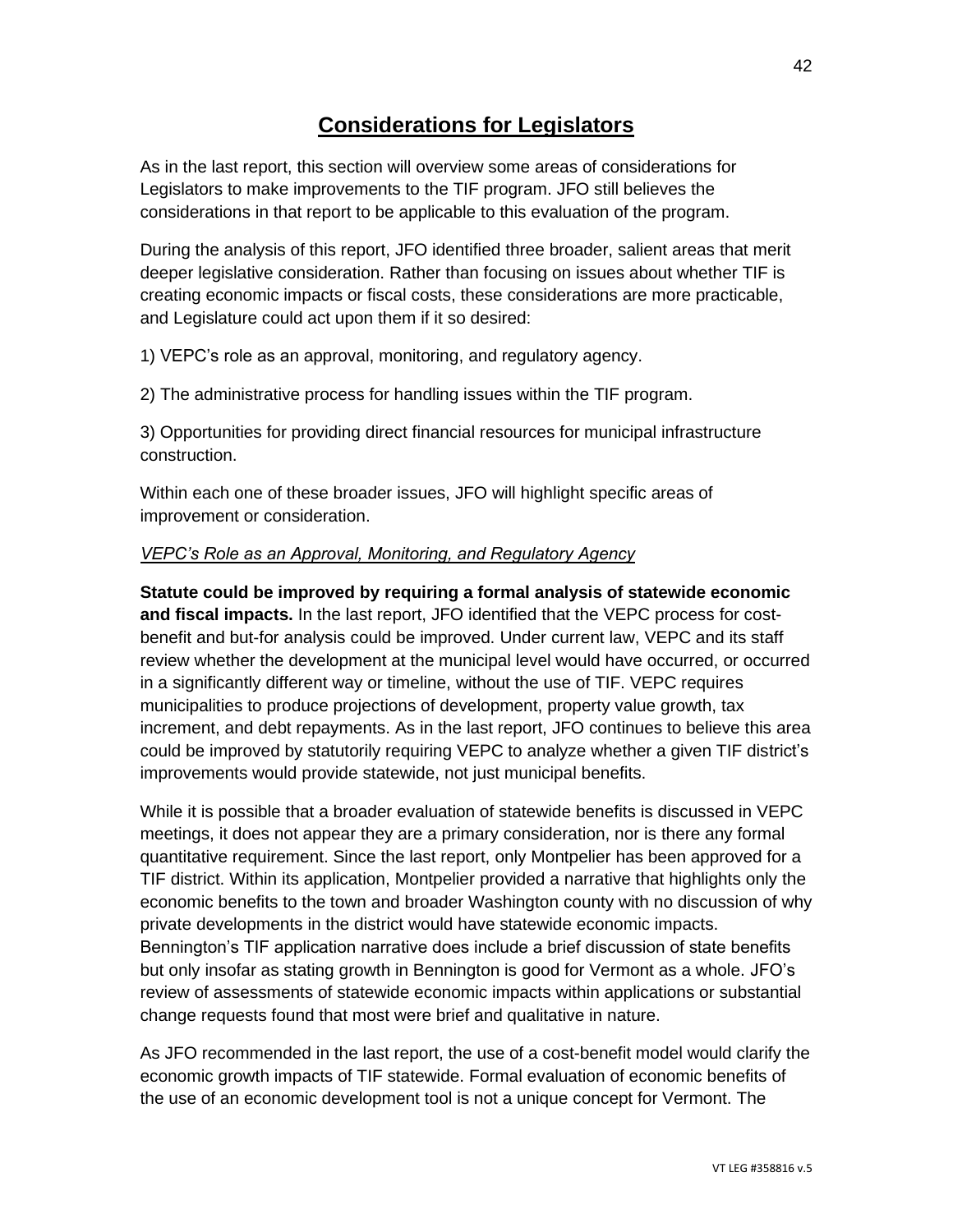Vermont Economic Growth Incentive (VEGI) uses a cost-benefit model to determine whether new capital investment or jobs provide a *net* economic benefit to the state as a whole. Act 74 of 2021 established a new Capital Investment Grant Program awards grants based on a cost-benefit model which examines whether eligible projects genuinely create new economic growth or simply cannibalize existing growth. As with these two programs, an applicant for TIF would be required to show some level of net positive economic impact.

**Statute or TIF rule could be improved to require certain conditions for feasibility studies.** During its analysis, JFO noted potential issues in the feasibility analysis of TIF districts for both initial and phased applications as well as substantial change requests. The first issue is that these analyses rely heavily upon the assumptions of the municipalities. VEPC staff review these plans for accuracy, provide commentary, and recommendations to VEPC. A potential concern with this process is that municipalities have a poor track record of accurately projecting development in the district beyond the very short term.

Moreover, there appear to be inconsistencies in the level of prudence or conservative assumptions applied to feasibility. In some cases, VEPC requires conservative assumptions for the feasibility analysis and in other cases, does not. For example, in 2019, in the second phase of Hartford's phased filing, it projected an additional \$15 million in incremental property value to support debt service for a \$5.48 million bond. This incremental property value would not be enough to support the debt service on the bond itself, but the feasibility analysis determined the change was viable because a catalytic effect of the development associated with that investment would follow. In other words, development would lead to more development. If this were true, Hartford could have projected more than \$15 million in incremental property value. Instead, the VEPC analysis determines viability by implicitly assuming more property value growth than the town itself. Moreover, in that same request, VEPC allows for an escalating tax rate to be used in the town's projections, even though VEPC has for several years asked towns to use flat tax rates. The use of less conservative assumptions in this case was even more curious given the fact that when Hartford was approved in 2011, VEPC retained a third party to evaluate the district's financial viability.

This contrasts with a more conservative approach to the 2019 substantial change request by Barre. The city proposed the construction of a parking garage for \$5.95 million supported by TIF tax increment. VEPC staff were significantly more hesitant about viability, noting a high degree of caution. The analysis pointed out that all projected private development in the request would need to occur to make the parking garage viable with tax increment, and the early projects in the TIF district had a history of not reaching their increment projections.

The Legislature or VEPC could consider adopting some baseline assumptions and parameters for all feasibility studies. These include: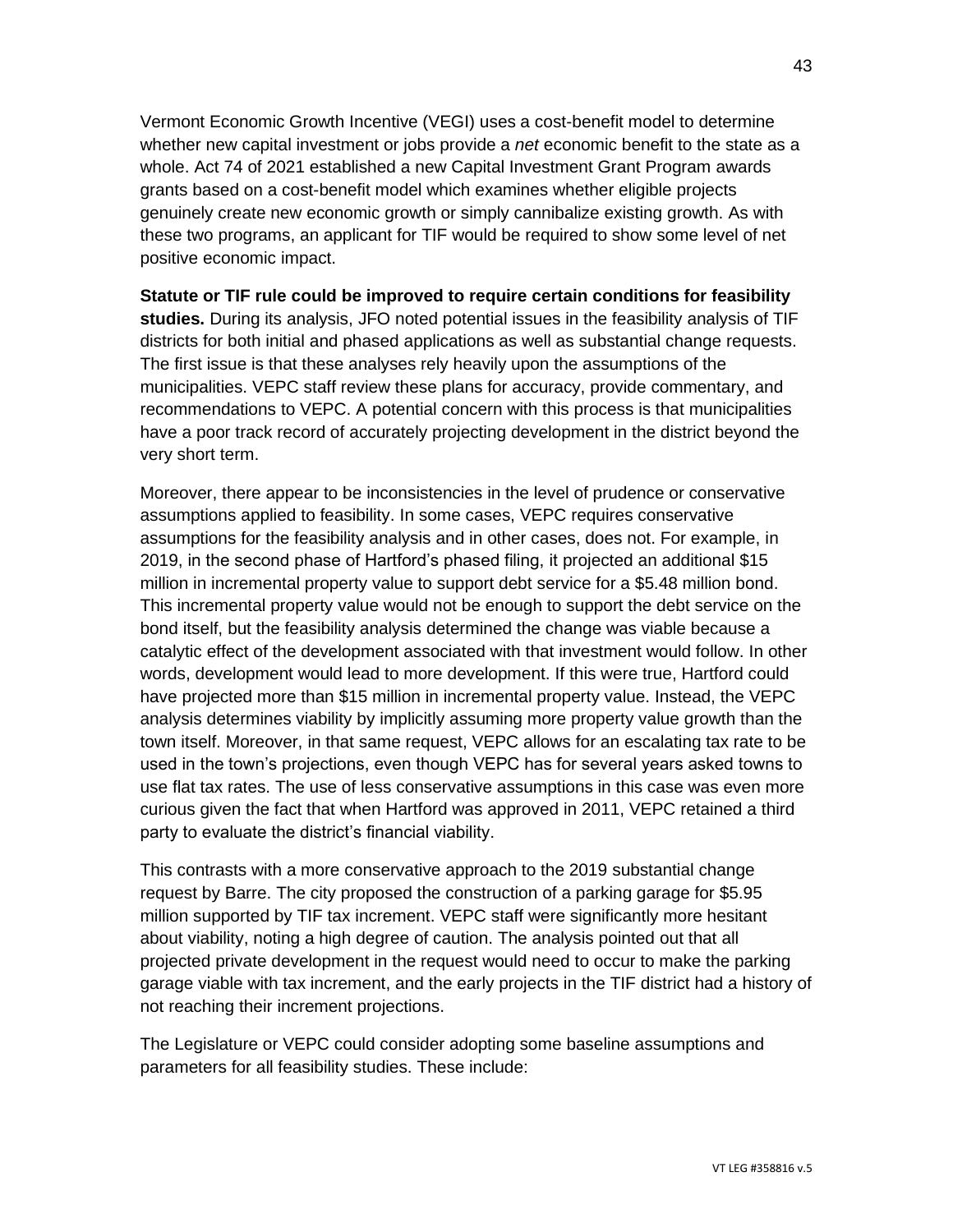- Requiring every application and substantial change request to require flat tax rates.
- Adopting a policy for considering underlying or dynamic growth in TIF districts.
- Requiring clear determinations and conclusions on financial feasibility. For instance, VEPC could require applicants to file in phases or require more frequent check-ins for applicants whose feasibility case is more tenuous.
- In some cases, requiring the retention of an independent third party such as the State economist for the Administration to weigh in on town assumptions where viability is not clear.

The Legislature or VEPC could also require TIF applicants to submit scenario analyses of their feasibilities. For instance, applicants might be required to apply using statutorily defined assumptions of tax rates and background growth. This could be compared to financing plans using more relaxed assumptions to see how sensitive the district would be to different assumptions. If the feasibility were highly sensitive to even minor adjustments in assumptions, it might flag a more precarious TIF district financing plan.

### **Statute or TIF rule could be improved to require a more rigorous evaluation of whether municipalities need to use TIF for these infrastructure improvements.**  Current statute requires VEPC to evaluate an applicant's "statement and demonstration that the project would not proceed without the allocation of a tax increment." However, no formal guidelines exist for making this evaluation. Recent TIF applications include brief discussions of but-for analysis:

- Bennington's application refers to the necessity of private and public investment to spur downtown revitalization, and notes that it could not be achieved without significant tax burden increases.
- Montpelier's application points to the cost of structured parking, noting that hotel rates alone do not make it possible for a single developer to build on their own.

In JFO's conversations with municipalities, most relayed that the construction of infrastructure was not possible without the use of TIF. Towns suggested that residents would be unable or unwilling to burden the property tax increase associated with debt service costs. Some towns told JFO they had an obligation to request State dollars to limit the tax burden on its residents, notwithstanding the willingness of its residents to shoulder greater property tax burdens in exchange for development. This is traditionally not a criterion used for evaluating whether the State should provide fiscal support to municipalities. In the absence of formal analysis, statements about need largely become pro forma.

The Legislature or VEPC might consider requiring a level of formal analysis of a town's capacity to make infrastructure improvements on its own. VEPC, for its part, has done this in the past. Hartford and Barre's applications included a very detailed analysis by a consulting firm (Economic Policy Resources) which evaluated, among other areas:

• The town's budget and service provision relative to peer towns in Vermont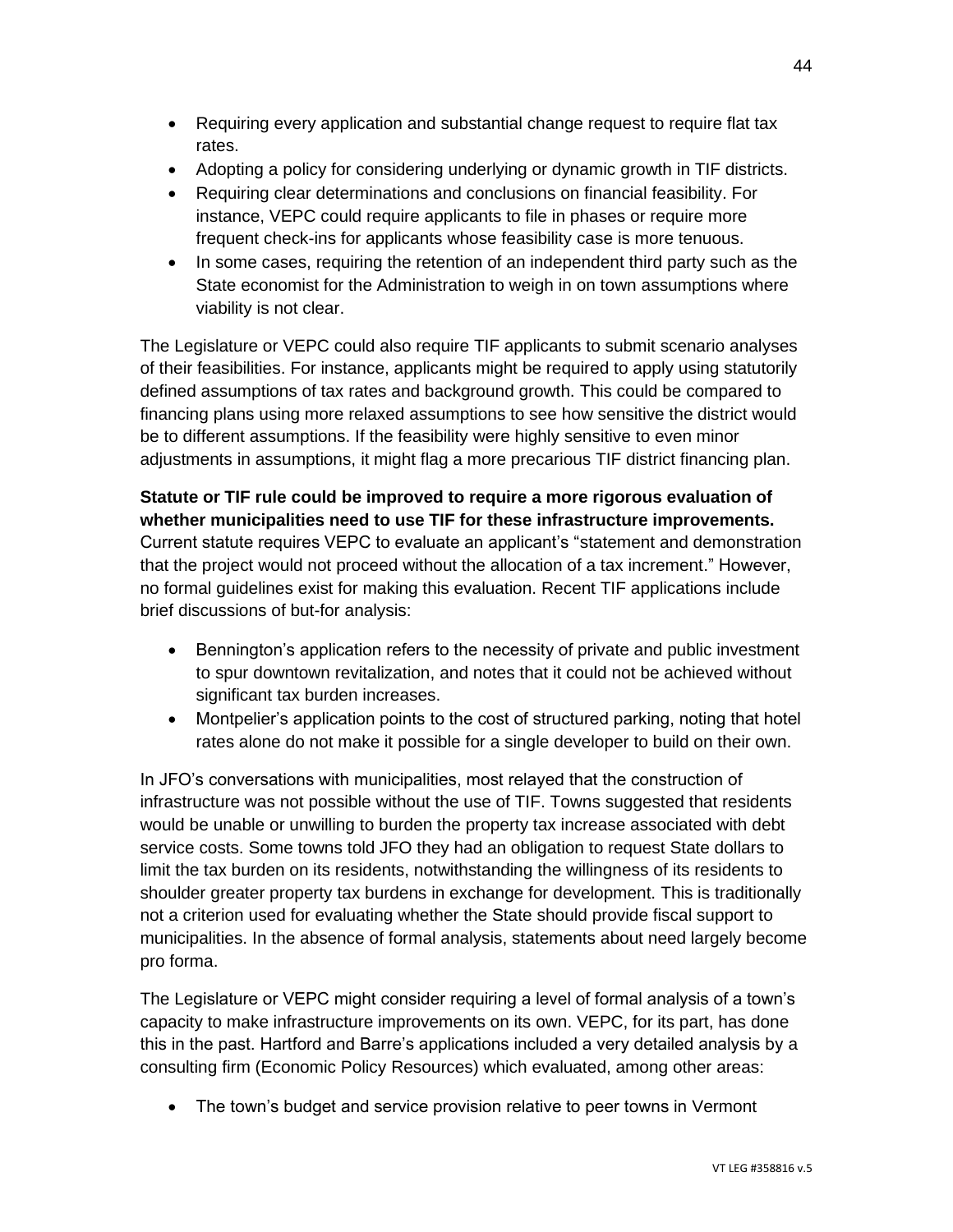- The town's debt burden per capita relative to its peers.
- The town's property tax burden per capita relative to its peers
- A comparison of the town's tax rate relative to its peers.

Only after looking at these parameters was a determination made that the town would be unable to support infrastructure improvements without state assistance. Another way to prove need might require towns considering TIF to first put a debt issue vote to their voters for the infrastructure proposals being considered. A failed vote would demonstrate a need for more than pro forma statements or assumptions.

**The Legislature may want to consider requiring VEPC to provide more detailed updates on district developments.** This could include various levels of reporting beyond what is in VEPC's Annual Reports:

- Whether district tax increments are flowing according to their latest financing plans.
- Whether there were any delays in infrastructure or private development that may impact tax increment.
- Any additional information that would impact the financial viability of a TIF district.

The Annual Reports from VEPC do not include this information. The audits by the State Auditor do not evaluate the viability of a TIF district. This report from JFO will be issued every 5 years and will include JFO's examination of these areas. VEPC, who is the dayto-day regulator of the program, is probably best positioned to report this information in an accurate and timely manner.

Additionally, the Legislature might consider requiring the Executive Director to provide updates each legislative session on the parameters above. Moreover, this information should be provided on a district-by-district basis since the trajectory of each TIF district is different. The Legislature should also be informed about substantial change requests that significantly alter the financial plans of a district relative to its application.

**The Legislature or VEPC could consider requiring districts to create contingency plans in the event their tax increments do not materialize as planned.** At the moment, if a TIF district were to enter a situation of financial distress, it would be treated on a case-by-case basis by VEPC and/or the Legislature. When it became clear that the now-retired Milton North-South district would be unable to cover debt service payments with tax increment, the Legislature extended the retention period for an additional ten years in Act 184 of 2006. This puts the Legislature in a difficult position because by the time the district approaches the Legislature, the situation basically necessitates immediate legislative action. A contingency plan would at least require towns to exhaust all avenues for remedying the situation before approaching the Legislature. Also, if a town needed to utilize its contingency plan, it would at least provide the Legislature notice of a potential issue in the state's TIF districts.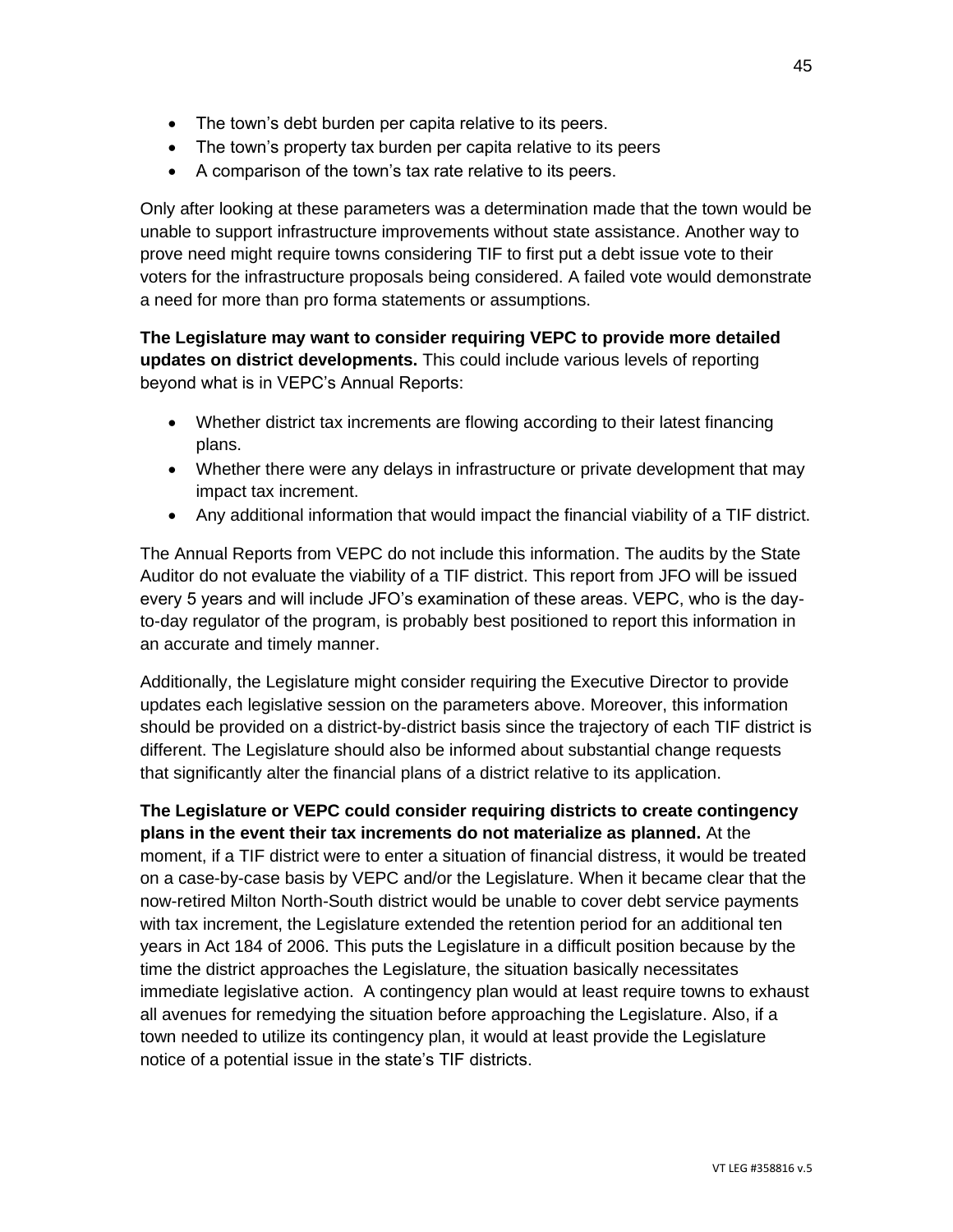#### *The administrative process for handling issues within the TIF program.*

**The unpredictability and complexity of TIF makes administering the program challenging since statute cannot address all ambiguous issues.** Unlike many states, Vermont has chosen to tightly regulate its TIF program at the State-level. This includes setting up statute with many boundaries and an organization charged with approving, monitoring, and regulating TIF districts.

Unfortunately, state statute, no matter how strong, cannot predict the issues and ambiguities that will inevitably occur in TIF districts. These are both circumstantial and regulatory in nature:

- *Circumstantial:* outside factors that prevent a town from carrying out its TIF as planned could include:
	- o A recession depresses private development or deteriorates a town's balance sheet.
	- $\circ$  A developer upon which the town is relying for a centerpiece development goes bankrupt.
	- $\circ$  Cost estimates for a project are significantly higher than planned, requiring a town to change its building timelines.
- *Regulatory:* ambiguous issues that arise within TIF districts where statute or TIF rule does not provide a clear direction could include:
	- $\circ$  A district uses debt proceeds to fund a debt service reserve fund to make bond payments during the early stages of a TIF district where no increment is being generated by private development.
	- $\circ$  A town uses bond proceeds to finance a project that is potentially private in nature, such as elevators from the town-built parking garage to a private office complex.

Since the last report, there are several examples of these types of concerns. In some case's VEPC's substantial change process can address them. With issues of legality or changes that run counter to statute, VEPC, or in some cases the State Auditor's Office or towns, have sought legislative action to remedy these situations. This presents several issues that have been noted since the last report:

- The Legislature is not designed to act quickly to make rulings on regulatory issues that come up in TIF districts, either discovered by VEPC or the State Auditor's Office.
- Relatedly, the TIF statute and the rules governing each TIF district are complex and nuanced, requiring legislators to become well-versed in TIF to understand the smallest of issues. All for legislation that is arguably very niche in nature.
- Remedying issues in individual towns with legislation creates carve outs or nuances in statute that make the program even more difficult to understand and administer.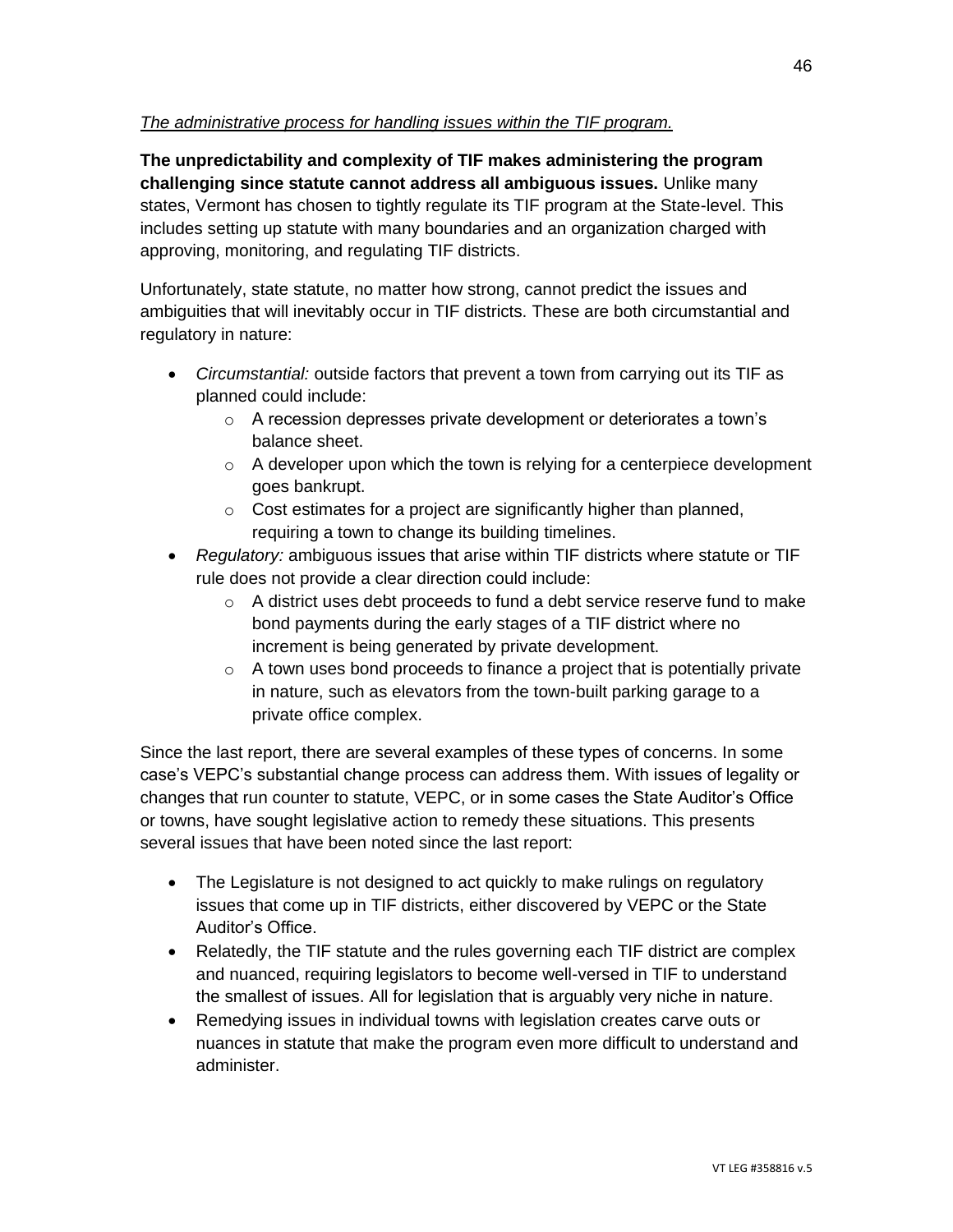The Legislature could consider creating a more formal process for determining what requires legislative action, and what can be administratively determined by VEPC. For instance, the Legislature could decide that matters that would impact Education Fund revenues over a certain dollar amount would require legislative action. Alternatively, matters that affect the lifespan or size of the district could require legislative action.

If the Legislature does not feel it is appropriate to delegate more administrative determination power to VEPC, it might also consider if anything can be done to make such an arrangement more workable. For instance, would requiring more legislative seats on VEPC make it more representative of the Legislature's intent on TIF issues? Would enhanced staffing on the monitoring and regulatory functions improve perceptions of VEPC's independence? Could ambiguous issues on TIF require both the agreement of the Agency of Commerce and Community Development's general counsel *and* the Attorney General?

Regardless of a solution, in the meantime, to be conservative, VEPC might consider advising towns to administer their TIF districts in a way that limits ambiguities and avoids putting VEPC in a difficult position of making a ruling of legality. In other words, VEPC could advise towns that unless a certain action is clearly written in statute or TIF rule as allowed, towns should not move forward with it.

#### *Opportunities for providing direct financial resources for municipal infrastructure construction.*

**Legislators should ask whether TIF's complexity and administrative burden to the State and towns are clearly more beneficial than some other means of providing the same level of funding for downtowns.** During the consultation process, JFO was directed to many case studies of major private developments that had occurred in downtown areas. The improvements in TIF downtowns are no question a benefit to those communities. However, in analyzing whether TIF is the best tool to achieve this development, the question is not whether TIF made this development happen. Rather the question is, if the same amount of funding was provided through another means, would TIF provide a better outcome? And if so, are those better outcomes worth the administrative costs and complexity of TIF?

For instance, suppose the State were to create an annual matching grant program for towns who are seeking to fund infrastructure improvements downtown. If this grant program were funded with approximately \$5 to \$10 million per year, it would provide the same amount of State support as TIF. The question Legislators should consider is whether such a program would generate better outcomes than the TIF program. **In other words, is there something intrinsically beneficial about TIF,** *beyond the money that it provides to towns***, that would make it better than another tool?**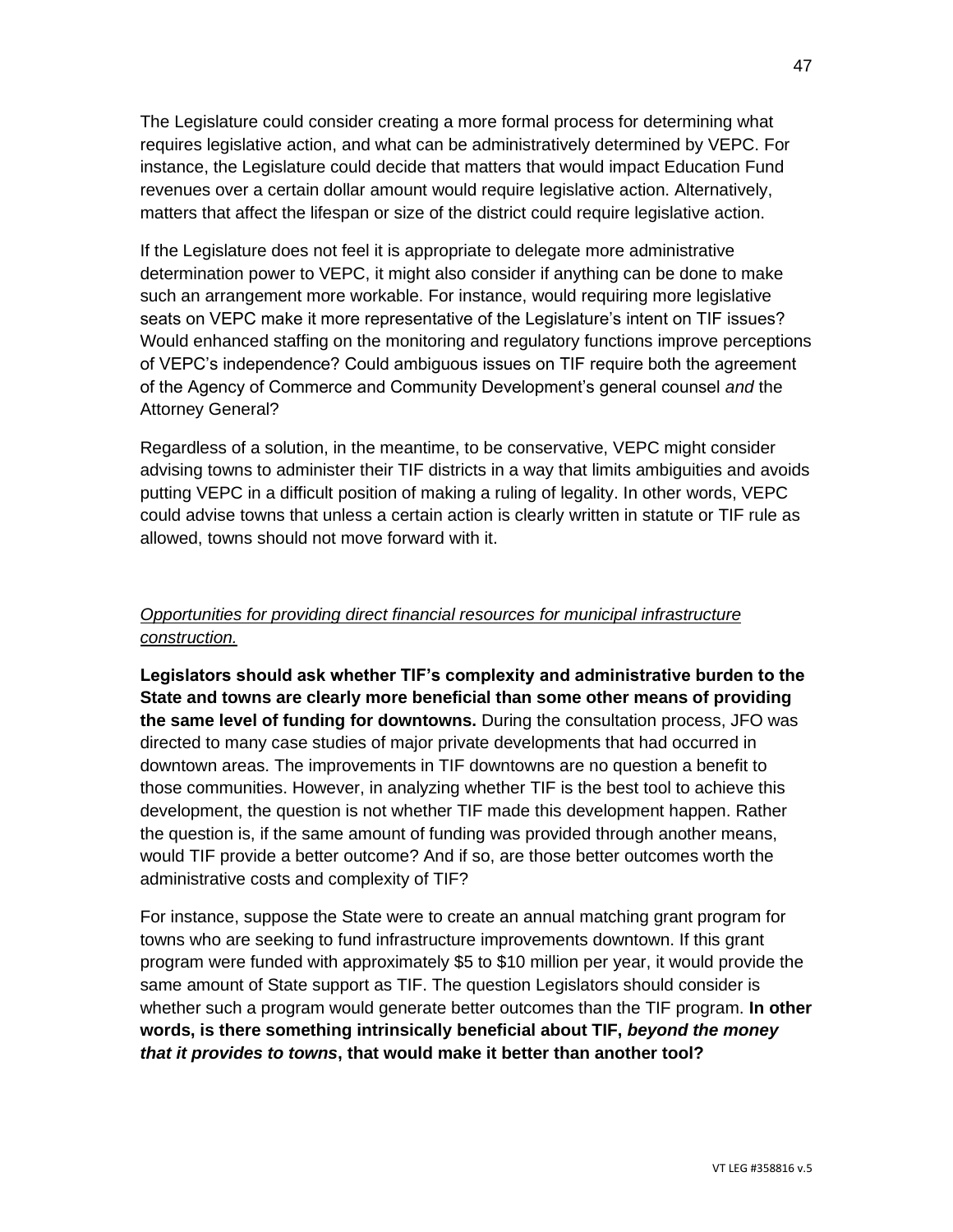TIF is a tool for municipalities that provides steady, long-term funding for downtown infrastructure projects. It may also drive towns to take a more active approach to development in their downtowns and foster relationships with private developers. These benefits need to be weighed against the downsides of TIF, including but not limited to:

- The complexity and cost of administration, both for the towns and the State.
- The uncertainty of aligning debt service payments with the assessments of future property values.
- The fact that smaller towns are generally not in a position to use it, largely because of the scale of their development plans, but also because of town capacity.
- The uncertainty about the actual costs to the State and towns since it is not a budgeted appropriation subject to annual scrutiny.

**In light of large State surpluses in revenue and Federal largesse, strong consideration should be given to other economic development tools that could finance infrastructure improvements in towns.** Since the 2018 report, there have been major changes in the State's financial position.

The first is that the State is realizing greater revenues than forecasted for FY2020 and FY2021. The January 2022 Consensus revenue estimate forecasts that strong revenues are likely in FY2022 and FY2023, particularly in the General Fund, driven by strong Personal and Corporate income tax revenue. The second is the State has received extraordinary direct and indirect fiscal support from the Federal government. The majority of this is due to the COVID-19 pandemic, but also the recent passage of the Federal infrastructure bill.

There will be demands on these resources for innumerable State initiatives. Indeed, much of these funds are already spoken for. A large portion of the Federal dollars, particularly in the Infrastructure Bill, are only allocable to projects for which there is an existing Federal program.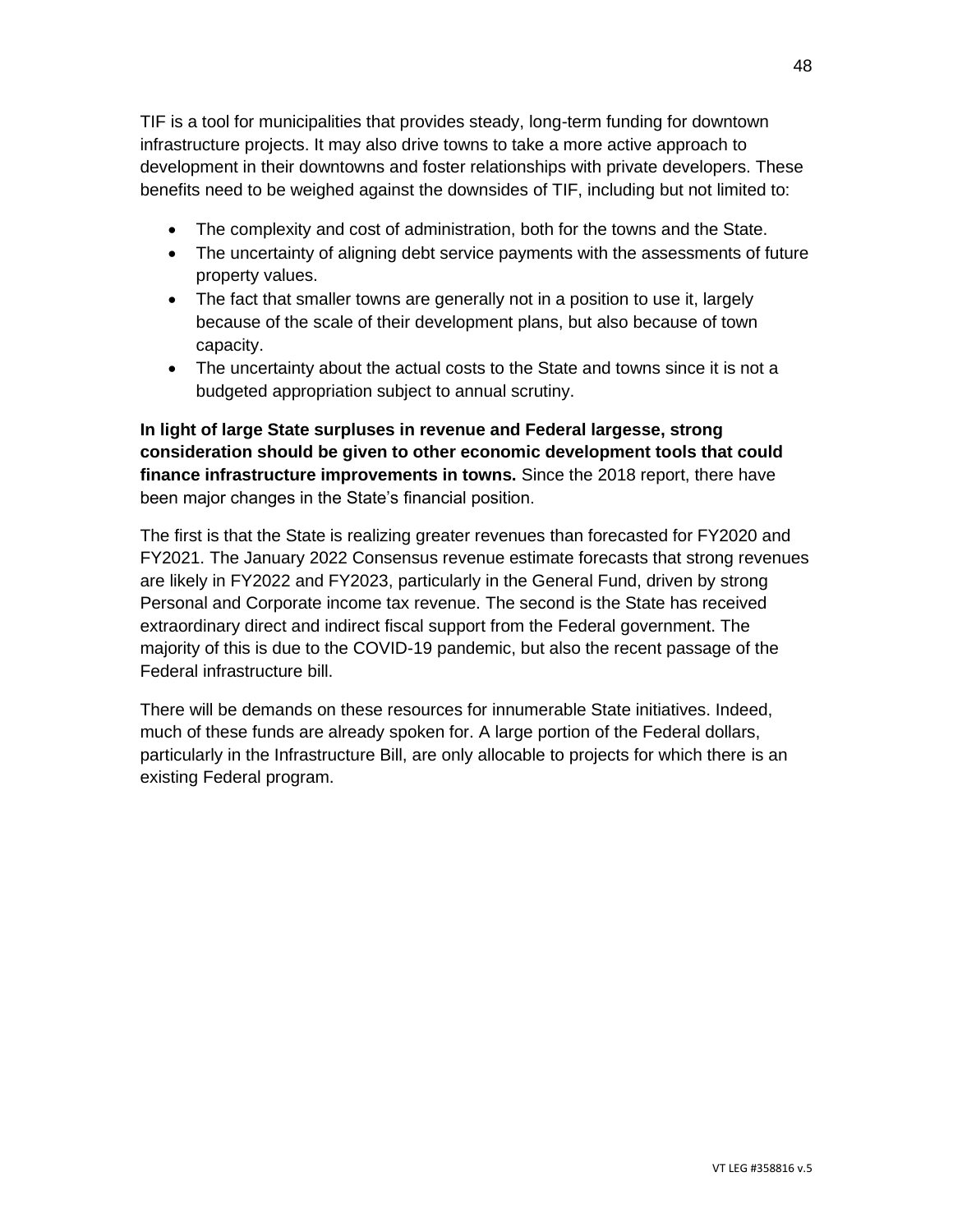However, Legislators may want to consider whether it is worth creating a program using State surplus or, to the extent possible, Federal funds that could fund infrastructure improvements in downtowns. Examples of this could include a revolving loan program, a grant program, or providing greater funding to the State Infrastructure Bank program through VEDA. A more complete suite of financing options is available below:

| Table 11: Alternative Downtown Infrastructure Development Tools |                                                                                                                                                         |                                                                                                                                                             |                                                                                                                             |                                                                          |  |  |
|-----------------------------------------------------------------|---------------------------------------------------------------------------------------------------------------------------------------------------------|-------------------------------------------------------------------------------------------------------------------------------------------------------------|-----------------------------------------------------------------------------------------------------------------------------|--------------------------------------------------------------------------|--|--|
| <b>Financing</b><br>Tool                                        | What is it?                                                                                                                                             | <b>Pros</b>                                                                                                                                                 | <b>Cons</b>                                                                                                                 | <b>U.S. Examples</b>                                                     |  |  |
| Metropolitan<br>Area Projects<br>(MAPS)                         | Multiple development<br>projects submitted by<br>citizens via request for<br>proposals. Funded by a<br>limited term sales tax<br>increase.              | Projects are funded<br>without debt and are<br>citizen-driven.                                                                                              | State restrictions on sales<br>tax uses                                                                                     | Oklahoma City                                                            |  |  |
| <b>Tax Credits or</b><br>Abatements                             | Exemptions on local or<br>state taxes for<br>development.                                                                                               | Versatile and varied.<br>Can be used for many<br>types of projects                                                                                          | Companies may divest once<br>the credits end. Discontent<br>over preferential treatment.<br>Difficult to evaluate           | Washington D.C.,<br>Baton Rouge, LA,<br>Tucson, AZ                       |  |  |
| <b>Business</b><br>Improvement<br>Districts (BID)               | Property owners in a<br>specific area vote to<br>initiate and manage<br>supplemental services<br>via a common area<br>based on an<br>assessment formula | Citizen-driven. Has been<br>shown to increase<br>property values in New<br><b>York City</b>                                                                 | Smaller BIDs are unlikely to<br>make a major impact on<br>overall economic<br>development in a city                         | Philadelphia, New<br>York City, Denver,<br>Madison, WI, San<br>Diego     |  |  |
| Revolving<br>Loan Funds<br>(RLF)                                | Provides at or below<br>market rate financing to<br>fund projects in<br>downtown areas or for<br>specific developments                                  | Provides competitive<br>interest rates and<br>flexible terms versus<br>conventional lending.<br>Lowers overall risk for<br>other participating<br>partners. | Loans must be able to<br>generate enough of a return<br>to replenish the fund.<br>Requires an initial amount of<br>capital. | Georgia: Downtown<br>Development RLF,<br>Minneapolis, Two<br>Percent RLF |  |  |
| <b>Gap Financing</b>                                            | Funds that fill a gap in<br>traditional funding for<br>business,<br>entrepreneurial or<br>commercial real estate<br>development projects.               | Flexible; many types of<br>development<br>projects/costs are<br>eligible. Reduces overall<br>risk for other<br>development partners                         | Gaps in financing may be<br>large. Incentive for other<br>partners to reduce their<br>funding share.                        | Florida Municipal<br>Loan Council                                        |  |  |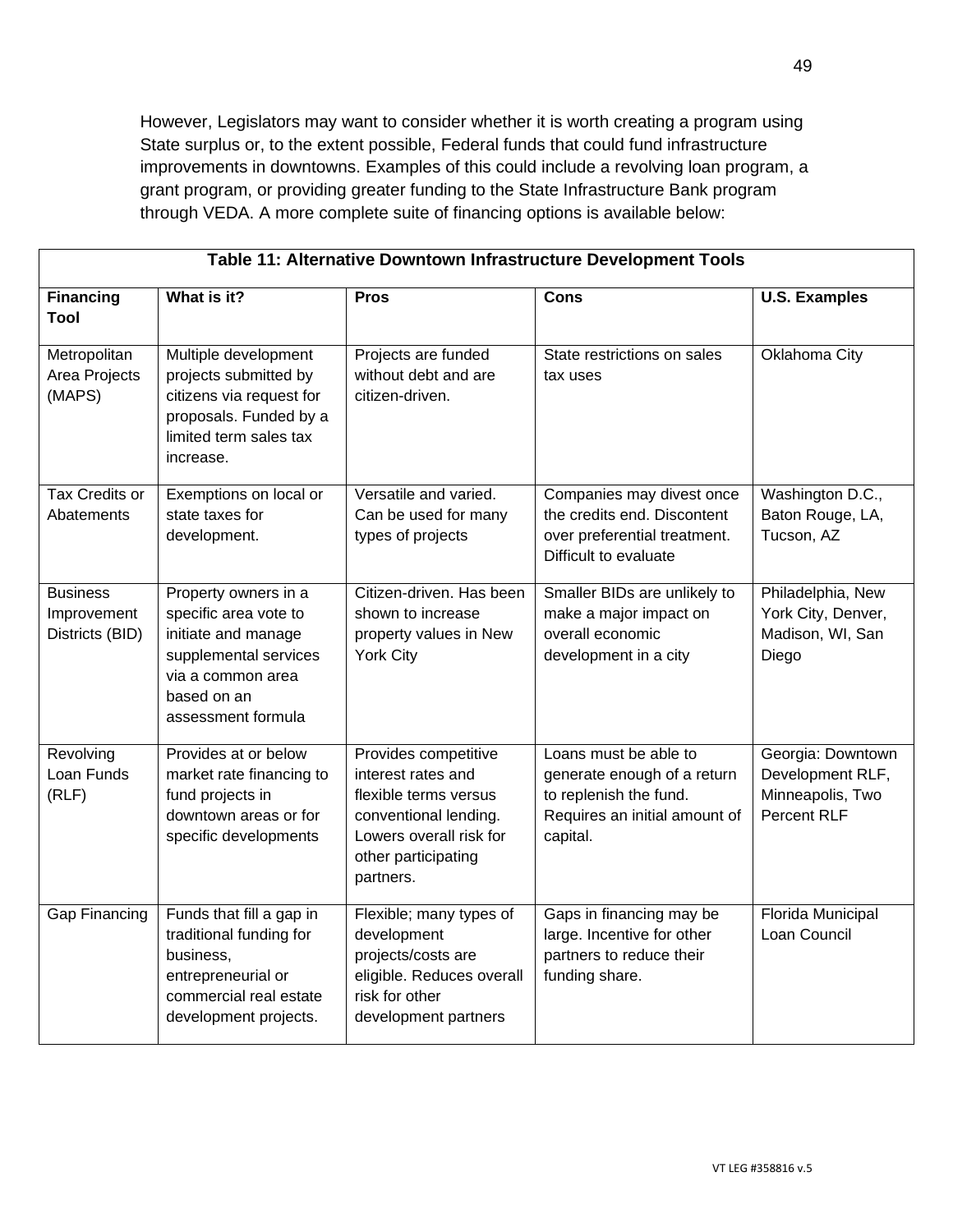| Table 11 continued: Alternative Downtown Infrastructure Development Tools |                                                                                                            |                                                                   |                                                                                                                                                                        |                      |  |  |
|---------------------------------------------------------------------------|------------------------------------------------------------------------------------------------------------|-------------------------------------------------------------------|------------------------------------------------------------------------------------------------------------------------------------------------------------------------|----------------------|--|--|
| <b>Financing</b><br>Tool                                                  | What is it?                                                                                                | <b>Pros</b>                                                       | Cons                                                                                                                                                                   | <b>U.S. Examples</b> |  |  |
| Infrastructure<br>Bank                                                    | Assists public and<br>private entities in the<br>construction or<br>redevelopment of transit<br>facilities | Low rate, fixed-term<br>loans at favorable terms.                 | Has not yet been fully<br>proven as an effective tool<br>for municipalities                                                                                            | Chicago              |  |  |
| Targeted<br>matching<br>grants                                            | State provides a<br>matching grant to the<br>municipality for use in<br>building infrastructure.           | State has a clear<br>understanding of the<br>cost of the program. | Subject to an annual<br>appropriation, which could<br>change with government<br>priorities. May favor towns<br>with higher capacity to<br>complete grant applications. |                      |  |  |

Notwithstanding the pros and cons of TIF relative to other economic tools, having an infrastructure funding mechanism through the State would save municipalities a significant amount of money in financing costs.

**This being said, TIF itself may act as a catalyst for town long-term planning and coordination with private developers relative to other funding streams.** In JFO's consultations with stakeholders, a specific benefit to TIF appeared to be that it forces towns to create long-term strategic development plans for their downtowns. Since the financing provided by TIF is long-term and the developments in a downtown area are directly linked to that financing, towns are forced to create plans for their downtowns and stick with them despite changes in administrations. It was also relayed to JFO that TIF is unique in its ability to force towns to work directly with private developers, since tax increment is reliant upon private development occurring. This relationship building could yield long-term benefits for a town.

In addition to this advantage, TIF could also be used to draw in other types of outside funding. In many cases, TIF district designation has led to an influx of non-TIF related revenue. These funds are used to make additional improvements within the TIF district. Stakeholders suggested to JFO that outside sources of funding were more likely to invest in a project because of the creation of a TIF district. The theory is that the use of TIF acts as a signal to developers that a town is dedicated and invested in making improvements to their downtown. Also, if TIF is used, the available source of funding from the State and municipality is assured for 20 years and not subject to an annual appropriation process.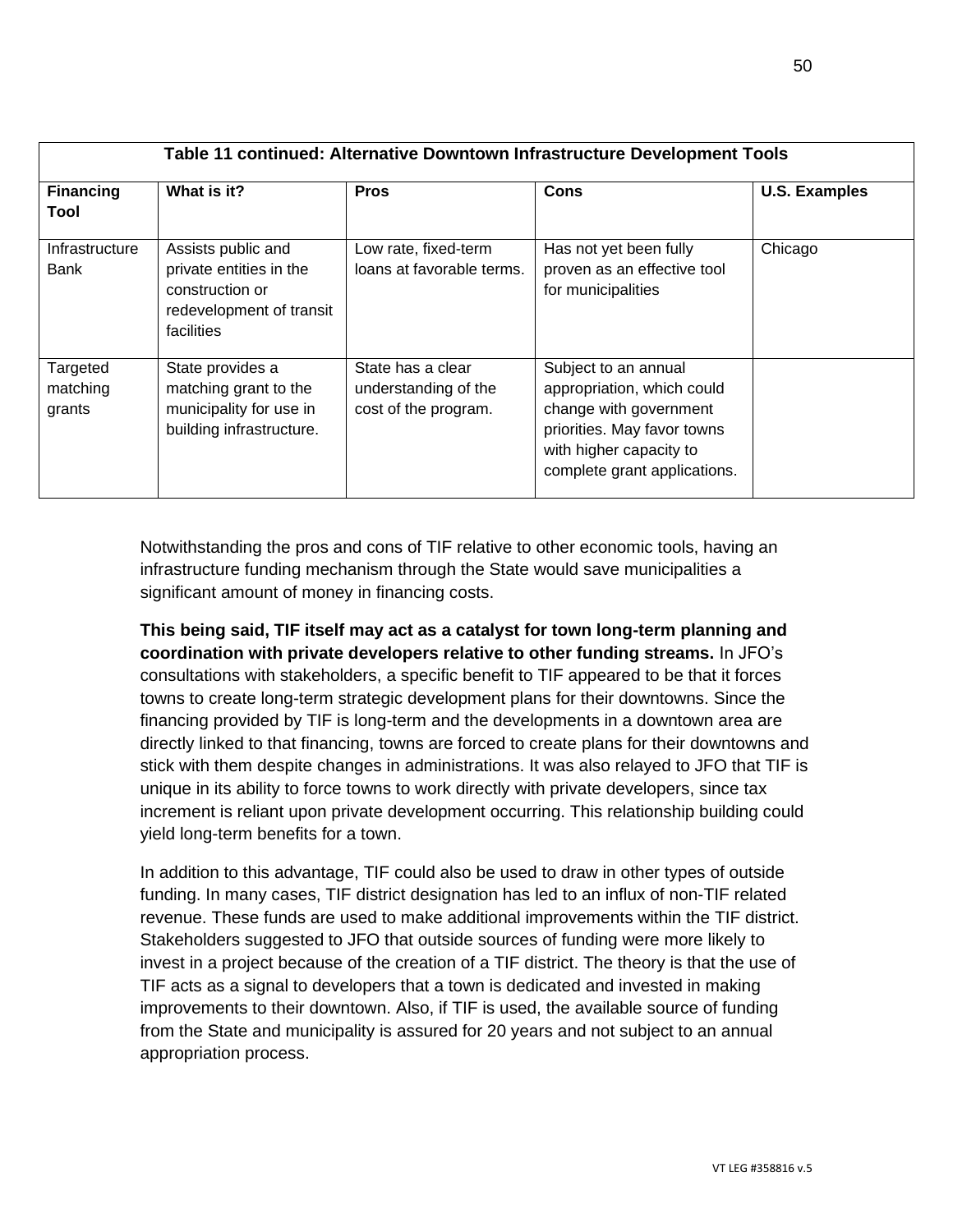# **Appendix**

| Table A1: TIF Districts - Legislative History |                                                                                                                                                                                                                                                                                                                                                                                     |  |  |  |
|-----------------------------------------------|-------------------------------------------------------------------------------------------------------------------------------------------------------------------------------------------------------------------------------------------------------------------------------------------------------------------------------------------------------------------------------------|--|--|--|
| Act No.                                       | <b>Overview of Legislation</b>                                                                                                                                                                                                                                                                                                                                                      |  |  |  |
| 1985 Acts and<br>Resolves No. 87              | First TIF enabling legislation<br>$\bullet$<br>Burlington (waterfront) authorized under this legislation in<br>$\bullet$<br>1996, and the city voted to expand the TIF in 1997<br>Newport TIF authorized under this legislation in March<br>$\bullet$<br>1997                                                                                                                       |  |  |  |
| 1997 Acts and<br>Resolves No. 60              | Changes in education financing to statewide property tax<br>$\bullet$<br>TIF districts in Burlington (waterfront) and Newport<br>$\bullet$<br>grandfathered to allow for utilization of the new state<br>education property tax                                                                                                                                                     |  |  |  |
| 1998 Acts and<br>Resolves No. 71              | Authorizes VEPC to approve additional TIFs as part of the<br>$\bullet$<br>Economic Advancement Tax Incentive program (requiring<br>job creation)<br>Milton (North/South) TIF district approved under this<br>٠<br>authority                                                                                                                                                         |  |  |  |
| 2000 Acts and<br>Resolves No. 159             | Creates a TIF district in Winooski through special<br>$\bullet$<br>legislation                                                                                                                                                                                                                                                                                                      |  |  |  |
| 2003 Acts and<br>Resolves No. 68              | Amendment to Winooski TIF district relating to calculation<br>$\bullet$<br>of "excess valuation" of property                                                                                                                                                                                                                                                                        |  |  |  |
| 2006 Acts and<br>Resolves No. 184             | Sets out VEPC approval process and framework for new<br>$\bullet$<br><b>TIF districts</b><br>Caps TIF districts at 10 and no more than 1 per town for a<br>$\bullet$<br>five year period ending June 30, 2011.<br>Milton (town core), Burlington (downtown), Colchester,<br>$\bullet$<br>Harford, St. Albans and Barre approved under this<br>authority and subject to VEPC process |  |  |  |
| 2008 Acts and<br>Resolves No. 190             | Caps TIF districts at 6<br>٠<br>Limits no more than 1 TIF per town for a five year period<br>$\bullet$<br>ending June 30, 2013<br>Changes what type of financing available<br>Inserts reporting/auditing requirements<br>Changes when debt can be incurred<br>$\bullet$<br>Retroactively approves type of debt used for Burlington<br>٠                                             |  |  |  |
| 2009 Acts and<br>Resolves No. 54              | Reopens Burlington (waterfront) TIF for debt purposes<br>$\bullet$<br>Applies different requirements to Milton (town core) TIF<br>$\bullet$<br>district, including different types of financing available and<br>length of time increment can be retained                                                                                                                           |  |  |  |
| 2011 Acts and<br>Resolves No. 45              | Changes audit requirements<br>$\bullet$<br>Treats Milton (North/South) TIF as one district for auditing<br>$\bullet$<br>and reporting requirements<br>Amends Burlington's formula for payment to the education<br>fund                                                                                                                                                              |  |  |  |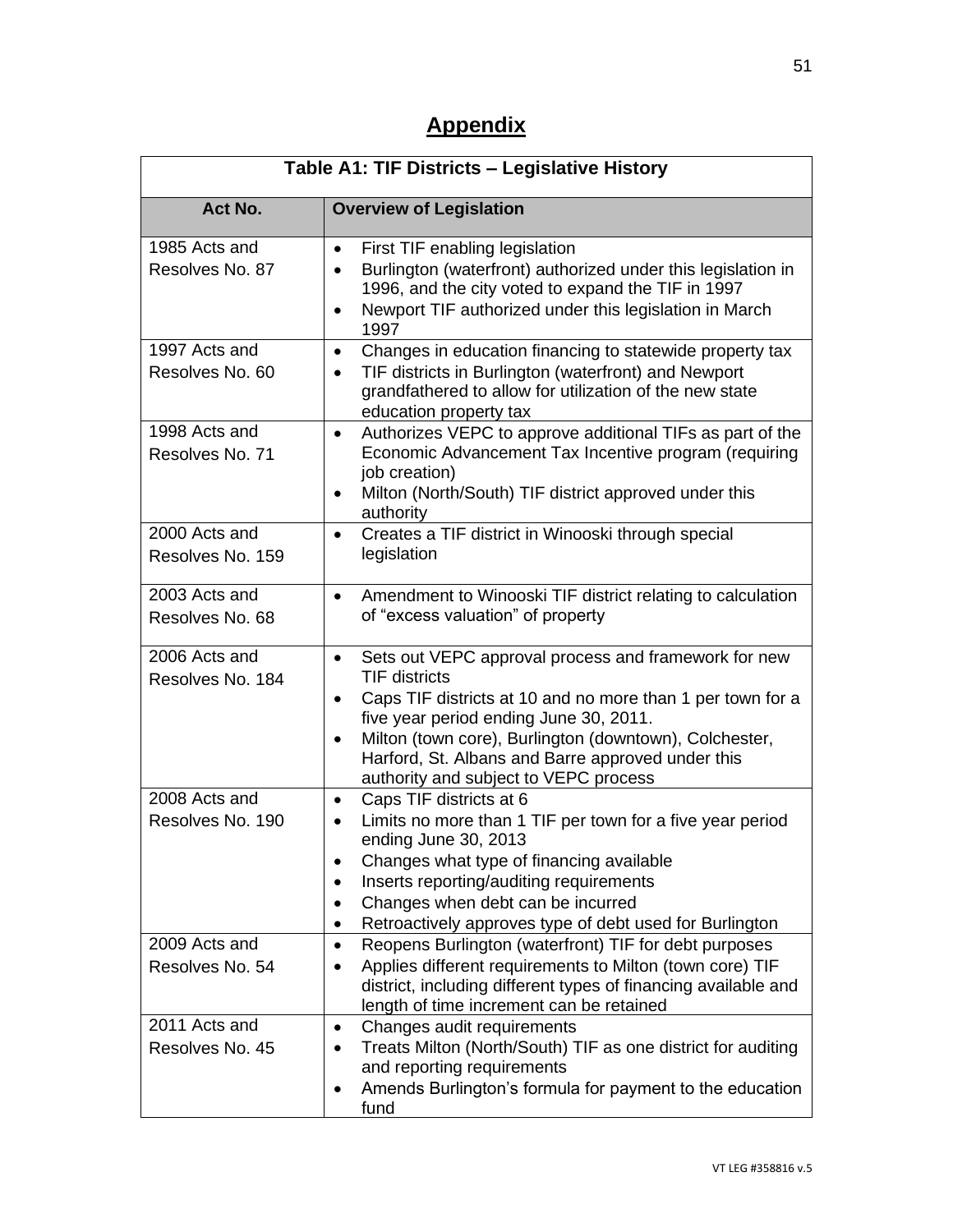| Table A1: TIF Districts - Legislative History |                                                                                                                                                                                                                                                                                                                                                                                                                                                                                                                                                                                                                                                                                                                                                                                                                                                                    |  |  |  |
|-----------------------------------------------|--------------------------------------------------------------------------------------------------------------------------------------------------------------------------------------------------------------------------------------------------------------------------------------------------------------------------------------------------------------------------------------------------------------------------------------------------------------------------------------------------------------------------------------------------------------------------------------------------------------------------------------------------------------------------------------------------------------------------------------------------------------------------------------------------------------------------------------------------------------------|--|--|--|
| Act No.                                       | <b>Overview of Legislation</b>                                                                                                                                                                                                                                                                                                                                                                                                                                                                                                                                                                                                                                                                                                                                                                                                                                     |  |  |  |
| 2013 Acts and<br>Resolves No. 80              | Prohibits VEPC from approving additional TIF districts<br>$\bullet$<br>other than the following: Burlington (Downtown),<br>Burlington (Waterfront), Town of Milton (North and South),<br>City of Newport, City of Winooski, Town of Colchester,<br>Town of Hartford, City of St. Albans, City of Barre, and<br>Town of Milton (Town core)<br>Permits the approval of the City of South Burlington if<br>٠<br>approval granted by December 31, 2013<br>Delegates rulemaking authority to VEPC<br>$\bullet$<br>Imposes certain information reporting and auditing<br>$\bullet$<br>requirements<br>Clarifies how tax increment may be used<br>$\bullet$<br>Permits the City of Burlington to incur indebtedness in its<br>$\bullet$<br>waterfront TIF district for an additional five years<br>beginning January 1, 2015<br>Various technical amendments<br>$\bullet$ |  |  |  |
| 2014 Acts and<br>Resolves No. 174             | Various technical amendments including removing a<br>$\bullet$<br>redundant reporting requirement for the Burlington TIF,<br>clarifying when related costs may be taken, clarifying the<br>listing practices for calculating original taxable value,<br>clarifying who calculates the increment and how it is<br>accounted for at the municipal level<br>Clarifies what information must go into an audit report,<br>٠<br>and the amends the schedule for audits to harmonize the<br>timing for all districts                                                                                                                                                                                                                                                                                                                                                      |  |  |  |
| 2015 Acts and<br>Resolves No. 57              | Removes certain special assessments in a municipal<br>$\bullet$<br>charter from the property tax for the purpose of assessing<br>property values and tax increment in a TIF district                                                                                                                                                                                                                                                                                                                                                                                                                                                                                                                                                                                                                                                                               |  |  |  |
| 2016 Acts and<br>Resolves No. 134             | Delays the audit of the Milton Town Core district by one<br>$\bullet$<br>year<br>Extends the time period that the City of Burlington can<br>incur debt on certain parcels in the Burlington Waterfront<br>TIF district, and the time period that Burlington can retain<br>municipal and education tax increment                                                                                                                                                                                                                                                                                                                                                                                                                                                                                                                                                    |  |  |  |
| 2017, Acts and<br>Resolves No. 69             | Requires annual JFO report on TIF districts<br>$\bullet$<br>Changes education property tax increment split to 70%,<br>from 75%<br>Requires municipalities to send no less than 85% of the<br>$\bullet$<br>municipal property tax increment to TIF district related<br>costs.<br>Caps the number of TIF districts at six but Emergency<br>Board can increase<br>Stricter location and project criteria<br>Grandfathers all TIF districts approved before 2017 under<br>2013 Act 80 statutory guidelines.                                                                                                                                                                                                                                                                                                                                                            |  |  |  |